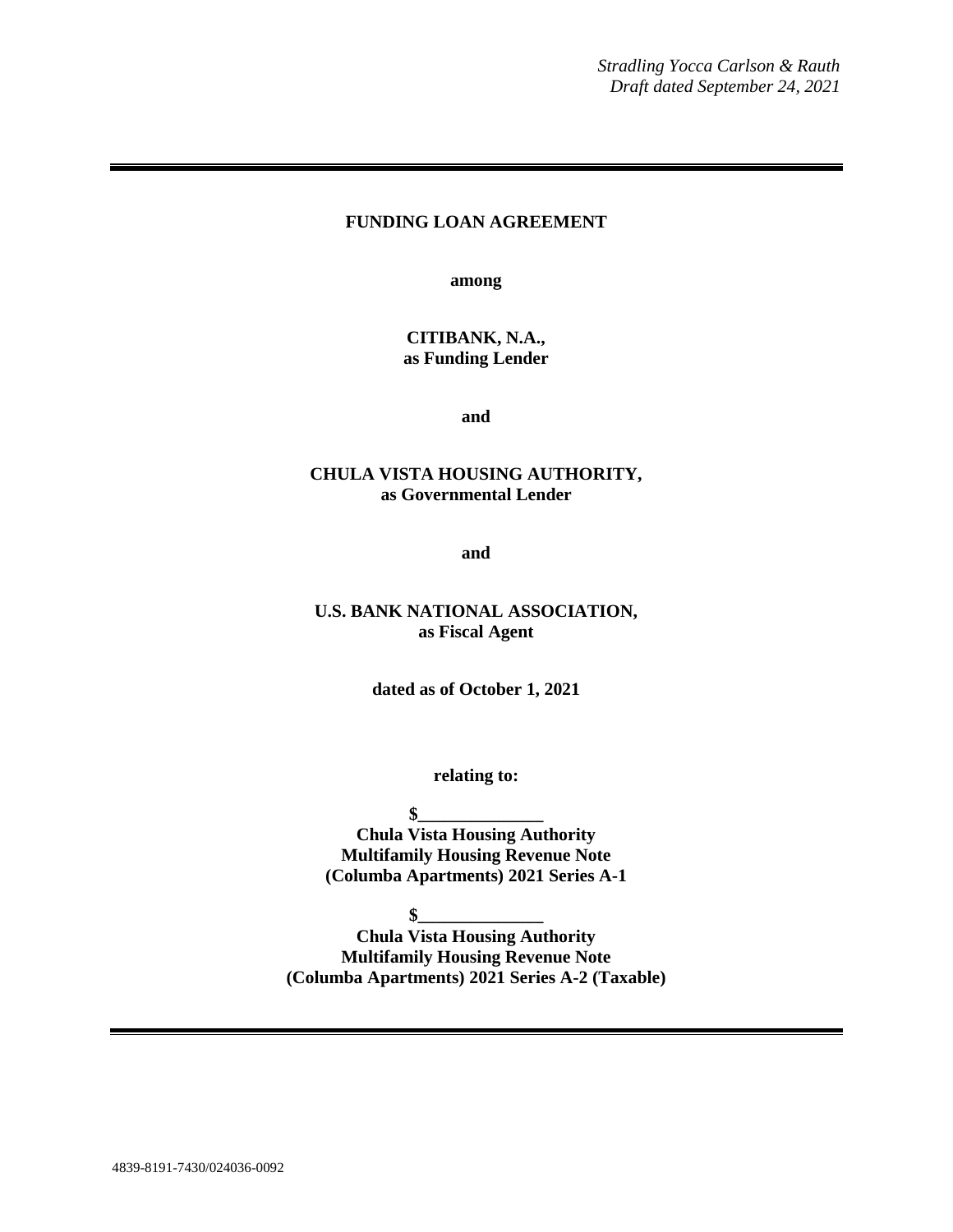#### **TABLE OF CONTENTS**

#### ARTICLE I

#### DEFINITIONS; PRINCIPLES OF CONSTRUCTION

| Section 1.1 |  |
|-------------|--|
| Section 1.2 |  |
| Section 1.3 |  |
| Section 1.4 |  |
| Section 1.5 |  |

### ARTICLE II

## TERMS; GOVERNMENTAL LENDER NOTE

| Required Transferee Representations; Participations; Sale and Assignment  14 |
|------------------------------------------------------------------------------|
|                                                                              |

#### ARTICLE III PREPAYMENT

| Section 3.1 | Prepayment of the Governmental Lender Notes from Prepayment under the |  |
|-------------|-----------------------------------------------------------------------|--|
|             |                                                                       |  |
| Section 3.2 |                                                                       |  |

# ARTICLE IV

#### **SECURITY**

| Section 4.1 |  |
|-------------|--|
|             |  |

# ARTICLE V

#### LIMITED LIABILITY

| Section 5.1 |  |
|-------------|--|
| Section 5.2 |  |

#### ARTICLE VI

# CLOSING CONDITIONS; APPLICATION OF FUNDS

Section 6.1 Conditions Precedent to Closing.............................................................................. 18

#### ARTICLE VII FUNDS AND ACCOUNTS

| Section 7.1 |  |
|-------------|--|
| Section 7.2 |  |
| Section 7.3 |  |
| Section 7.4 |  |
| Section 7.5 |  |
| Section 7.6 |  |
| Section 7.7 |  |
| Section 7.8 |  |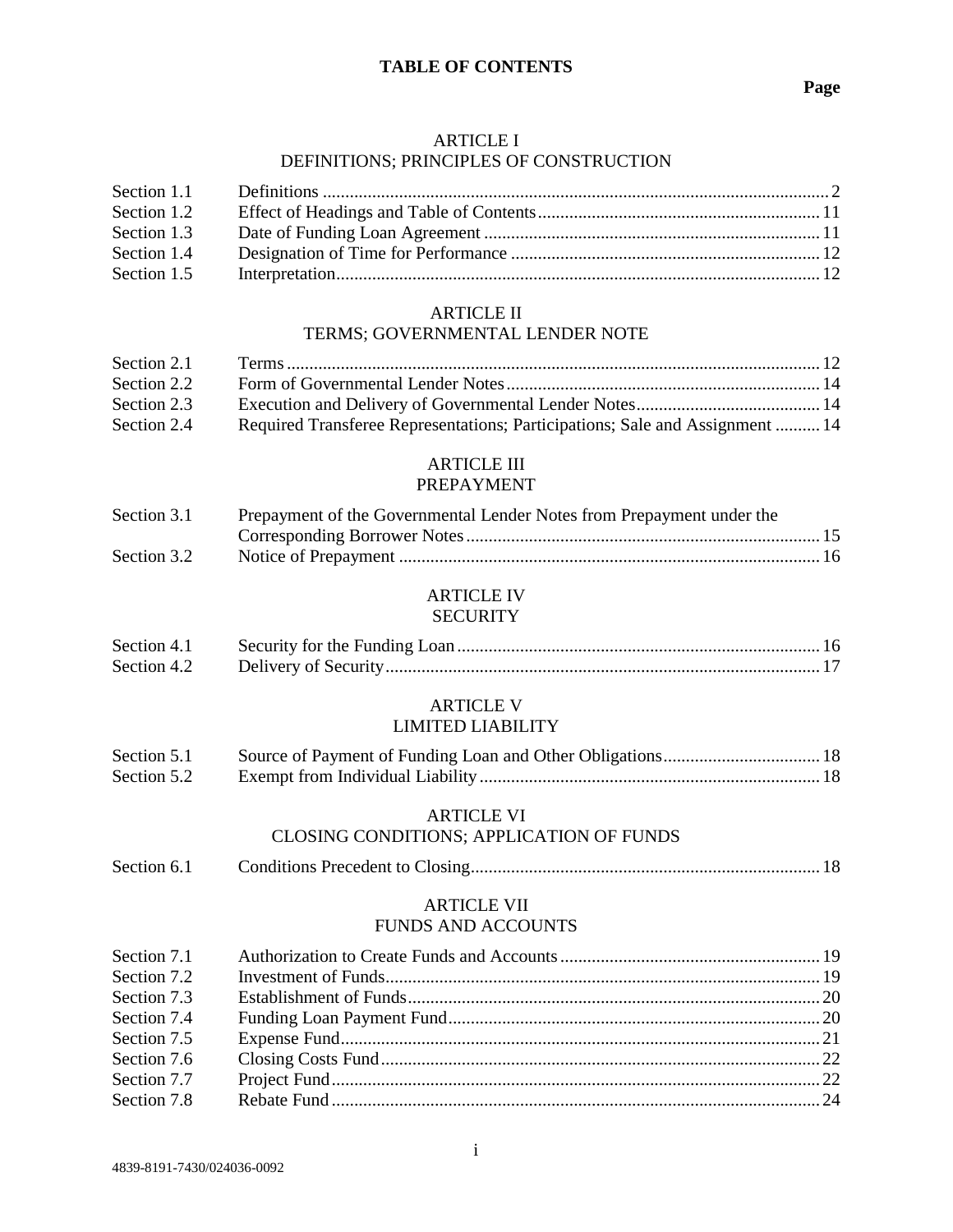# **TABLE OF CONTENTS (***continued***)**

#### **Page**

| Section 7.9 |  |  |  |
|-------------|--|--|--|
|-------------|--|--|--|

#### ARTICLE VIII REPRESENTATIONS AND COVENANTS

| Section 8.1 |  |
|-------------|--|
| Section 8.2 |  |
| Section 8.3 |  |
| Section 8.4 |  |
| Section 8.5 |  |
| Section 8.6 |  |
| Section 8.7 |  |
| Section 8.8 |  |

# ARTICLE IX

# DEFAULT; REMEDIES

| Section 9.1  |  |
|--------------|--|
| Section 9.2  |  |
| Section 9.3  |  |
| Section 9.4  |  |
| Section 9.5  |  |
| Section 9.6  |  |
| Section 9.7  |  |
| Section 9.8  |  |
| Section 9.9  |  |
| Section 9.10 |  |
| Section 9.11 |  |
| Section 9.12 |  |
| Section 9.13 |  |
| Section 9.14 |  |

## ARTICLE X

## AMENDMENT; AMENDMENT OF BORROWER LOAN AGREEMENT AND OTHER DOCUMENTS

| Section 10.3 |  |
|--------------|--|

# ARTICLE XI

#### THE FISCAL AGENT

| Section 11.1 |  |
|--------------|--|
| Section 11.2 |  |
| Section 11.3 |  |
| Section 11.4 |  |
| Section 11.5 |  |
| Section 11.6 |  |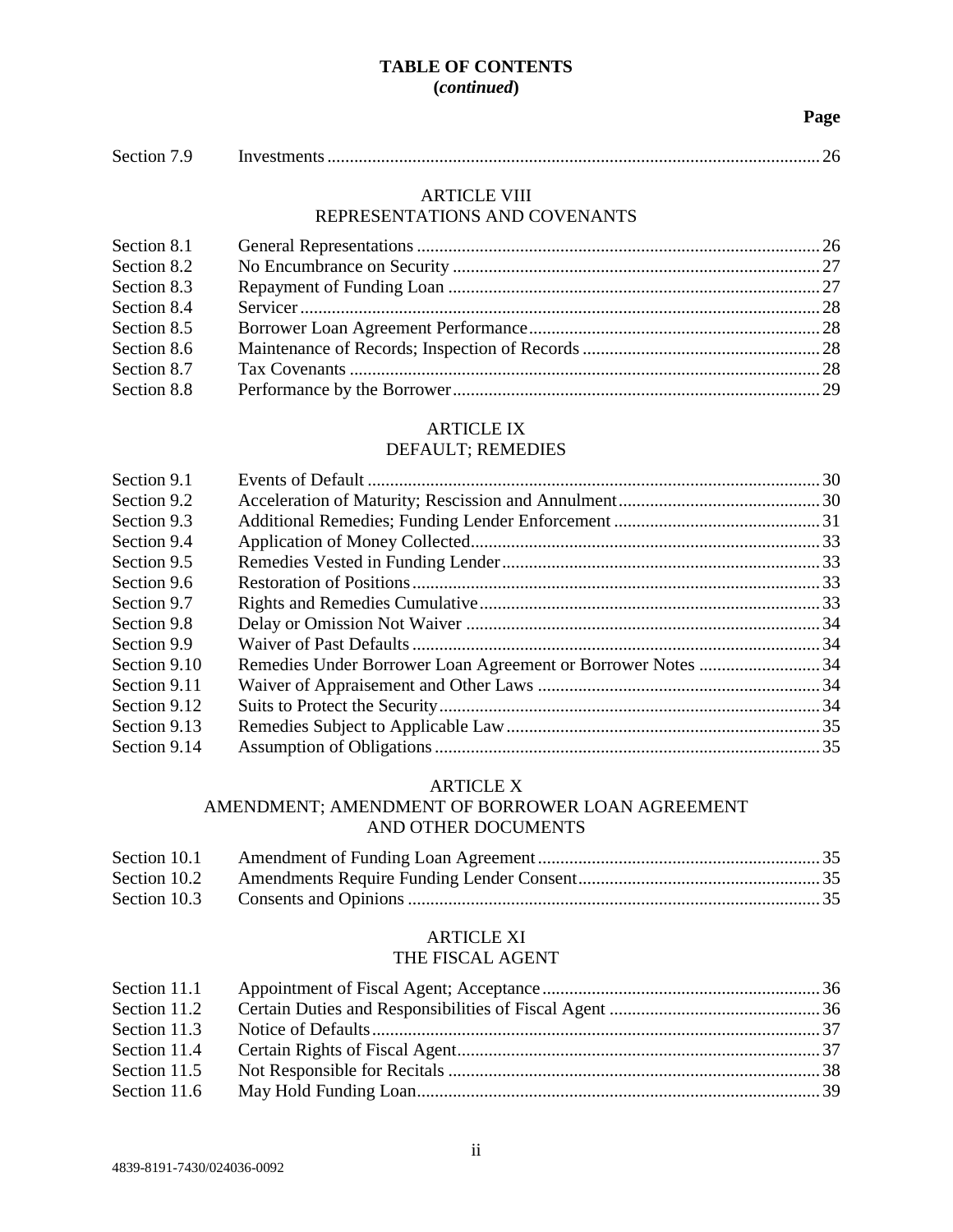# **TABLE OF CONTENTS (***continued***)**

# **Page**

| Section 11.7  |  |
|---------------|--|
| Section 11.8  |  |
| Section 11.9  |  |
| Section 11.10 |  |
| Section 11.11 |  |
| Section 11.12 |  |
| Section 11.13 |  |
| Section 11.14 |  |
| Section 11.15 |  |

# ARTICLE XII

# MISCELLANEOUS

| Section 12.1     |                                                  |  |
|------------------|--------------------------------------------------|--|
| Section 12.2     |                                                  |  |
| Section 12.3     |                                                  |  |
| Section 12.4     |                                                  |  |
| Section 12.5     |                                                  |  |
| Section 12.6     |                                                  |  |
| Section 12.7     |                                                  |  |
| Section 12.8     |                                                  |  |
| Section 12.9     |                                                  |  |
| Section 12.10    |                                                  |  |
| Section 12.11    |                                                  |  |
| <b>EXHIBIT A</b> |                                                  |  |
| <b>EXHIBIT B</b> | FORM OF REQUIRED TRANSFEREE REPRESENTATIONS  B-1 |  |
| <b>EXHIBIT C</b> | FORM OF WRITTEN REQUISITION OF THE BORROWER -    |  |
|                  |                                                  |  |
| <b>EXHIBIT D</b> | FORM OF WRITTEN REQUISITION OF THE BORROWER -    |  |
|                  |                                                  |  |
| <b>EXHIBIT E</b> |                                                  |  |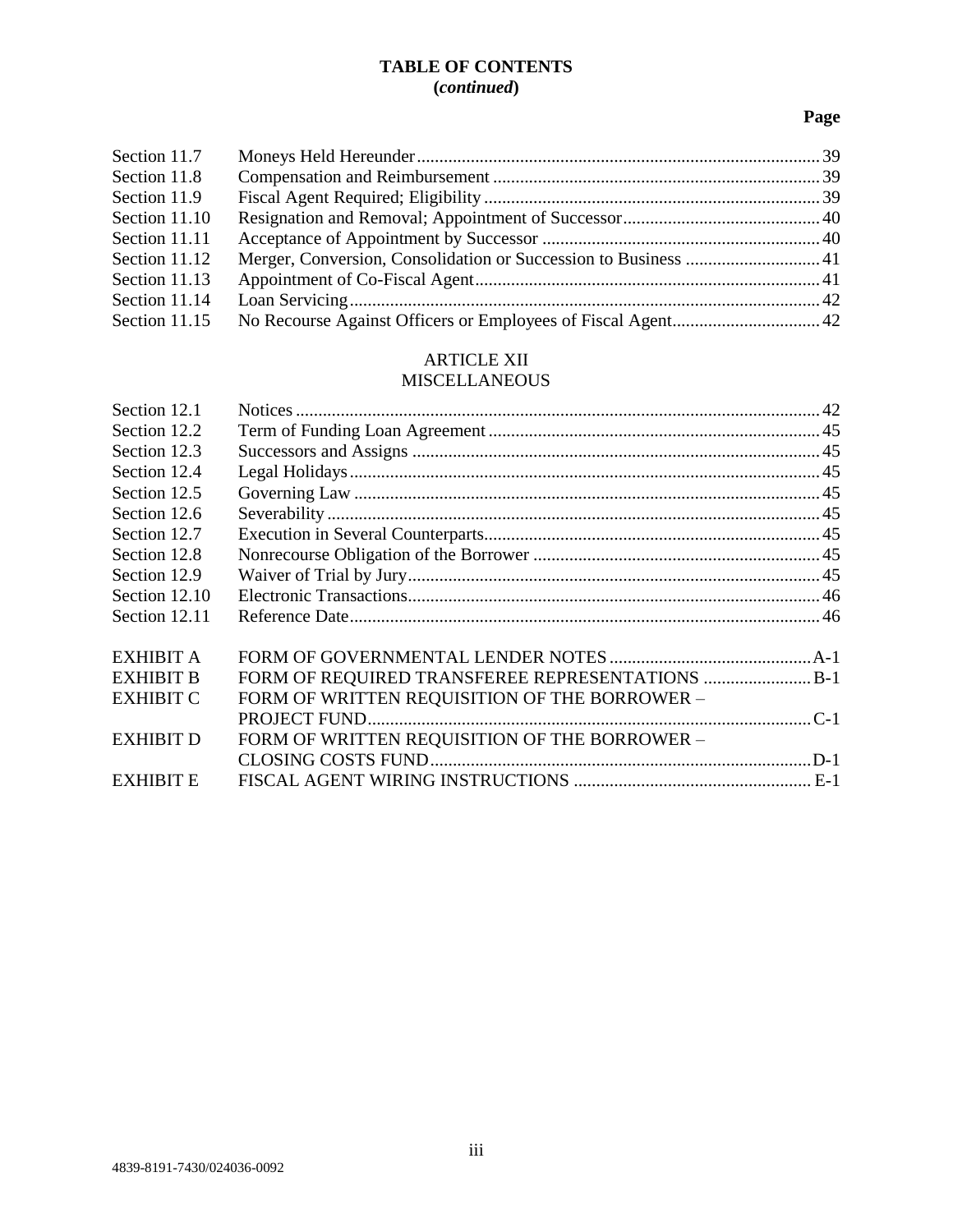#### **FUNDING LOAN AGREEMENT**

This Funding Loan Agreement, dated as of October 1, 2021 (this "**Funding Loan Agreement**"), is entered into by CITIBANK, N.A., (together with any successor hereunder, the "**Funding Lender**"), the CHULA VISTA HOUSING AUTHORITY, a public body corporate and politic, organized and existing under the laws of the State of California (together with its successors and assigns, the "**Governmental Lender**") and U.S. BANK NATIONAL ASSOCIATION, a national banking association duly organized and existing under the laws of the United States of America, as fiscal agent (together with its successors and assigns, the "**Fiscal Agent**").

# **R E C I T A L S :**

**WHEREAS**, the Governmental Lender is a public body, corporate and politic, duly organized and validly existing under the laws of the State of California; and

**WHEREAS**, the Governmental Lender is empowered pursuant to Chapter 1 of Part 2 of Division 24 of the California Health and Safety Code (the "**Act**") to: (a) make loans to any person to provide financing for residential rental developments located within the jurisdiction of the Governmental Lender and intended to be occupied in part by persons of low and moderate income; (b) incur indebtedness for the purpose of obtaining moneys to make such loans and provide such financing, to establish any required reserve funds and to pay administrative costs and other costs incurred in connection with the incurrence of such indebtedness of the Governmental Lender; and (c) pledge all or any part of the revenues, receipts or resources of the Governmental Lender, including the revenues and receipts to be received by the Governmental Lender from or in connection with such loans, and to mortgage, pledge or grant security interests in such loans or other property of the Governmental Lender in order to secure the payment of the principal of, prepayment premium, if any, on and interest on such indebtedness of the Governmental Lender; and

**WHEREAS**, Millenia II CIC, LP, a California limited partnership (the "**Borrower**"), has requested that the Governmental Lender enter into this Funding Loan Agreement under which the Funding Lender will (i) advance funds (the "**Funding Loan**") to or for the account of the Governmental Lender, and (ii) apply the proceeds of the Funding Loan to make a loan (the "**Borrower Loan**") to the Borrower to finance the acquisition, construction and equipping of a 198 unit plus 2 manager's units multifamily rental housing project located at Northwest Corner of Solstice Avenue and Optima Street in the City of Chula Vista, County of San Diego, California, known as Columba Apartments; and

**WHEREAS**, simultaneously with the delivery of this Funding Loan Agreement, the Governmental Lender and the Borrower will enter into a Borrower Loan Agreement of even date herewith (as it may be supplemented or amended, the "**Borrower Loan Agreement**"), whereby the Borrower agrees to make loan payments to the Governmental Lender in an amount that, when added to other funds available under this Funding Loan Agreement, will be sufficient to enable the Governmental Lender to repay the Funding Loan and to pay all costs and expenses related thereto when due; and

**WHEREAS**, to evidence its payment obligations under the Borrower Loan Agreement, the Borrower will execute and deliver to the Governmental Lender its Borrower Notes (as defined herein) and the obligations of the Borrower under the Borrower Notes will be secured by a lien on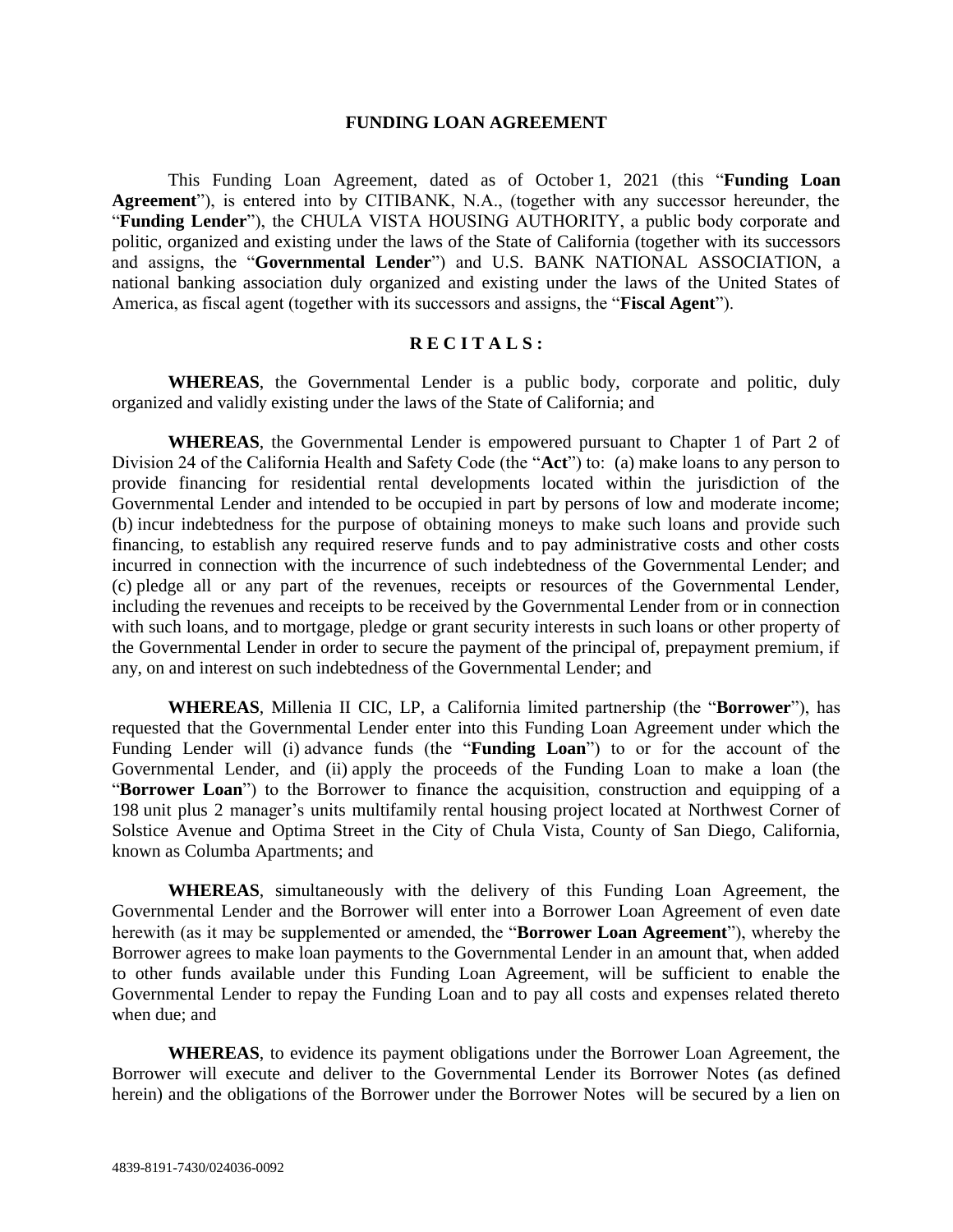and security interest in the Project (as defined herein) pursuant to a Multifamily Deed of Trust, Assignment of Rents, Security Agreement and Fixture Filing (California), of even date herewith (the "**Security Instrument**"), made by the Borrower in favor of the Governmental Lender, as assigned to the Funding Lender to secure the performance by the Governmental Lender of its obligations under the Funding Loan; and

**WHEREAS**, the Governmental Lender has executed and delivered to the Funding Lender its Multifamily Housing Revenue Note (Columba Apartments), 2021 Series A-1 (the "**Series A-1 Governmental Lender Note**"), dated as of the Closing Date, and its Multifamily Housing Revenue Note (Columba Apartments), 2021 Series A-2 (Taxable) (the "**Series A-2 Governmental Lender Note**," and, together with the Series A-1 Governmental Lender Note, the "**Governmental Lender Notes**"), evidencing its obligation to make the payments due to the Funding Lender under the Funding Loan as provided in this Funding Loan Agreement, all things necessary to make the Funding Loan Agreement the valid, binding and legal limited obligation of the Governmental Lender, have been done and performed and the execution and delivery of this Funding Loan Agreement and the execution and delivery of the Governmental Lender Notes, subject to the terms hereof, have in all respects been duly authorized.

#### **A G R E E M E N T :**

**NOW, THEREFORE**, in consideration of the premises and the mutual representations, covenants and agreements herein contained, the parties hereto do hereby agree as follows:

#### **ARTICLE I**

#### **DEFINITIONS; PRINCIPLES OF CONSTRUCTION**

**Section 1.1 Definitions**. For all purposes of this Funding Loan Agreement, except as otherwise expressly provided or unless the context otherwise clearly requires:

(a) Unless specifically defined herein, all capitalized terms shall have the meanings ascribed thereto in the Borrower Loan Agreement.

(b) The terms "herein, "hereof" and "hereunder" and other words of similar import refer to this Funding Loan Agreement as a whole and not to any particular Article, Section or other subdivision. The terms "agree" and "agreements" contained herein are intended to include and mean "covenant" and "covenants."

(c) All references made (i) in the neuter, masculine or feminine gender shall be deemed to have been made in all such genders, and (ii) in the singular or plural number shall be deemed to have been made, respectively, in the plural or singular number as well. Singular terms shall include the plural as well as the singular, and vice versa.

(d) All accounting terms not otherwise defined herein shall have the meanings assigned to them, and all computations herein provided for shall be made, in accordance with the Approved Accounting Method. All references herein to "Approved Accounting Method" refer to such principles as they exist at the date of application thereof.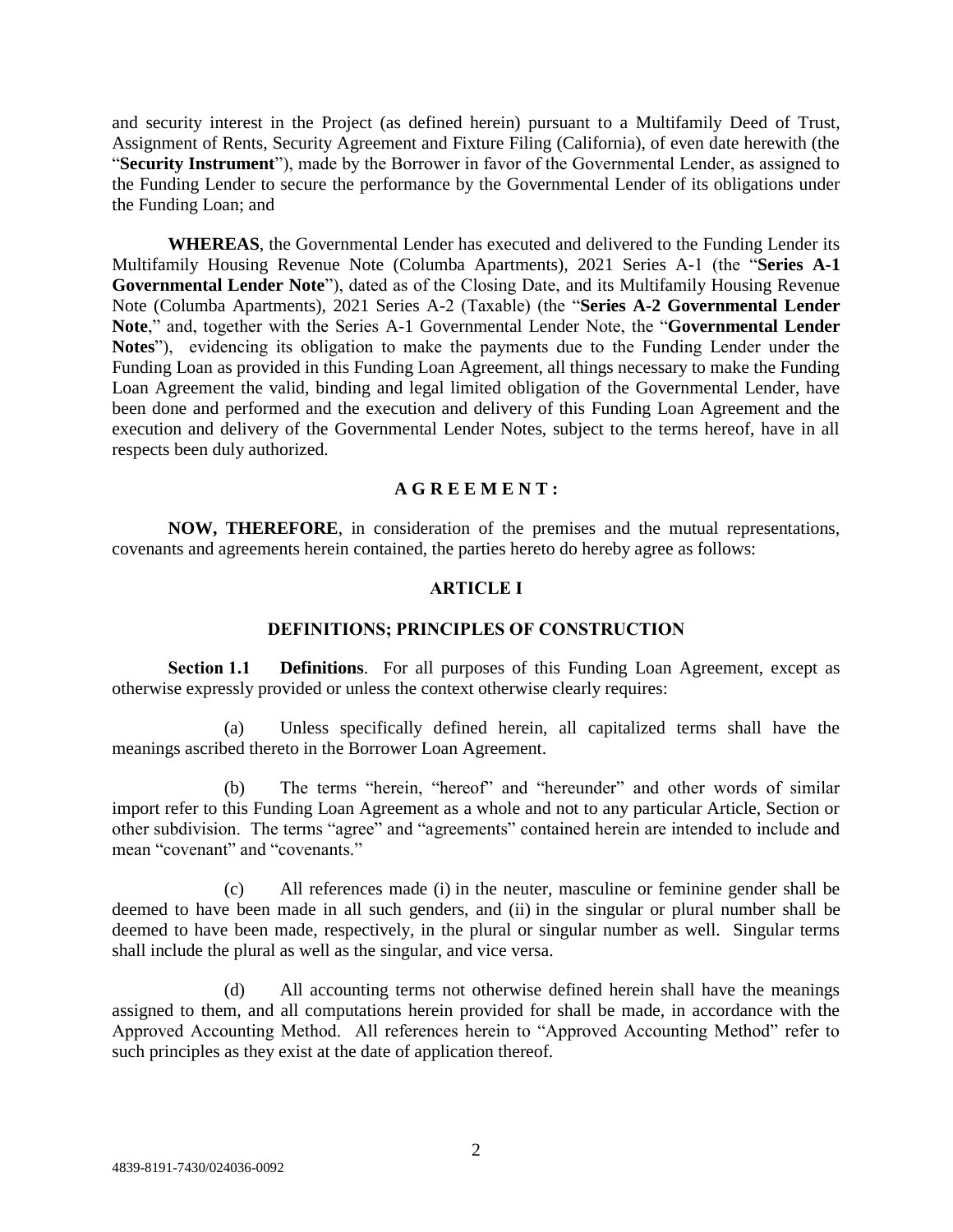(e) All references in this instrument to designated "Articles," "Sections" and other subdivisions are to the designated Articles, Sections and subdivisions of this instrument as originally executed.

(f) All references in this instrument to a separate instrument are to such separate instrument as the same may be amended or supplemented from time to time pursuant to the applicable provisions thereof.

(g) References to the Series A-1 Governmental Lender Note as "tax-exempt" or to the "tax-exempt status" of the Series A-1 Governmental Lender Note are to the exclusion of interest on the Series A-1 Governmental Lender Note (other than any portion of the Series A-1 Governmental Lender Note held by a "substantial user" of the Project or a "related person" within the meaning of Section 147 of the Code) from gross income for federal income tax purposes pursuant to Section 103(a) of the Code.

(h) The following terms have the meanings set forth below:

"**Act**" means Chapter 1 of Part 2 of Division 24 of the California Health and Safety Code.

"**Additional Borrower Payments**" shall have the meaning given such term in the Borrower Loan Agreement.

"**Affiliate**" means, as to any Person, any other Person that, directly or indirectly, is in Control of, is Controlled by or is under common Control with such Person.

"**Approved Transferee**" means (a) a "qualified institutional buyer" ("**QIB**") as defined in Rule 144A promulgated under the Securities Act that is a financial institution or commercial bank having capital and surplus of \$5,000,000,000 or more, (b) an affiliate of the Funding Lender, or (c) a trust or custodial arrangement established by the Funding Lender or one of its affiliates the beneficial interests in which will be owned only by QIBs.

"**Authorized Amount**" means \$\_\_\_\_\_\_\_\_\_\_\_\_\_\_, the maximum principal amount of the Funding Loan under this Funding Loan Agreement.

"**Authorized Governmental Lender Representative**" means the Chairperson, Vice Chairperson, Executive Director, or Treasurer of the Governmental Lender, or any person or persons designated to act on behalf of the Governmental Lender by a certificate filed with the Borrower, Funding Lender and Servicer, if any, containing the specimen signatures of such person or persons and signed on behalf of the Governmental Lender by its Chairperson, Vice Chairperson, Executive Director, or Treasurer of the Governmental Lender.

"**Borrower**" means Millenia II CIC, LP, a California limited partnership.

"**Borrower Loan**" shall mean the mortgage loan made by the Governmental Lender to the Borrower pursuant to the Borrower Loan Agreement in the aggregate principal amount of the Borrower Loan Amount, as evidenced by the Borrower Note.

"**Borrower Loan Agreement**" shall mean the Borrower Loan Agreement, of even date herewith, between the Governmental Lender and the Borrower, as supplemented, amended or replaced from time to time in accordance with its terms.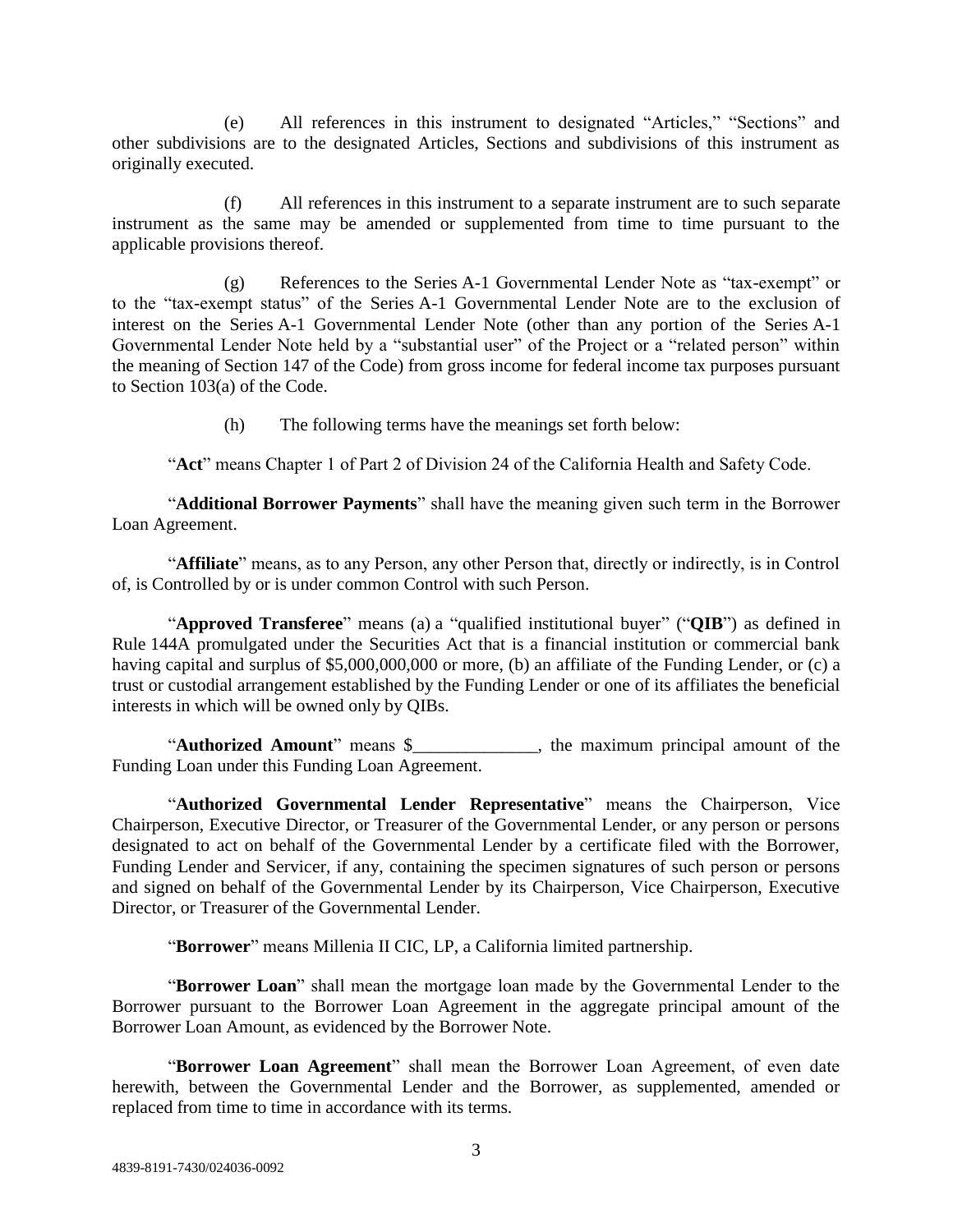"**Borrower Loan Agreement Default**" shall mean any event of default set forth in Section 8.1 of the Borrower Loan Agreement. A Borrower Loan Agreement Default shall "exist" if a Borrower Loan Agreement Default shall have occurred and be continuing beyond any applicable cure period.

"**Borrower Loan Amount**" shall mean \$\_\_\_\_\_\_\_\_\_\_\_\_\_\_, the maximum principal amount of the Borrower Loan under the Borrower Loan Agreement.

"**Borrower Loan Documents**" shall have the meaning given such term in the Borrower Loan Agreement.

"**Borrower Notes**" shall mean, collectively, the Series A-1 Borrower Note and the Series A-2 Borrower Note; and a "Borrower Note" shall mean one of such Borrower Notes.

"**Business Day**" shall mean any day other than (i) a Saturday or a Sunday, or (ii) a day on which federally insured depository institutions in New York, New York or California are authorized or obligated by law, regulation, governmental decree or executive order to be closed.

"**Closing Costs**" has the meaning given to the term Costs of Funding in the Borrower Loan Agreement.

"**Closing Date**" shall mean October \_\_, 2021, the date that initial Funding Loan proceeds are disbursed hereunder.

"**Code**" means the Internal Revenue Code of 1986 as in effect on the date of execution and delivery of the Governmental Lender Notes or (except as otherwise referenced herein) as it may be amended to apply to obligations issued on the Closing Date, together with applicable proposed, temporary and final regulations promulgated, and applicable official public guidance published, under the Code.

"**Construction Funding Agreement**" means that certain Construction Funding Agreement of even date herewith, between the Funding Lender, as agent for the Governmental Lender, and Borrower, pursuant to which the Borrower Loan will be advanced by the Funding Lender (or the Servicer on its behalf), as agent of the Governmental Lender, to the Fiscal Agent for disbursement to the Borrower and setting forth certain provisions relating to disbursement of the Borrower Loan during construction, insurance and other matters, as such agreement may be amended, modified, supplemented and replaced from time to time.

"**Contingency Draw-Down Agreement**" means the Contingency Draw-Down Agreement of even date herewith among the Fiscal Agent, the Funding Lender, and the Borrower relating to possible conversion of the portion of the Funding Loan evidenced by the Series A-1 Governmental Lender Note from a draw down loan to a fully funded loan.

"**Control**" shall mean, with respect to any Person, either (a) ownership directly or through other entities of more than 50% of all beneficial equity interest in such Person, or (b) the possession, directly or indirectly, of the power to direct or cause the direction of the management and policies of such Person, through the ownership of voting securities, by contract or otherwise.

"**Conversion**" has the meaning given to such term in the Borrower Loan Agreement.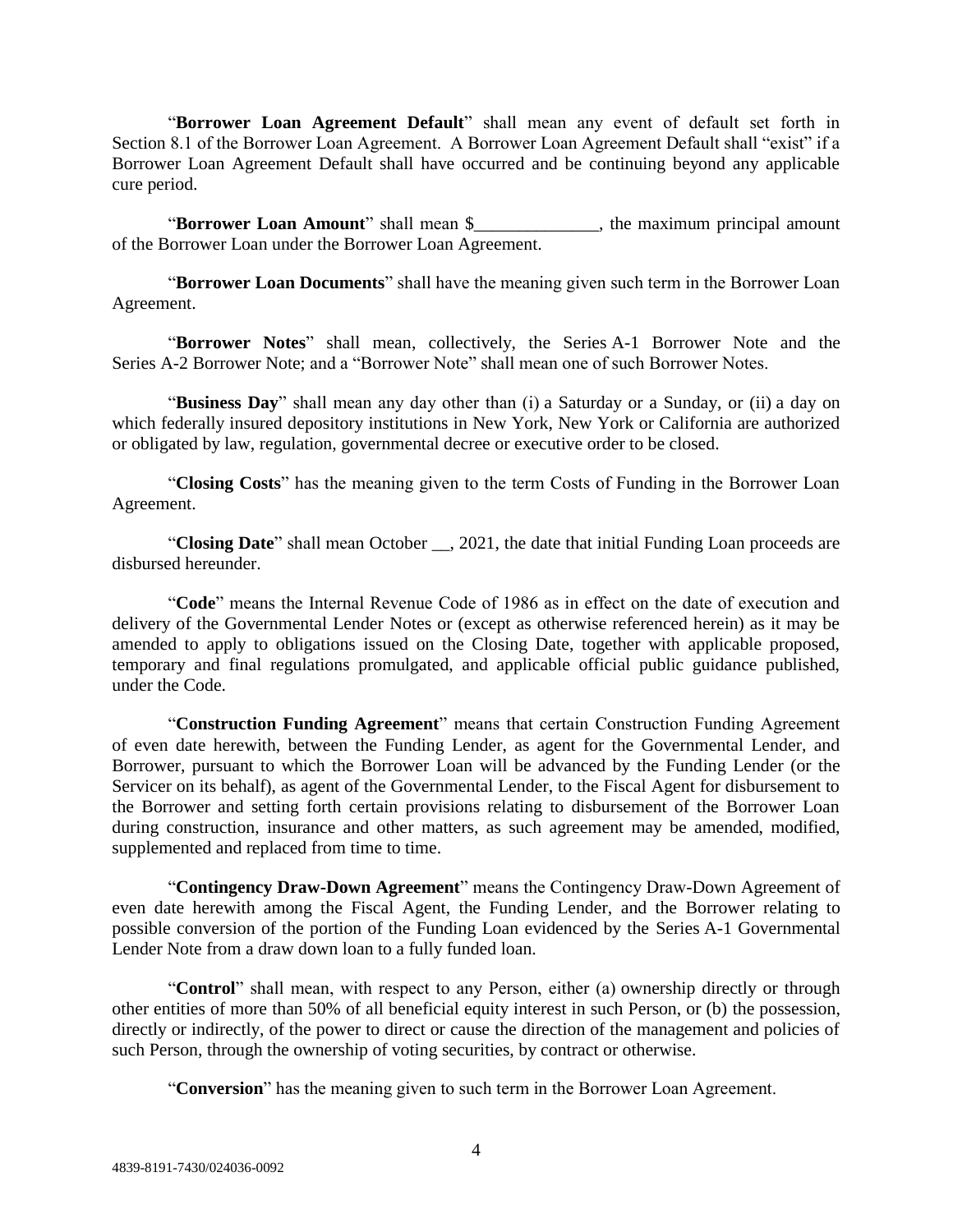"**Conversion Date**" shall have the meaning given such term in the Construction Funding Agreement.

"**Default**" shall mean the occurrence of an event, which, under any Funding Loan Document, would, but for the giving of notice or passage of time, or both, be an event of default under the applicable Funding Loan Document or a Borrower Loan Agreement Default.

"**Draw-Down Notice**" shall mean a notice described in Section 1.01 of the Contingency Draw-Down Agreement regarding the conversion of the Funding Loan from a draw down loan to a fully funded loan.

"**Equity Investor**" shall mean  $\alpha$ , a  $\beta$ , and its permitted successors and assigns.

"**Event of Default**" shall have the meaning ascribed thereto in Section 9.1 hereof.

"**Fair Market Value**" shall mean the price at which a willing buyer would purchase the investment from a willing seller in a bona fide, arm's length transaction (determined as of the date the contract to purchase or sell the investment becomes binding) if the investment is traded on an established securities market (within the meaning of section 1273 of the Code) and, otherwise, the term "Fair Market Value" means the acquisition price in a bona fide arm's length transaction (as referenced above) if (a) the investment is a certificate of deposit that is acquired in accordance with applicable regulations under the Code, (b) the investment is an agreement with specifically negotiated withdrawal or reinvestment provisions and a specifically negotiated interest rate (for example, a guaranteed investment contract, a forward supply contract or other investment agreement) that is acquired in accordance with applicable regulations under the Code, (c) the investment is a United States Treasury Security--State and Local Government Series that is acquired in accordance with applicable regulations of the United States Bureau of Public Debt, or (d) any commingled investment fund in which the City and related parties do not own more than a ten percent (10%) beneficial interest therein if the return paid by the fund is without regard to the source of the investment. To the extent required by the Regulations, the term "investment" will include a hedge.

"**Fiscal Agent**" shall mean U.S. Bank National Association, which entity is appointed pursuant to Section 11.1 to serve as Fiscal Agent under this Funding Loan Agreement, and any successor thereto pursuant to Section 11.10.

"**Fiscal Agent's Fees**" shall mean the annual administration fee for the Fiscal Agent's ordinary fees and expenses in rendering its services under this Funding Loan Agreement during each 12-month period, payable on the Closing Date and annually in advance, which fee is equal to  $\mathbb{S}$ 

"**Funding Lender**" shall mean Citibank N.A., a national banking association, and any successor under this Funding Loan Agreement and the Borrower Loan Documents.

"**Funding Loan Agreement**" shall mean this Funding Loan Agreement, by and among the Funding Lender, the Governmental Lender and the Fiscal Agent, as it may from time to time be supplemented, modified or amended by one or more agreements or other instruments supplemental hereto entered into pursuant to the applicable provisions hereof.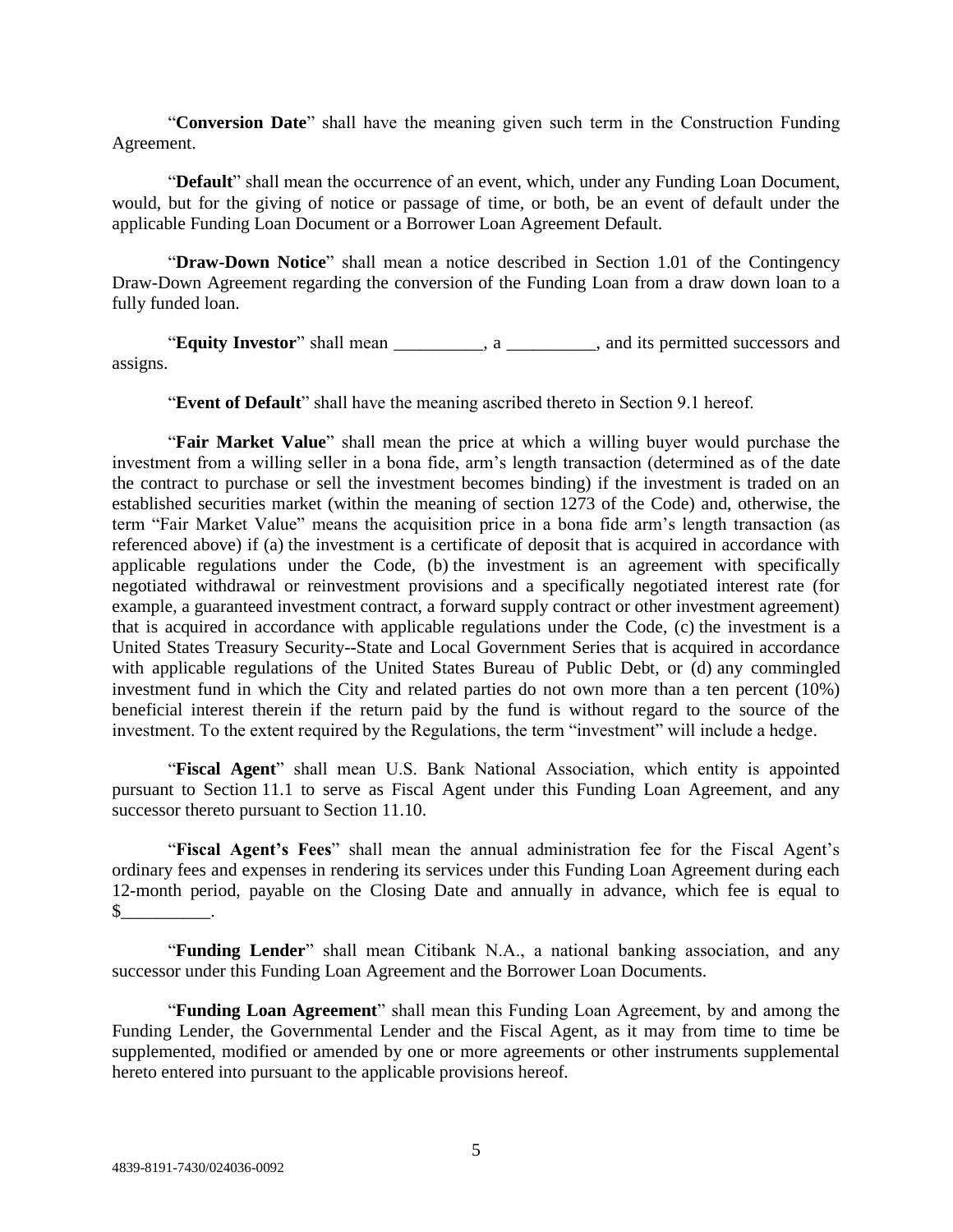"**Funding Loan Documents**" shall mean (a) this Funding Loan Agreement, (b) the Borrower Loan Agreement, (c) the Regulatory Agreement, (d) the Tax Certificate, (e) the Borrower Loan Documents, (f) all other documents evidencing, securing, governing or otherwise pertaining to the Funding Loan, and (g) all amendments, modifications, renewals and substitutions of any of the foregoing.

"**Governmental Lender**" shall mean the Chula Vista Housing Authority.

"**Governmental Lender Note**" shall mean that certain Chula Vista Housing Authority Multifamily Housing Revenue Note (Columba Apartments) 2021 Series A, dated the Closing Date, in the original maximum principal amount of \$\_\_\_\_\_\_\_\_\_\_\_\_\_\_, made by the Governmental Lender and payable to the Funding Lender, as executed by the Governmental Lender and as it may thereafter be amended or supplemented from time to time.

"**Highest Rating Category**" shall mean, with respect to a Permitted Investment, that the Permitted Investment is rated by S&P or Moody's in the highest rating category given by that rating agency for that general category of security. By way of example, the Highest Rating Category for tax-exempt municipal debt established by S&P is "A1+" for debt with a term of one year or less and "AAA" for a term greater than one year, with corresponding ratings by Moody's of "MIG1" (for fixed rate) or "VMIG1" (for variable rate) for three months or less and "Aaa" for greater than three months. If at any time (a) both S&P and Moody's rate a Permitted Investment and (b) one of those ratings is below the Highest Rating Category, then such Permitted Investment will, nevertheless, be deemed to be rated in the Highest Rating Category if the lower rating is no more than one rating category below the highest rating category of that rating agency. For example, a Permitted Investment rated "AAA" by S&P and "Aa3" by Moody's is rated in the Highest Rating Category. If, however, the lower rating is more than one full rating category below the Highest Rating Category of that rating agency, then the Permitted Investment will be deemed to be rated below the Highest Rating Category. For example, a Permitted Investment rated "AAA" by S&P and "A1" by Moody's is not rated in the Highest Rating Category.

"**Maturity Date**" shall mean (i) with respect to the Series A-1 Governmental Lender Note 1, 20<sub>\_</sub>, and (ii) with respect to the Series A-2 Governmental Lender Note \_\_\_\_\_\_\_\_\_\_\_ 1, 20\_\_.

"**Maximum Rate**" shall mean the lesser of (a) 12% per annum, and (b) the maximum interest rate that may be paid on the Funding Loan under State law.

"**Minimum Beneficial Ownership Amount**" shall mean \$250,0000, or the full outstanding principal amount of the Funding Loan, if such principal amount is less than \$250,0000.

"Moody's" shall mean Moody's Investors Service, Inc., or its successor.

"**Negative Arbitrage Account**" means the Negative Arbitrage Account of the Project Fund established under Section 7.3, as otherwise described in the Contingency Draw-Down Agreement.

"**Negative Arbitrage Deposit**" has the meaning set forth in the Contingency Draw-Down Agreement.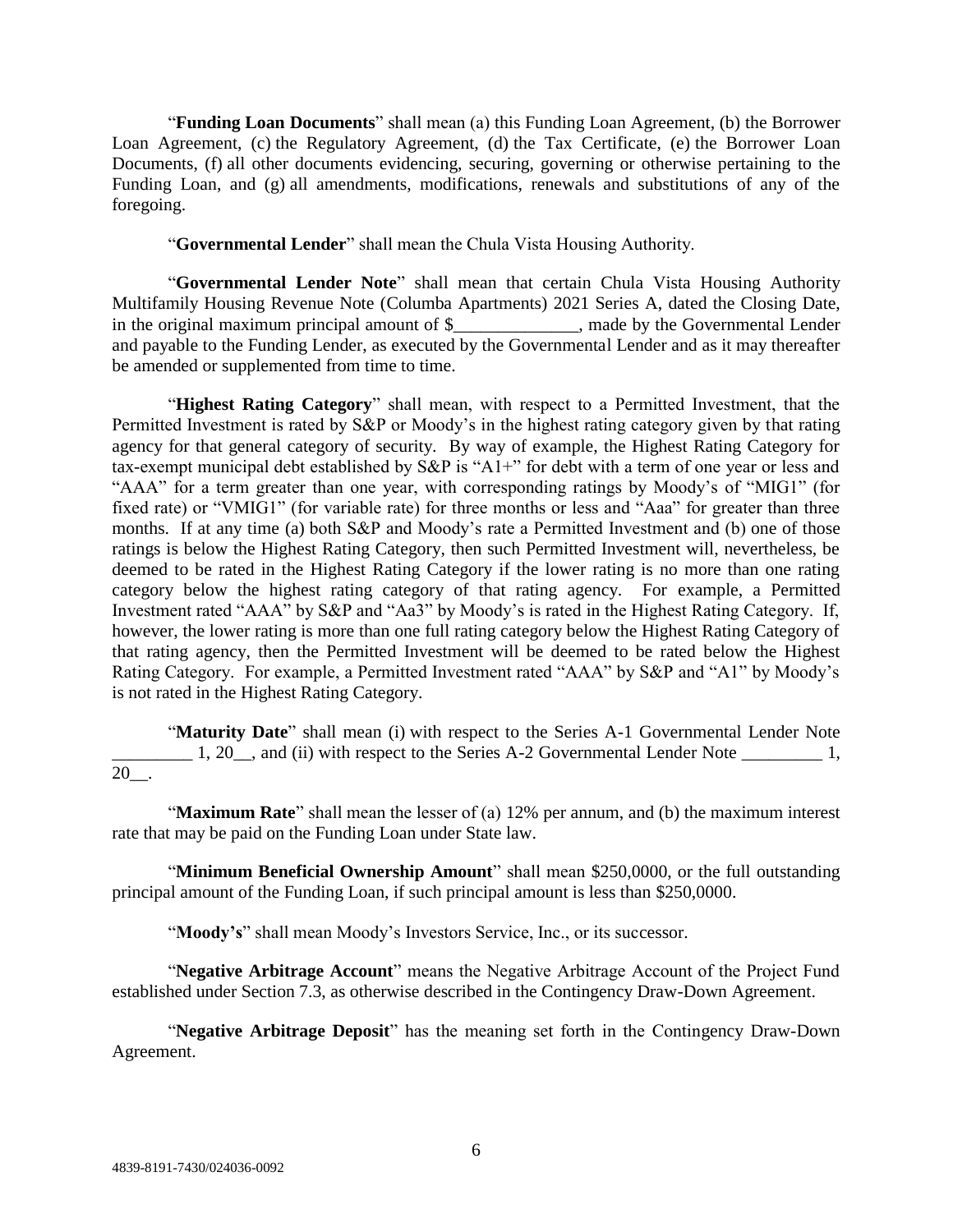"**Noteowner**" or "owner of the Governmental Lender Notes" means the owner of the Governmental Lender Notes as shown on the registration books maintained by the Funding Lender pursuant to Section 2.4(e).

"**Ongoing Governmental Lender Fee**" shall mean the ongoing portion of the Annual Administration Fee (as that term is defined in the Regulatory Agreement) that is payable after the Closing Date.

"**Opinion of Counsel**" shall mean a written opinion from an attorney or firm of attorneys, acceptable to the Funding Lender and the Governmental Lender with experience in the matters to be covered in the opinion; provided that whenever an Opinion of Counsel is required to address the exclusion of interest on the Tax-Exempt Governmental Lender Note from gross income for purposes of federal income taxation, such opinion shall be provided by Tax Counsel.

"**Permitted Investments**" shall mean, to the extent authorized by law for investment of any moneys held under this Funding Loan Agreement, but only to the extent that the same are acquired at Fair Market Value:

(a) Direct obligations of the United States of America including obligations issued or held in book-entry form on the books of the Department of the Treasury of the United States of America ("**Government Obligations**").

(b) Direct obligations of, and obligations on which the full and timely payment of principal and interest is unconditionally guaranteed by, any agency or instrumentality of the United States of America or direct obligations of the World Bank, which obligations are rated in the Highest Rating Category.

(c) Demand deposits or time deposits with certificates of deposit issued by the Fiscal Agent or its affiliates or any bank organized under the laws of the United States of America or any state or the District of Columbia which has combined capital, surplus and undivided profits of not less than \$50,000,000 and maturing in less than 365 days; provided that the Fiscal Agent or such other institution has been rated at least "VMIG-1"/"A-1+" by Moody's/S&P which deposits or certificates are insured by the Federal Deposit Insurance Corporation or collateralized pursuant to the requirements of the Office of the Comptroller of the Currency.

(d) Bonds (including tax-exempt bonds), bills, notes or other obligations of or secured by Fannie Mae, Freddie Mac, the Federal Home Loan Bank or the Federal Farm Credit Bank.

(e) Money market funds rated AAA by S&P which are registered with the Securities and Exchange Commission and which meet the requirements of Rule  $2(a)(7)$  of the Investment Company Act of 1940, as amended, which may be administered by the Fiscal Agent or its affiliates.

(f) Collateralized Investment Agreements or Repurchase Agreements with financial institutions rated in the "A" category or higher without regard to qualifiers, by at least one Rating Agency. The agreement must be continually collateralized with obligations specified in paragraphs (a), (b) and/or (d) above, eligible for wire through the Federal Reserve Bank System or the DTC/PTC as applicable, and at a level of at least 103% of the amount on deposit and valued no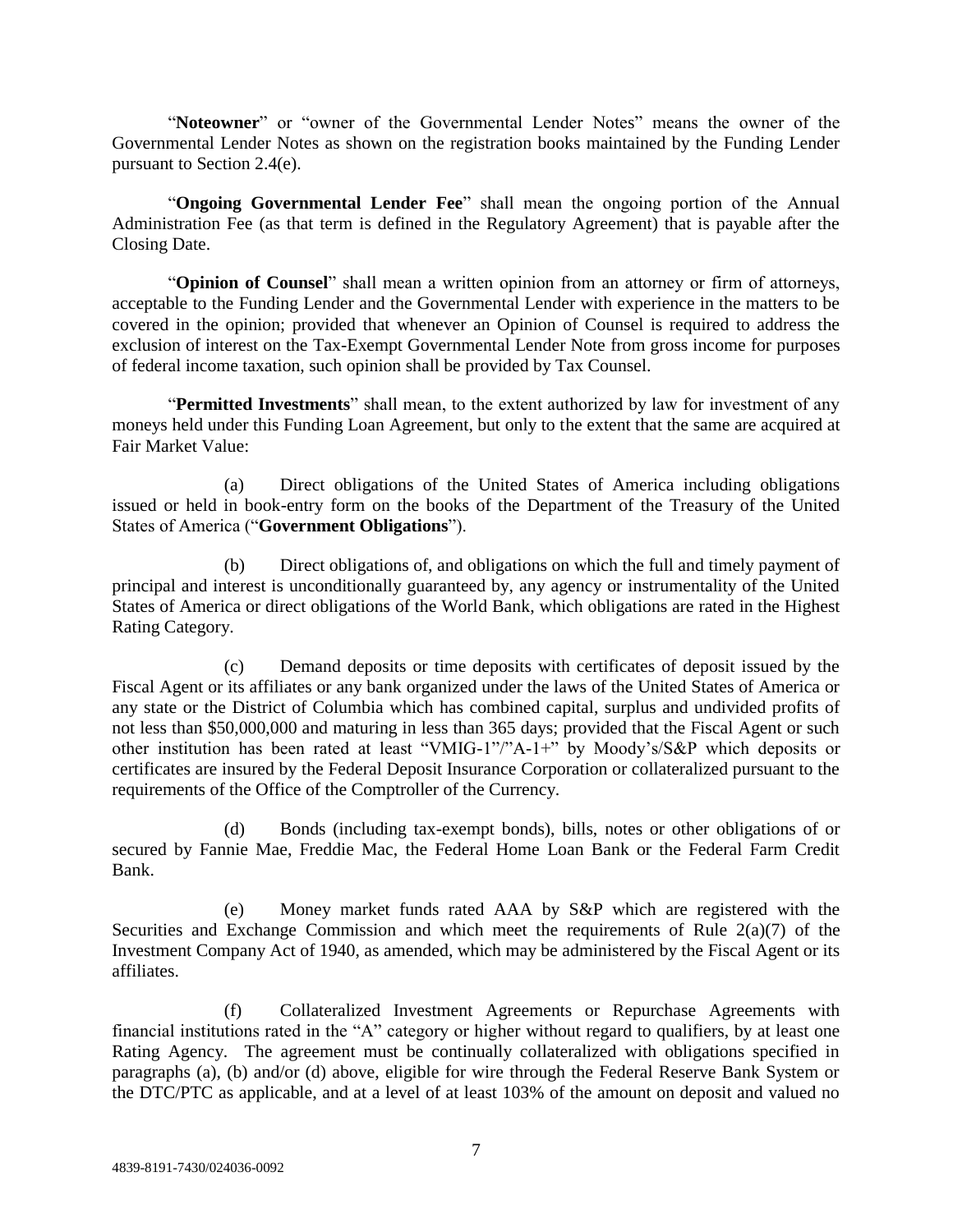less than daily. The collateral must be held by a third party custodian and be free and clear of all liens and claims of third parties. Securities must be valued daily, marked-to-market at current market price plus accrued interest. If the market value of the securities is found to be below the required level, the provider must restore the market value of the securities to the required level within one (1) business day. Permitted collateral must be delivered to and held in a segregated account by the Fiscal Agent or a custodian (the "Collateral Agent"), and the Collateral Agent cannot be the provider. The collateral must be delivered to the Collateral Agent before/simultaneous with payment (perfection by possession of certificated securities). Acceptable collateral must be free and clear of all liens and claims of third parties and shall be registered in the name of the Collateral Agent for the benefit of the Governmental Lender and Fiscal Agent. The agreement shall state that the Collateral Agent has a valid and perfected first priority security interest in the securities, any substituted securities and all proceeds thereof.

(g) Any other investment authorized by the laws of the State, if such investment is approved in advance in writing by the Funding Lender in its sole discretion.

Permitted Investments shall not include any of the following:

- (1) Except for any investment described in the next sentence, any investment or any agreement with a maturity profile greater than the date(s) on which funds representing the corpus of the investment may be needed under the Funding Loan Documents. This exception (1) shall not apply to Permitted Investments listed in paragraph (g).
- (2) Any obligation bearing interest at an inverse floating rate.
- (3) Any investment which may be prepaid or called at a price less than its purchase price prior to stated maturity.
- (4) Any investment the interest rate on which is variable and is established other than by reference to a single index plus a fixed spread, if any, and which interest rate moves proportionately with that index.

"**Person**" shall mean any individual, corporation, limited liability company, partnership, joint venture, estate, trust, unincorporated association, any federal, state, county or municipal government or any bureau, department or agency thereof and any fiduciary acting in such capacity on behalf of any of the foregoing.

"**Pledged Revenues**" shall mean the amounts pledged under this Funding Loan Agreement to the payment of the principal of, prepayment premium, if any, and interest on the Funding Loan and the Governmental Lender Notes, consisting of the following: (i) all income, revenues, proceeds and other amounts to which the Governmental Lender is entitled (other than amounts received by the Governmental Lender with respect to the Unassigned Rights) derived from or in connection with the Project and the Funding Loan Documents, including all Borrower Loan Payments due under the Borrower Loan Agreement and the Borrower Notes, payments with respect to the Borrower Loan Payments and all amounts obtained through the exercise of the remedies provided in the Funding Loan Documents and all receipts credited under the provisions of this Funding Loan Agreement against said amounts payable, and (ii) moneys held in the funds and accounts established under this Funding Loan Agreement, together with investment earnings thereon.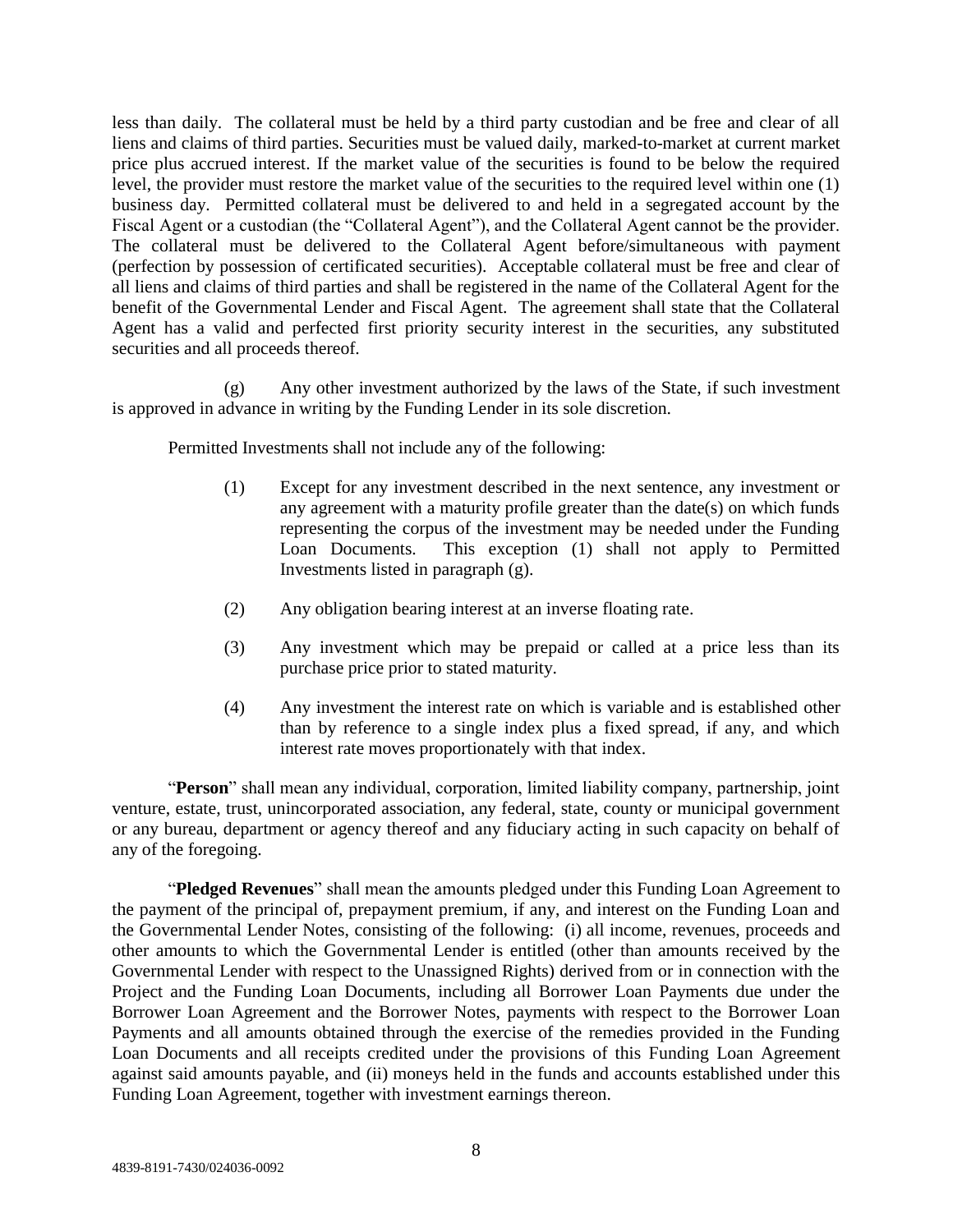"**Prepayment Premium**" shall mean (i) any premium payable by the Borrower pursuant to the Borrower Loan Documents in connection with a prepayment of the Borrower Notes (including any prepayment premium as set forth in the Borrower Notes) and (ii) any premium payable on the Governmental Lender Notes pursuant to this Funding Loan Agreement.

"**Project**" shall have the meaning given to that term in the Borrower Loan Agreement.

"**Regulations**" shall mean with respect to the Code, the relevant U.S. Treasury regulations and proposed regulations thereunder or any relevant successor provision to such regulations and proposed regulations.

"**Regulatory Agreement**" shall mean that certain Regulatory Agreement and Declaration of Restrictive Covenants, dated as of the date hereof, between the Governmental Lender and the Borrower, as hereafter amended or modified.

"**Remaining Funding Loan Proceeds Account**" means the Remaining Funding Loan Proceeds Account of the Project Fund established under Section 7.3, as otherwise described in the Contingency Draw-Down Agreement.

"**Required Transferee Representations**" shall mean the representations in substantially the form attached to this Funding Loan Agreement as Exhibit B.

"**Resolution**" shall mean the resolution of the Governmental Lender authorizing the Funding Loan and the execution and delivery of the Funding Loan Documents to which the Governmental Lender is a party.

"**Responsible Officer**" means, when used with respect to the Fiscal Agent, the president, any vice president, any assistant vice president, the secretary, any assistant secretary, the treasurer, any assistant treasurer, any senior associate, any associate or any other officer of the Fiscal Agent within the corporate trust office designated for the Fiscal Agent in Section 12.1 hereof (or any successor corporate trust office, the "Corporate Trust Office") customarily performing functions similar to those performed by the persons who at the time shall be such officers, respectively, or to whom any corporate trust matter is referred at the Corporate Trust Office because of such person's knowledge of and familiarity with the particular subject and having direct responsibility for the administration of this Funding Loan Agreement.

"**Securities Act**" shall mean the Securities Act of 1933, as amended.

"**Security**" shall have the meaning assigned to it in Section 4.1.

"**Security Instrument**" shall mean the Multifamily Deed of Trust, Assignment of Rents, Security Agreement and Fixture Filing (California) (as amended, restated and/or supplemented from time to time) of even date herewith, made by the Borrower in favor of the Governmental Lender, as assigned to the Funding Lender to secure the performance by the Governmental Lender of its obligations under the Funding Loan.

"**Series A-1 Borrower Note**" shall mean that certain Multifamily Note, dated the Closing Date, in the original maximum principal amount of \$ \, made by the Borrower and payable to the Governmental Lender, evidencing the loan of the proceeds of the Series A-1 Governmental Lender Note, as endorsed and assigned by the Governmental Lender without recourse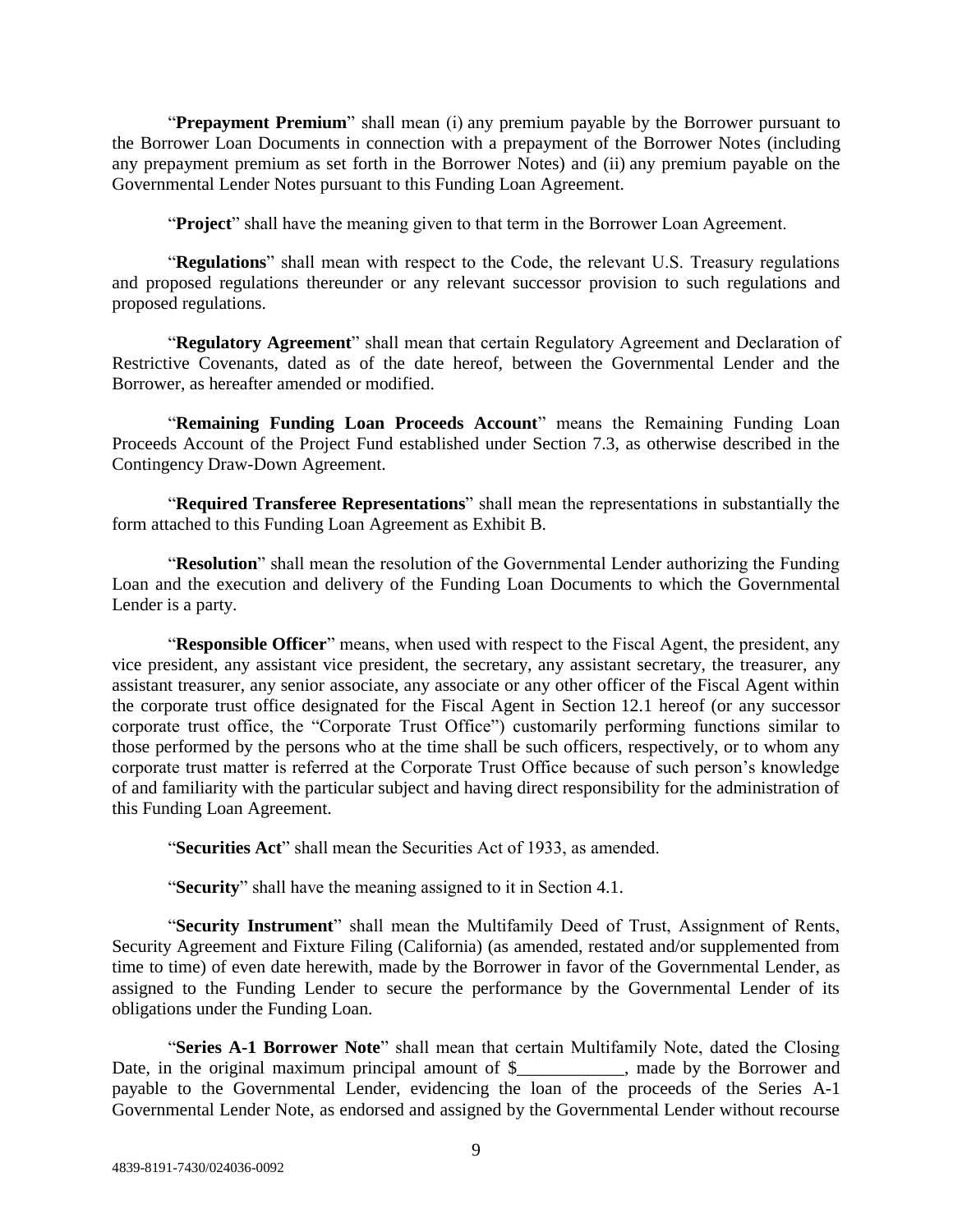to the Funding Lender, as executed by the Borrower, and as it may thereafter be amended or supplemented from time to time.

"**Series A-1 Governmental Lender Note**" or "**Tax-Exempt Governmental Lender Note**" shall mean that certain Chula Vista Housing Authority Multifamily Housing Revenue Note (Columba Apartments) 2021 Series A-1, dated the Closing Date, in the original maximum principal amount of \$\_\_\_\_\_\_\_\_\_\_\_\_, made by the Governmental Lender and payable to the Funding Lender, as executed by the Governmental Lender and as it may thereafter be amended or supplemented from time to time.

"**Series A-2 Borrower Note**" shall mean that certain Multifamily Note (Taxable), dated the Closing Date, in the original maximum principal amount of \$\_\_\_\_\_\_\_\_\_\_\_\_, made by the Borrower and payable to the Governmental Lender, evidencing the loan of the proceeds of the Series A-2 Governmental Lender Note, as endorsed and assigned by the Governmental Lender without recourse to the Funding Lender, as executed by the Borrower, and as it may thereafter be amended or supplemented from time to time.

"**Series A-2 Governmental Lender Note**" or "**Taxable Governmental Lender Note**" shall mean that certain Chula Vista Housing Authority Multifamily Housing Revenue Note (Columba Apartments) 2021 Series A-2 (Taxable), dated the Closing Date, in the original maximum principal amount of \$\_\_\_\_\_\_\_\_\_\_\_\_, made by the Governmental Lender and payable to the Funding Lender, as executed by the Governmental Lender and as it may thereafter be amended or supplemented from time to time.

"**Servicer**" shall mean any Servicer appointed by the Funding Lender to perform certain servicing functions with respect to the Funding Loan and on the Borrower Loan pursuant to a separate servicing agreement to be entered into between the Funding Lender and the Servicer. Initially the Servicer shall be the Funding Lender pursuant to this Funding Loan Agreement.

"**Servicing Agreement**" shall mean any servicing agreement entered into between the Funding Lender and a Servicer with respect to the servicing of the Funding Loan and/or the Borrower Loan.

"**S&P**" shall mean S&P Global Ratings, a business unit of Standard & Poor's Ratings Services, and its successors

"**State**" shall mean the State of California.

"**Tax Certificate**" shall mean the Tax Certificate and Agreement, dated the Closing Date, executed and delivered by the Governmental Lender and the Borrower, as it may be amended from time to time.

"**Tax Counsel**" shall mean (a) Stradling Yocca Carlson & Rauth, a Professional Corporation, or (b) any other attorney or firm of attorneys designated by the Governmental Lender and approved by the Funding Lender having a national reputation for skill in connection with the authorization and issuance of municipal obligations under Sections 103 and 141 through 150 (or any successor provisions) of the Code.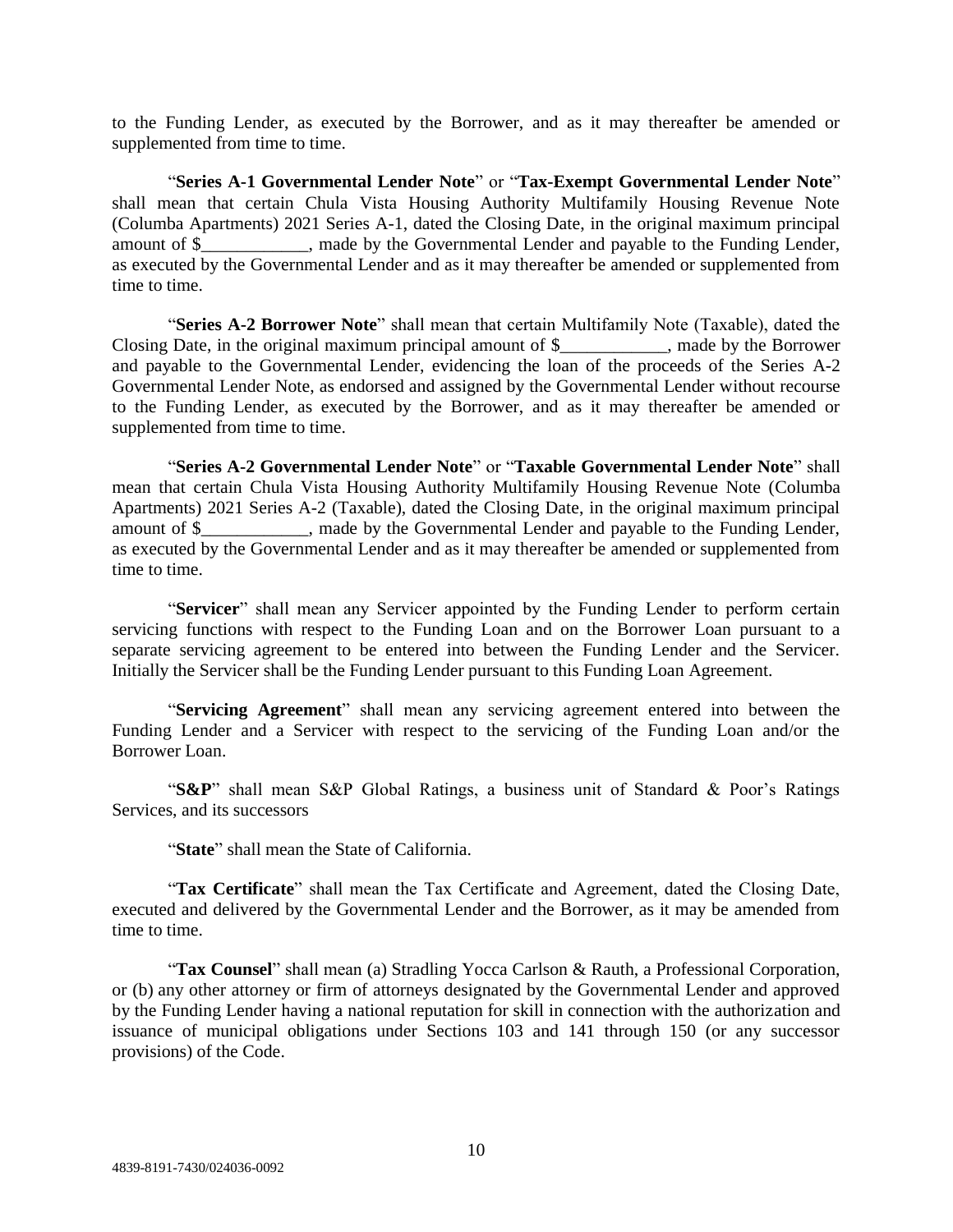"**Tax Counsel Approving Opinion**" shall mean an opinion of Tax Counsel substantially to the effect that the Governmental Lender Notes constitute valid and binding obligations of the Governmental Lender and that, under existing statutes, regulations published rulings and judicial decisions, the interest on the Tax-Exempt Governmental Lender Note is excludable from gross income for federal income tax purposes (subject to the inclusion of such customary exceptions as are acceptable to the recipient thereof).

"**Tax Counsel No Adverse Effect Opinion**" shall mean an opinion of Tax Counsel substantially to the effect that the taking of the action specified therein will not, in and of itself, adversely affect any exclusion of interest on the Tax-Exempt Governmental Lender Note from gross income for purposes of federal income taxation (subject to the inclusion of such customary exceptions as are acceptable to the recipient thereof).

"**UCC**" shall mean the Uniform Commercial Code as in effect in the State.

"**Unassigned Rights**" shall mean the Governmental Lender's rights to (a) reimbursement and payment of its fees, costs and expenses and the Rebate Amount under Section 2.5 of the Borrower Loan Agreement and Section 5 of the Regulatory Agreement, (b) access to the Project under Section 5.17 of the Borrower Loan Agreement, (c) indemnification under Section 5.15 of the Borrower Loan Agreement and Section 9 of the Regulatory Agreement, (d) attorneys' fees under Sections 5.11, 5.14 and 10.05 of the Borrower Loan Agreement and Section 20 of the Regulatory Agreement, (e) receive notices, reports and other statements and its rights to consent to certain matters, including but not limited to its right to consent to amendments to this Funding Loan Agreement, the Borrower Loan Agreement and the Regulatory Agreement, and otherwise as provided in this Funding Loan Agreement and the Borrower Loan Agreement, (f) seek performance by the Borrower of its obligations under the Regulatory Agreement, and (g) seek performance of, and enforce, various tax covenants as described in Section 2.2(b)(i) of the Borrower Loan Agreement, including but not limited to those in Sections 5.34 and 5.35 of the Borrower Loan Agreement.

"**Written Certificate**," "**Written Certification**," "**Written Consent**," "**Written Direction**," "**Written Notice**," "**Written Order**," "**Written Registration**," "**Written Request**," and "**Written Requisition**" shall mean a written certificate, direction, notice, order or requisition signed by an Authorized Borrower Representative, an Authorized Governmental Lender Representative or an authorized representative of the Funding Lender and delivered to the Funding Lender, the Servicer or such other Person as required under the Funding Loan Documents.

"**Yield**" shall mean yield as defined in Section 148(h) of the Code and any regulations promulgated thereunder.

**Section 1.2 Effect of Headings and Table of Contents**. The Article and Section headings herein and in the Table of Contents are for convenience only and shall not affect the construction hereof.

**Section 1.3 Date of Funding Loan Agreement**. The date of this Funding Loan Agreement is intended as and for a date for the convenient identification of this Funding Loan Agreement and is not intended to indicate that this Funding Loan Agreement was executed and delivered on said date.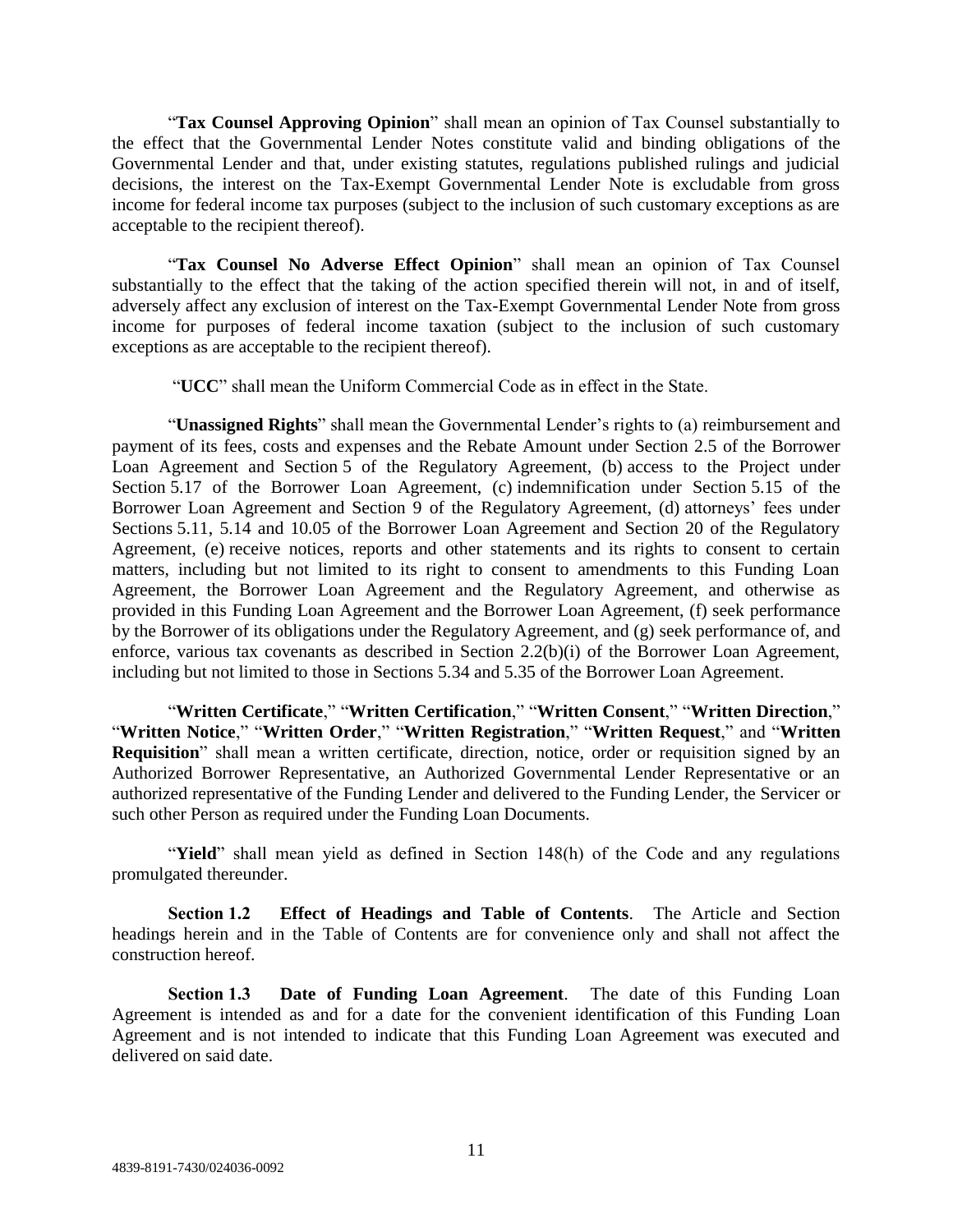**Section 1.4 Designation of Time for Performance**. Except as otherwise expressly provided herein, any reference in this Funding Loan Agreement to the time of day shall mean the time of day in the city where the Funding Lender maintains its place of business for the performance of its obligations under this Funding Loan Agreement.

**Section 1.5 Interpretation**. The parties hereto acknowledge that each of them and their respective counsel have participated in the drafting and revision of this Funding Loan Agreement. Accordingly, the parties agree that any rule of construction that disfavors the drafting party shall not apply in the interpretation of this Funding Loan Agreement or any amendment or supplement or exhibit hereto.

#### **ARTICLE II**

#### **TERMS; GOVERNMENTAL LENDER NOTE**

#### **Section 2.1 Terms**.

(a) Principal Amount. The total principal amount of the Funding Loan is hereby expressly limited to the Authorized Amount.

(b) Draw-Down Funding. The Funding Loan is originated on a draw-down basis. The proceeds of the Funding Loan shall be advanced by the Funding Lender to the Fiscal Agent (pursuant to the wiring instructions on Exhibit E attached hereto) for deposit by the Fiscal Agent to the Project Fund for the account of the Governmental Lender as and when needed to make each advance in accordance with the disbursement provisions of the Borrower Loan Agreement and the Construction Funding Agreement. Subject to the terms and conditions of the Borrower Loan Agreement, the Funding Lender agrees to advance, on behalf of the Governmental Lender, to the Fiscal Agent for deposit by the Fiscal Agent to the Project Fund \$ on the Closing Date. The Borrower Loan advances and Funding Loan advances shall be allocated first to the Series A-1 Borrower Note and the related Series A-1 Governmental Lender Note and, once the foregoing have been fully funded, then to the Series A-2 Borrower Note and the related Series A-2 Governmental Lender Note. Notwithstanding anything in this Funding Loan Agreement to the contrary, no additional amounts of the Funding Loan may be drawn down and funded hereunder after the third anniversary of the Closing Date; provided, however, that upon the delivery of a Tax Counsel No Adverse Effect Opinion to the Governmental Lender and the Funding Lender such date may be changed to a later date as specified in such Tax Counsel No Adverse Effect Opinion. The portion of the Funding Loan evidenced by the Tax-Exempt Governmental Lender Note shall be drawn down first, in its entirety, before the portion of the Funding Loan evidenced by the Taxable Governmental Lender Note is drawn down.

The Governmental Lender consents to the terms of the Contingency Draw-Down Agreement and agrees to take all actions requested in writing by the Funding Lender or the Borrower that are reasonably required of the Governmental Lender, in connection with the conversion of the Funding Loan to a fully drawn loan pursuant to the provisions of the Contingency Draw-Down Agreement in the event a Draw-Down Notice is filed by the Funding Lender or the Borrower, all at the expense of the Borrower. The Funding Lender authorizes and directs the Fiscal Agent to enter into the Contingency Draw-Down Agreement.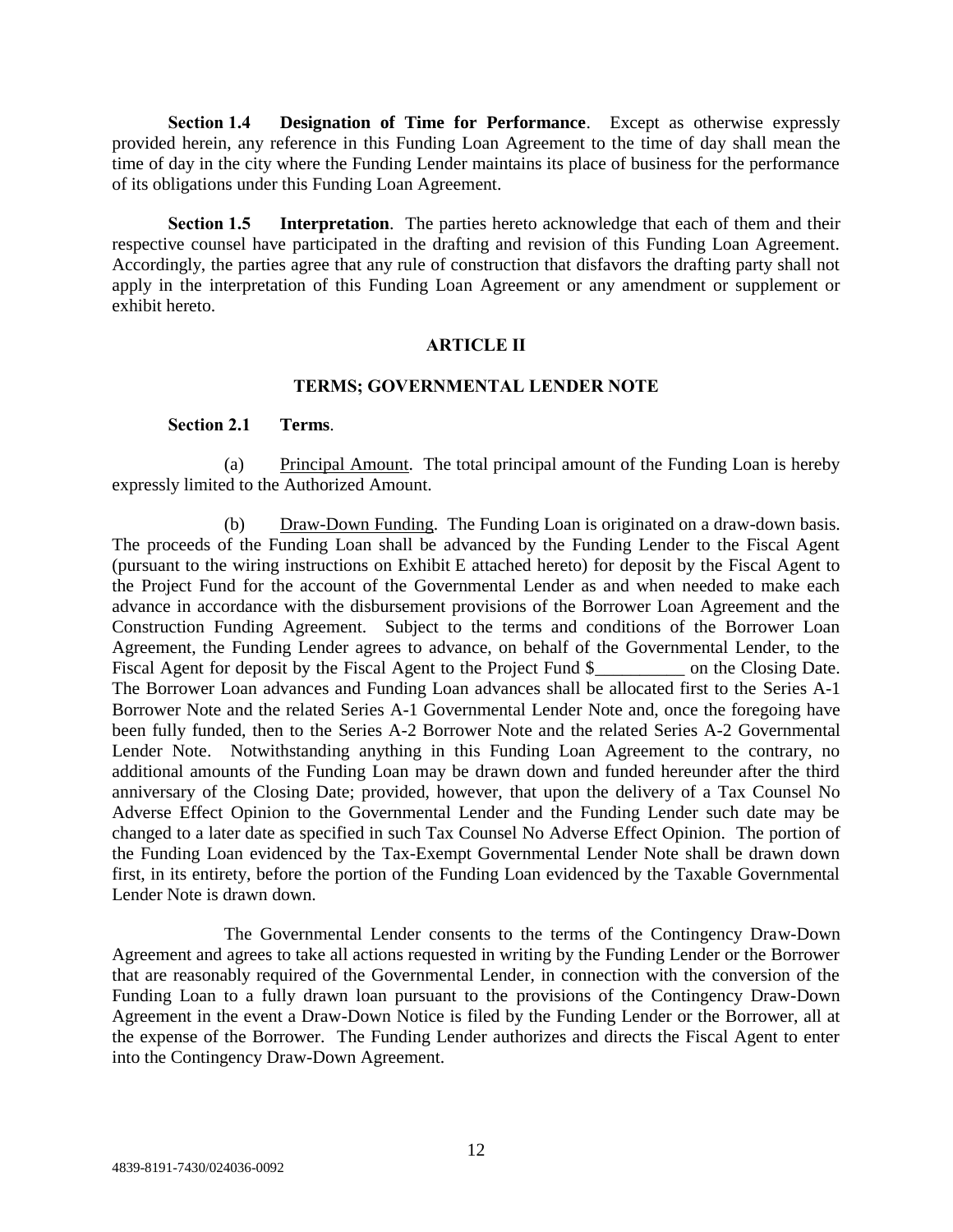(c) Origination Date; Maturity. The Funding Loan shall be originated on the Closing Date and shall mature on the corresponding Maturity Date at which time the entire principal amount of the portion of the Funding Loan evidenced by the applicable Governmental Note, to the extent not previously paid, and all accrued and unpaid interest, shall be due and payable.

Principal. The outstanding principal amount of each Governmental Lender Note and of the Funding Loan as of any given date shall be the total amount advanced to the Fiscal Agent by the Funding Lender to or for the account of the Governmental Lender to fund corresponding advances with respect to the corresponding Borrower Note under the Borrower Loan Agreement and the Construction Funding Agreement as proceeds of the Borrower Loan, less any payments of principal of such Governmental Lender Note previously received upon payment of principal amounts under the corresponding Borrower Note, including regularly scheduled principal payments and voluntary and mandatory prepayments. The principal amount of each Governmental Lender Note and interest thereon shall be payable on the basis specified in this paragraph (d) and in paragraphs (e) and (f) of this Section 2.1.

The Fiscal Agent shall keep a record of all principal advances and principal repayments made under each Governmental Lender Note and shall upon written request provide the Governmental Lender with a statement of the outstanding principal balance of each Governmental Lender Note and the Funding Loan.

(e) Interest*.* Interest shall be paid on the outstanding principal amount of each Governmental Lender Note at the rate or rates set forth in each Borrower Note and otherwise as set forth in the Borrower Loan Agreement.

(f) Corresponding Payments*.* The payment or prepayment of principal, interest and premium, if any, due on the Funding Loan and each Governmental Lender Note shall be identical with and shall be made on the same dates, terms and conditions, as the principal, interest, premiums, late payment fees and other amounts due on the corresponding Borrower Note. The Series A-1 Governmental Lender Note shall be payable from payments on the corresponding Series A-1 Borrower Note and the Series A-2 Governmental Lender Note shall be payable from payments on the related Series A-2 Borrower Note. Any payment or prepayment made by the Borrower of principal, interest, Premium, if any, due on a Borrower Note shall be deemed to be like payments or prepayments of principal, interest and Premium, if any, due on the Funding Loan and the corresponding Governmental Lender Note.

(g) Usury. The Governmental Lender intends to conform strictly to the usury laws applicable to this Funding Loan Agreement and the Governmental Lender Notes and all agreements made in the Governmental Lender Notes, this Funding Loan Agreement and the Funding Loan Documents are expressly limited so that in no event whatsoever shall the amount paid or agreed to be paid as interest or the amounts paid for the use of money advanced or to be advanced hereunder exceed the highest lawful rate prescribed under any law which a court of competent jurisdiction may deem applicable hereto. If, from any circumstances whatsoever, the fulfillment of any provision of the Governmental Lender Notes, this Funding Loan Agreement or the other Funding Loan Documents shall involve the payment of interest in excess of the limit prescribed by any law which a court of competent jurisdiction may deem applicable hereto, then the obligation to pay interest hereunder shall be reduced to the maximum limit prescribed by law. If from any circumstances whatsoever, the Funding Lender shall ever receive anything of value deemed interest, the amount of which would exceed the highest lawful rate, such amount as would be excessive interest shall be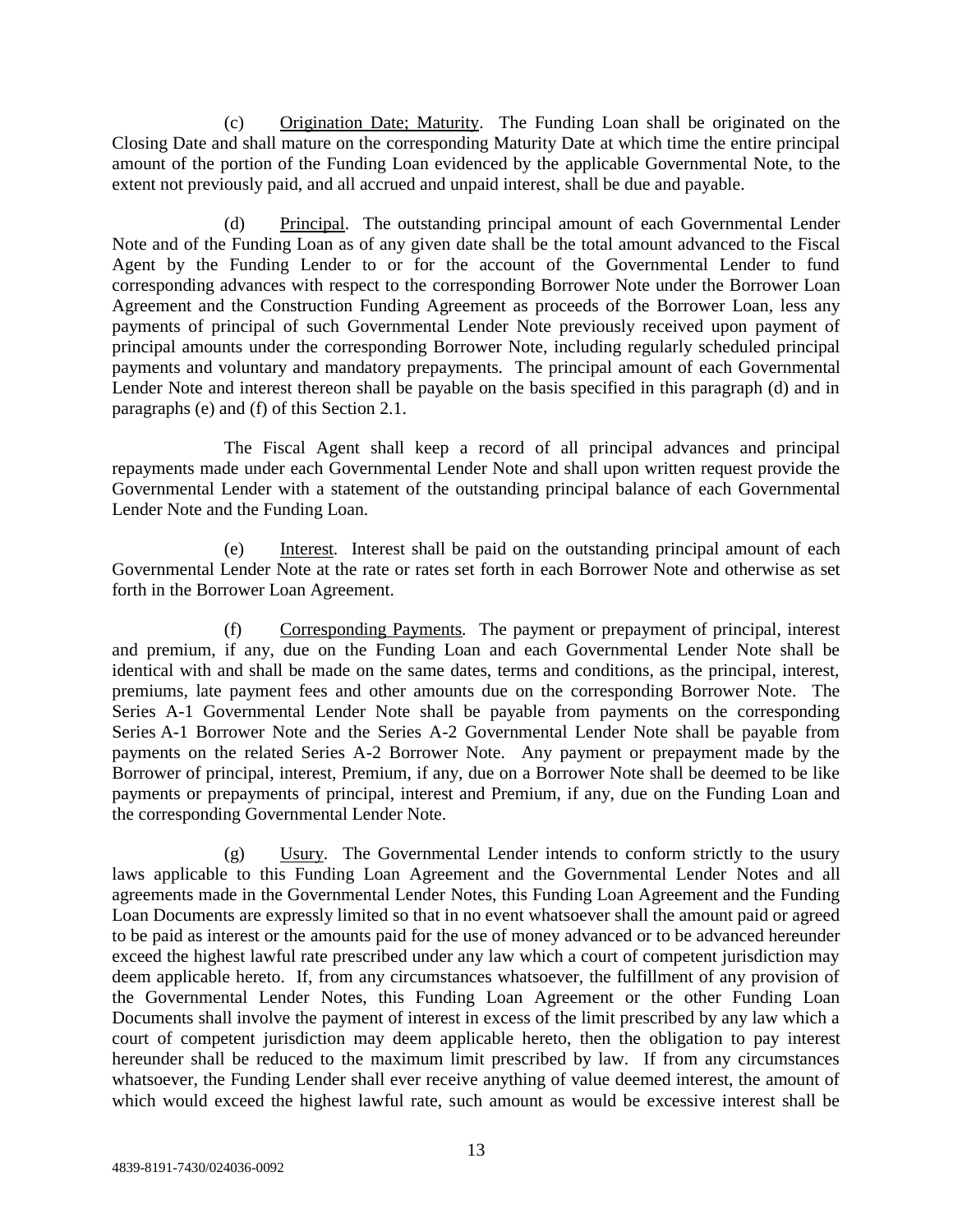deemed to have been applied, as of the date of receipt by the Funding Lender, to the reduction of the principal remaining unpaid hereunder and not to the payment of interest, or if such excessive interest exceeds the unpaid principal balance, such excess shall be refunded to the Borrower. This paragraph shall control every other provision of the Governmental Lender Note, this Funding Loan Agreement and all other Funding Loan Documents.

In determining whether the amount of interest charged and paid might otherwise exceed the limit prescribed by law, the Governmental Lender intends and agrees that (i) interest shall be computed upon the assumption that payments under the Borrower Loan Agreement and other Funding Loan Documents will be paid according to the agreed terms, and (ii) any sums of money that are taken into account in the calculation of interest, even though paid at one time, shall be spread over the actual term of the Funding Loan.

**Section 2.2 Form of Governmental Lender Notes**. As evidence of its obligation to repay the Funding Loan, simultaneously with the delivery of this Funding Loan Agreement to the Funding Lender, the Governmental Lender hereby agrees to execute and deliver the Governmental Lender Notes. The Governmental Lender Notes shall be substantially in the respective forms set forth in Exhibit A attached hereto, with such appropriate insertions, omissions, substitutions and other variations as are required or permitted by this Funding Loan Agreement.

In connection with Conversion, the Funding Lender shall have the right to exchange the then existing Series A-1 Governmental Lender Note on or after the Conversion Date for a new Series A-1 Governmental Lender Note with a dated date of the Conversion Date and in a stated principal amount equal to the then outstanding principal amount of the Series A-1 Governmental Lender Note, which amount will equal the Permanent Period Amount (as defined in the Borrower Loan Agreement) of the Borrower Loan, but shall not otherwise change any material terms of the Series A-1 Governmental Lender Note.

**Section 2.3 Execution and Delivery of Governmental Lender Notes**. The Governmental Lender Notes shall be executed on behalf of the Governmental Lender by the manual or facsimile signature of the Authorized Governmental Lender Representative and attested by the manual or facsimile signature of its Secretary or Deputy Secretary of Chula Vista Housing Authority. The manual or facsimile signatures of individuals who were the proper officers of the Governmental Lender at the time of execution shall bind the Governmental Lender, notwithstanding that such individuals or any of them shall have ceased to hold such offices prior to the execution and delivery of the Governmental Lender Notes or shall not have held such offices at the date of the Governmental Lender Notes.

# **Section 2.4 Required Transferee Representations; Participations; Sale and Assignment**.

(a) The Funding Lender shall deliver to the Governmental Lender and the Fiscal Agent the Required Transferee Representations in substantially the form attached hereto as Exhibit B on the Closing Date.

(b) The Funding Lender shall have the right to sell (i) the Governmental Lender Notes and the Funding Loan in the Authorized Amount, or (ii) any portion of or a participation interest in the Governmental Lender Notes and the Funding Loan in the Minimum Beneficial Ownership Amount, to the extent permitted by clause (c) below, provided that such sale shall be only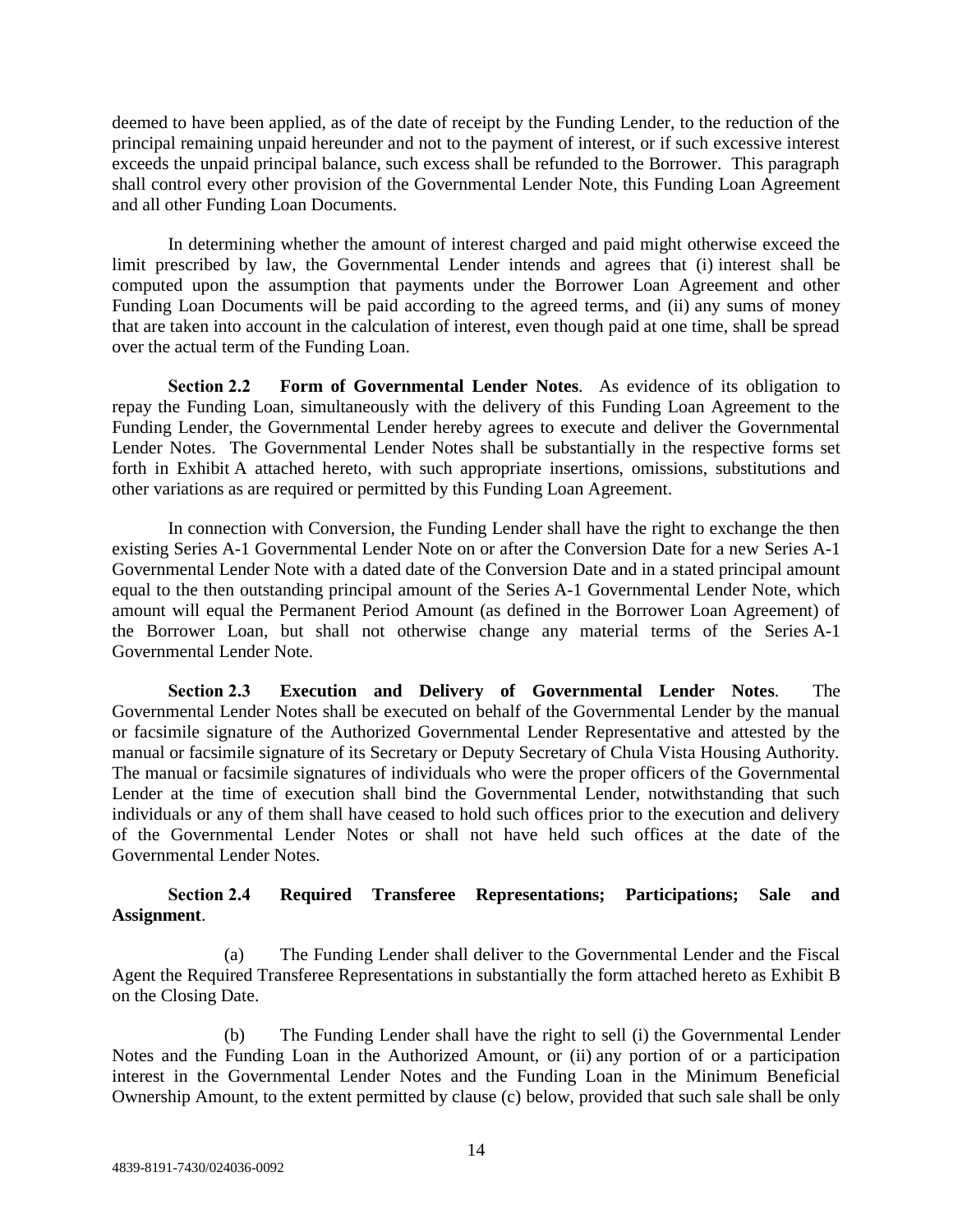to Approved Transferees that execute and deliver to the Funding Lender, with a copy to the Governmental Lender and the Fiscal Agent, the Required Transferee Representations.

(c) Notwithstanding the other provisions of this Section 2.4, the Governmental Lender Notes and the Funding Loan shall not be sold in an amount that is less than the Authorized Amount, and no beneficial ownership interest in the Governmental Lender Notes and Funding Loan shall be sold in an amount that is less than the Minimum Beneficial Ownership Amount.

(d) No service charge shall be made for any sale or assignment of any portion of the Governmental Lender Notes, but the Governmental Lender may require payment of a sum sufficient to cover any tax or other governmental charge that may be imposed in connection with any such sale or assignment. Such sums shall be paid in every instance by the purchaser or assignee of the Funding Loan or portion thereof.

(e) The Governmental Lender Notes, or any interest therein, shall be in fully registered form transferable to subsequent owners only on the registration books which shall be maintained by the Funding Lender for such purpose and which shall be open to inspection by the Governmental Lender. The Governmental Lender Notes shall not be transferred through the services of the Depository Trust Company or any other third party registrar.

The Fiscal Agent acknowledges that the Funding Lender is the initial registered owner of the Governmental Lender Notes and shall remain the sole registered owner of the Governmental Lender Notes except as provided herein. The Funding Lender shall provide written notice to the Fiscal Agent of any transfer by the Funding Lender of the Governmental Lender Notes or any interest of the Funding Lender in the Governmental Lender Notes.

(f) The parties agree that no rating shall be sought from a rating agency with respect to the Funding Loan or the Governmental Lender Notes.

#### **ARTICLE III**

#### **PREPAYMENT**

**Section 3.1 Prepayment of the Governmental Lender Notes from Prepayment under the Corresponding Borrower Notes**. The Governmental Lender Notes are subject to voluntary and mandatory prepayment as follows:

(a) Each Governmental Lender Note shall be subject to voluntary prepayment in full or in part by the Governmental Lender, from funds received by the Fiscal Agent from the Borrower under the Borrower Loan Agreement to the extent and in the manner and on any date that the related Borrower Note is subject to voluntary prepayment as set forth therein, at a prepayment price equal to the principal balance of the related Borrower Note to be prepaid, plus interest thereon to the date of prepayment and the amount of any Prepayment Premium payable under the related Borrower Note, plus any Additional Borrower Payments due and payable under the Borrower Loan Agreement through the date of prepayment.

Except as specifically permitted in the Borrower Notes, the Borrower shall not have the right to voluntarily prepay all or any portion of the Borrower Notes, thereby causing the related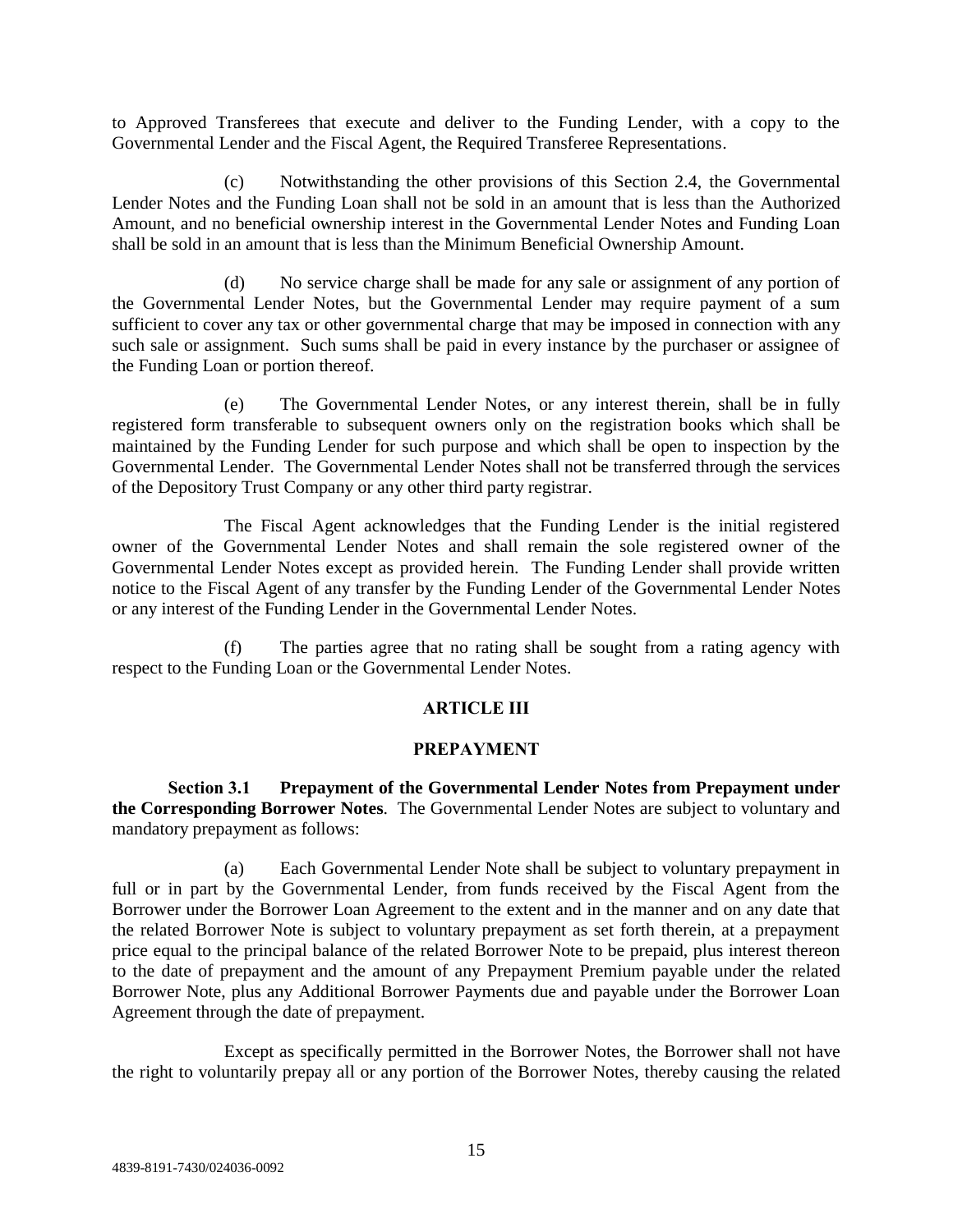Governmental Lender Note to be prepaid, without the prior written consent of Funding Lender, which may be withheld in Funding Lender's sole and absolute discretion.

(b) Each Governmental Lender Note shall be subject to mandatory prepayment in whole or in part upon prepayment of the related Borrower Note at the direction of the Funding Lender in accordance with the terms of the related Borrower Note at a prepayment price equal to the outstanding principal balance of the related Borrower Note prepaid, plus accrued interest plus any other amounts payable under the related Borrower Note or the Borrower Loan Agreement.

**Section 3.2 Notice of Prepayment**. Notice of prepayment of a Governmental Lender Note shall be deemed given to the extent that notice of prepayment of the related Borrower Note is timely and properly given to the Funding Lender (with a copy to the Governmental Lender) in accordance with the terms of the related Borrower Note and the Borrower Loan Agreement, and no separate notice of prepayment of a Governmental Lender Note is required to be given.

#### **ARTICLE IV**

## **SECURITY**

**Section 4.1 Security for the Funding Loan**. To secure the payment of the Funding Loan and each Governmental Lender Note, to declare the terms and conditions on which the Funding Loan and each Governmental Lender Note are secured, and in consideration of the premises and of the funding of the Funding Loan by the Funding Lender, the Governmental Lender by these presents does grant, bargain, sell, remise, release, convey, assign, transfer, mortgage, hypothecate, pledge, set over and confirm to the Funding Lender (except as limited herein), a lien on and security interest in the following described property (excepting, however, in each case, the Unassigned Rights) (said property, rights and privileges being herein collectively called, the "**Security**"):

(a) All right, title and interest of the Governmental Lender in, to and under the Borrower Loan Agreement and the Borrower Notes, including, without limitation, all rents, revenues and receipts derived by the Governmental Lender from the Borrower relating to the Project and including, without limitation, all Pledged Revenues, Borrower Loan Payments and Additional Borrower Payments derived by the Governmental Lender under and pursuant to, and subject to the provisions of, the Borrower Loan Agreement; provided that the pledge and assignment made under this Funding Loan Agreement shall not impair or diminish the obligations of the Governmental Lender under the provisions of the Borrower Loan Agreement;

(b) All right, title and interest of the Governmental Lender in, to and under, together with all rights, remedies, privileges and options pertaining to, the Funding Loan Documents, and all other payments, revenues and receipts derived by the Governmental Lender under and pursuant to, and subject to the provisions of, the Funding Loan Documents;

(c) Any and all moneys and investments from time to time on deposit in, or forming a part of, all funds and accounts created and held under this Funding Loan Agreement and any amounts held at any time in the Remaining Funding Loan Proceeds Account, any Negative Arbitrage Deposit and any other amounts held under the Contingency Draw-Down Agreement, subject to the provisions of this Funding Loan Agreement permitting the application thereof for the purposes and on the terms and conditions set forth herein; and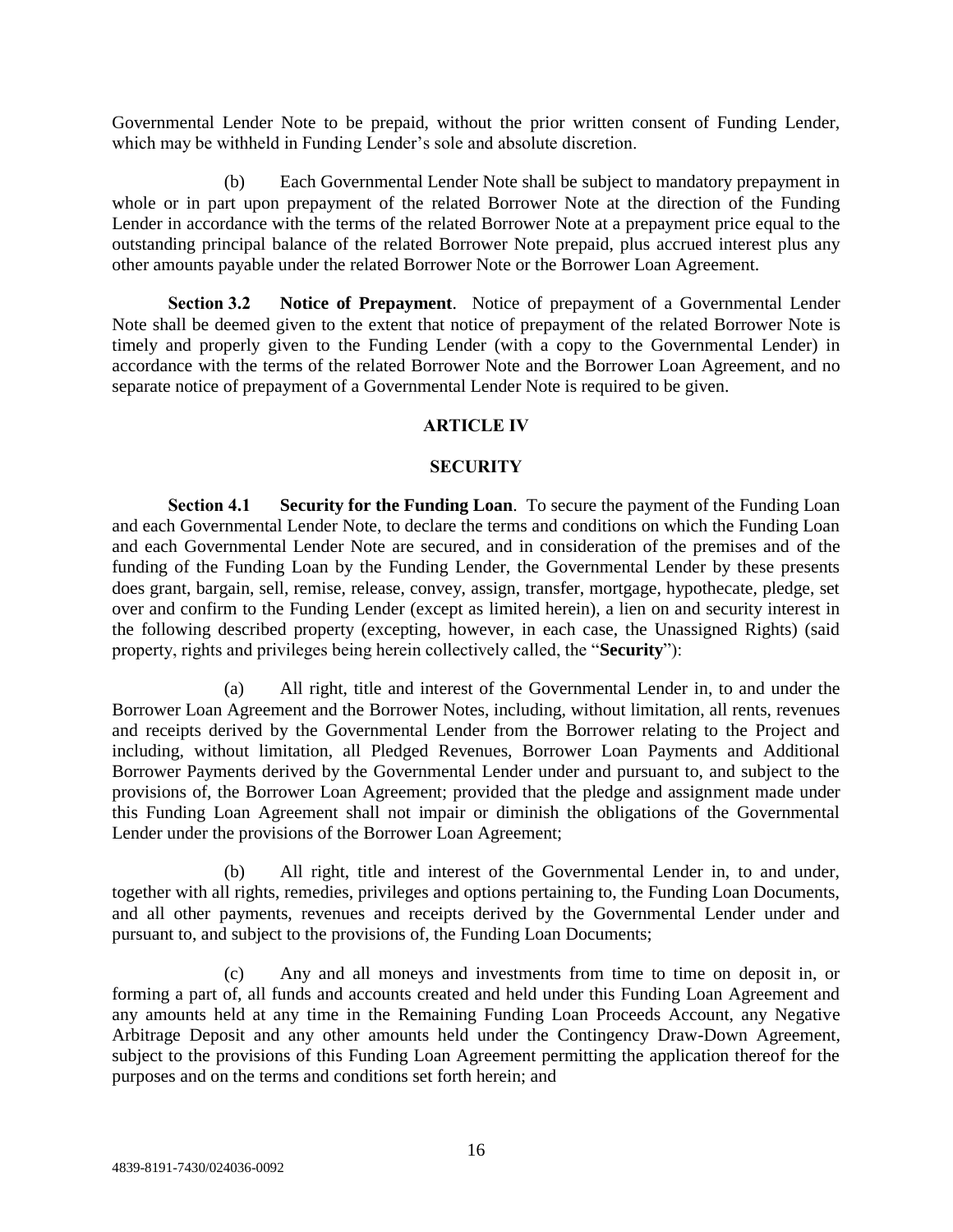(d) Any and all other real or personal property of every kind and nature or description, which may from time to time hereafter, by delivery or by writing of any kind, be subjected to the lien of this Funding Loan Agreement as additional security by the Governmental Lender or anyone on its part or with its consent, or which pursuant to any of the provisions hereof or of the Borrower Loan Agreement may come into the possession or control of the Fiscal Agent, the Funding Lender or a receiver appointed pursuant to this Funding Loan Agreement; and the Funding Lender and the Fiscal Agent are hereby authorized to receive any and all such property as and for additional security for the Funding Loan and each Governmental Lender Note and to hold and apply all such property subject to the terms hereof.

The pledge and assignment of and the security interest granted in the Security pursuant to this Section 4.1 for the payment of the principal of, premium, if any, and interest on each Governmental Lender Note, in accordance with its terms and provisions, and for the payment of all other amounts due hereunder, shall attach and be valid and binding from and after the time of the delivery of the Governmental Lender Notes by the Governmental Lender. The Security so pledged and then or thereafter received by the Governmental Lender, Fiscal Agent or the Funding Lender shall immediately be subject to the lien of such pledge and security interest without any physical delivery or recording thereof or further act, and the lien of such pledge and security interest shall be valid and binding and prior to the claims of any and all parties having claims of any kind in tort, contract or otherwise against the Governmental Lender irrespective of whether such parties have notice thereof.

**Section 4.2 Delivery of Security**. To provide security for the payment of the Funding Loan and each Governmental Lender Note, the Governmental Lender has pledged and assigned to secure payment of the Funding Loan and the Governmental Lender Notes its right, title and interest in the Security to the Funding Lender. In connection with such pledge, assignment, transfer and conveyance, there shall be delivered to the Funding Lender, by or at the expense of the Borrower, the following documents or instruments promptly following their execution and, to the extent applicable, their recording or filing:

(a) Each Borrower Note endorsed without recourse to the Funding Lender by the Governmental Lender;

(b) The originally executed Borrower Loan Agreement and Regulatory Agreement;

(c) The originally executed Security Instrument and all other Borrower Loan Documents existing at the time of delivery of the Borrower Notes and an assignment for security of the Security Instrument from the Governmental Lender to the Funding Lender, in recordable form;

(d) Uniform Commercial Code financing statements or other chattel security documents giving notice of the Funding Lender's status as an assignee of the Governmental Lender's security interest in any personal property forming part of the Project, in form suitable for filing; and

(e) Uniform Commercial Code financing statements giving notice of the pledge by the Governmental Lender of the Security pledged under this Funding Loan Agreement.

There shall be delivered and deposited with the Funding Lender such additional documents, financing statements, and instruments as the Funding Lender may reasonably require from time to time for the better perfecting and assuring to the Funding Lender of its lien and security interest in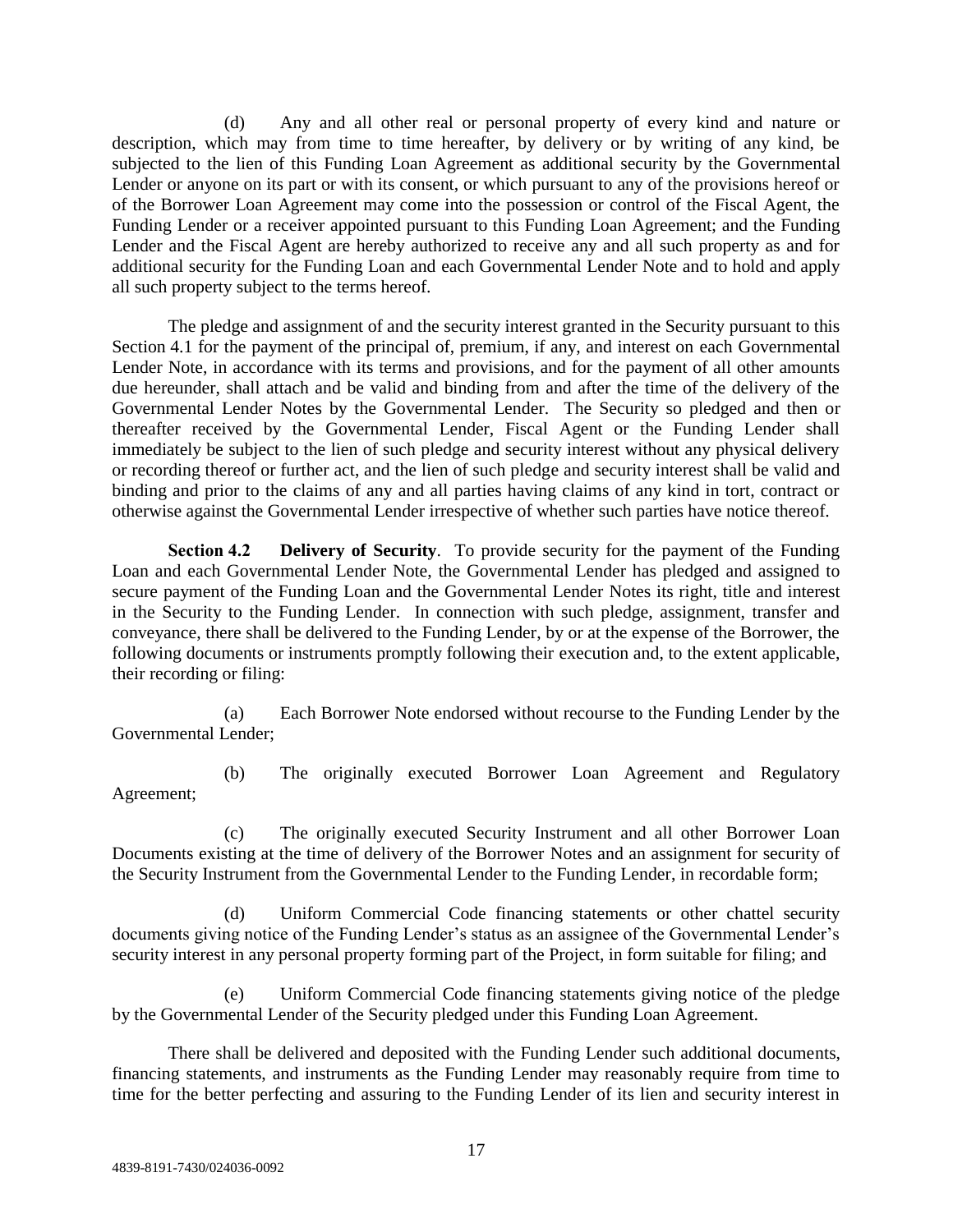and to the Security including, at the request of the Funding Lender, any amounts held under the Contingency Draw-Down Agreement, in each case at the expense of the Borrower.

#### **ARTICLE V**

#### **LIMITED LIABILITY**

**Section 5.1 Source of Payment of Funding Loan and Other Obligations**. The Funding Loan is a limited obligation of the Governmental Lender, payable solely from the Pledged Revenues and other funds and moneys and Security pledged and assigned hereunder. NONE OF THE GOVERNMENTAL LENDER (EXCEPT AS PROVIDED IN THE FIRST SENTENCE OF THIS SECTION 5.1), THE CITY OF CHULA VISTA, THE STATE, OR ANY POLITICAL SUBDIVISION THEREOF (EXCEPT THE GOVERNMENTAL LENDER, TO THE LIMITED EXTENT SET FORTH HEREIN), SHALL IN ANY EVENT BE LIABLE FOR THE PAYMENT OF THE PRINCIPAL OF, PREMIUM (IF ANY) OR INTEREST ON THE FUNDING LOAN OR FOR THE PERFORMANCE OF ANY PLEDGE, OBLIGATION OR AGREEMENT OF ANY KIND WHATSOEVER WITH RESPECT THERETO EXCEPT AS SET FORTH HEREIN, AND NONE OF THE FUNDING LOAN, OR THE GOVERNMENTAL LENDER NOTES OR ANY OF THE GOVERNMENTAL LENDER'S AGREEMENTS OR OBLIGATIONS WITH RESPECT TO THE FUNDING LOAN, THE GOVERNMENTAL LENDER NOTES, OR HEREUNDER OR UNDER ANY OF THE OTHER FUNDING LOAN DOCUMENTS, SHALL BE CONSTRUED TO CONSTITUTE AN INDEBTEDNESS OF OR A PLEDGE OF THE FAITH AND CREDIT OF OR A LOAN OF THE CREDIT OF OR A MORAL OBLIGATION OF ANY OF THE FOREGOING WITHIN THE MEANING OF ANY CONSTITUTIONAL OR STATUTORY PROVISION WHATSOEVER. THE GOVERNMENTAL LENDER HAS NO TAXING POWER.

**Section 5.2 Exempt from Individual Liability**. No covenant, condition or agreement contained herein shall be deemed to be a covenant, agreement or obligation of any present or future member of the Board of Commissioners, officer, director, employee or agent of the Governmental Lender in his individual capacity, and none of the members of the Board of Commissioners, the officers, directors, employees or agents of the Governmental Lender executing the Governmental Lender Notes or this Funding Loan Agreement shall be liable personally on the Governmental Lender Notes or under this Funding Loan Agreement or be subject to any personal liability or accountability by reason of the issuance of the Governmental Lender Notes or the execution of this Funding Loan Agreement or any of the Funding Loan Documents.

#### **ARTICLE VI**

#### **CLOSING CONDITIONS; APPLICATION OF FUNDS**

**Section 6.1 Conditions Precedent to Closing**. Closing of the Funding Loan on the Closing Date shall be conditioned upon satisfaction or waiver by the Funding Lender in its sole discretion of each of the conditions precedent to closing set forth in this Funding Loan Agreement, including but not limited to the following:

(a) Receipt by the Funding Lender of the original Governmental Lender Notes;

(b) Receipt by the Funding Lender of the original executed Borrower Notes, endorsed without recourse to the Funding Lender by the Governmental Lender;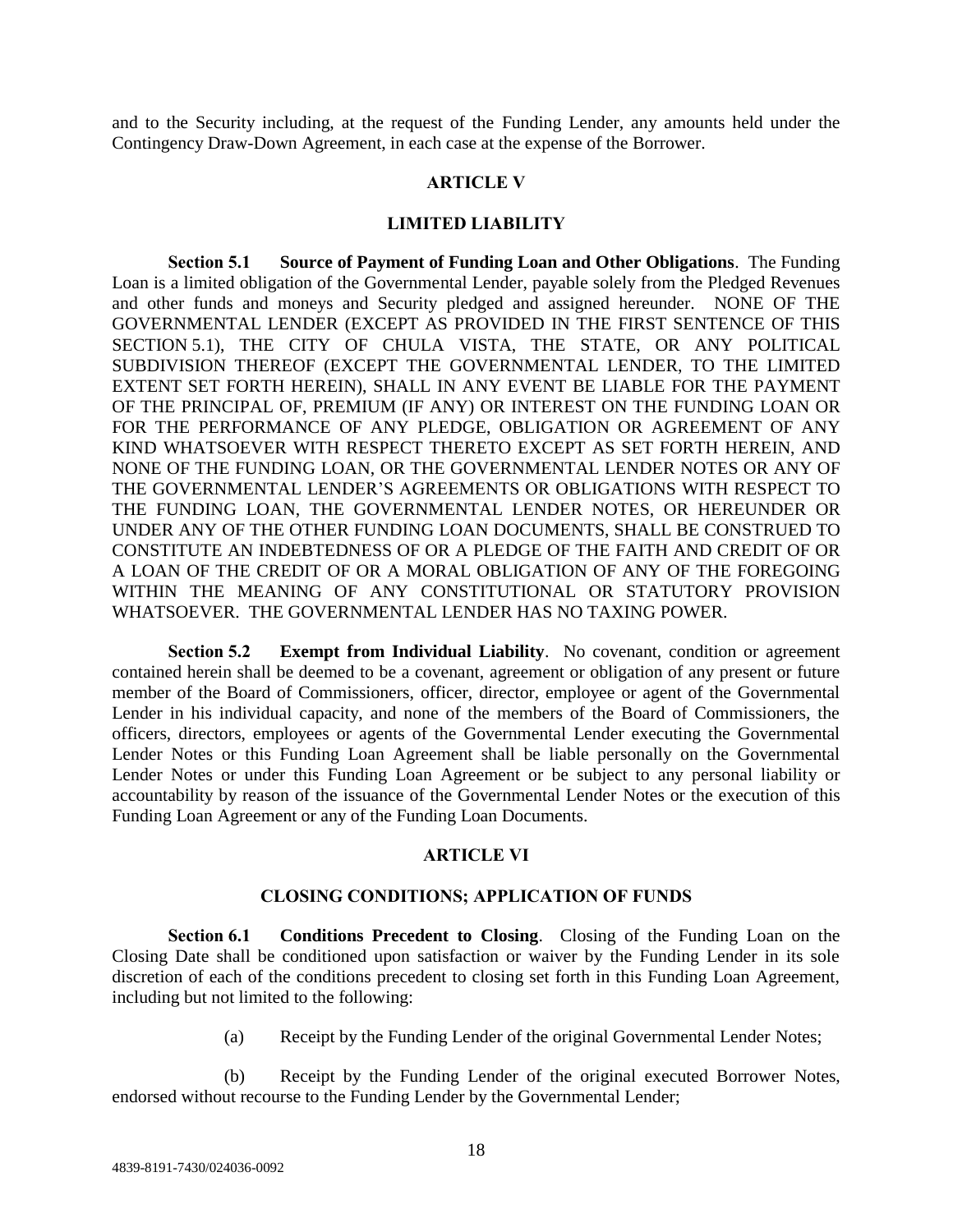(c) Receipt by the Funding Lender of executed counterpart copies of this Funding Loan Agreement, the Borrower Loan Agreement, the Construction Funding Agreement, the Regulatory Agreement, the Tax Certificate and the Security Instrument;

- (d) Receipt by the Funding Lender of a certified copy of the Resolution;
- (e) Executed Required Transferee Representations from the Funding Lender;

(f) Delivery into escrow of all amounts required to be paid in connection with the origination of the Borrower Loan and the Funding Loan and any underlying real estate transfers or transactions, including the Costs of Funding Deposit, in accordance with Section 2.3(c)(ii) of the Borrower Loan Agreement;

(g) Receipt by the Funding Lender of a Tax Counsel Approving Opinion;

(h) Receipt by the Funding Lender of an Opinion of Counsel from Tax Counsel to the effect that the Governmental Lender Notes are exempt from registration under the Securities Act of 1933, as amended, and this Funding Loan Agreement is exempt from qualification under the Trust Indenture Act of 1939, as amended;

(i) Delivery of an opinion of counsel to the Borrower addressed to the Governmental Lender to the effect that the Borrower Loan Documents and the Regulatory Agreement are valid and binding obligations of the Borrower that are enforceable against the Borrower in accordance with their terms, subject to such exceptions and qualifications as are acceptable to the Governmental Lender; and

(j) Receipt by the Funding Lender of any other documents or opinions that the Funding Lender or Tax Counsel may require.

#### **ARTICLE VII**

#### **FUNDS AND ACCOUNTS**

**Section 7.1 Authorization to Create Funds and Accounts**. Except as provided in Section 7.3 hereof, no funds or accounts shall be established in connection with the Funding Loan at the time of closing and origination of the Funding Loan. The Funding Lender, the Fiscal Agent and the Servicer, if any, and any designee of the Funding Lender or the Servicer, are authorized to establish and create from time to time such other funds and accounts or subaccounts as may be necessary for the deposit of moneys (including, without limitation, insurance proceeds and/or condemnation awards), if any, received by the Governmental Lender, the Fiscal Agent, the Funding Lender or the Servicer pursuant to the terms hereof or any of the other Funding Loan Documents and not immediately transferred or disbursed pursuant to the terms of the Funding Loan Documents and/or the Borrower Loan Documents.

**Section 7.2 Investment of Funds**. Amounts held in any funds or accounts created under this Funding Loan Agreement shall be invested by the Fiscal Agent, the Funding Lender, the Servicer or the designee of the Funding Lender or Servicer, as applicable, in Permitted Investments at the written direction of the Borrower, subject in all cases to the restrictions of Section 8.7 hereof and of the Tax Certificate. The Borrower's instruction shall be sufficient evidence that the investment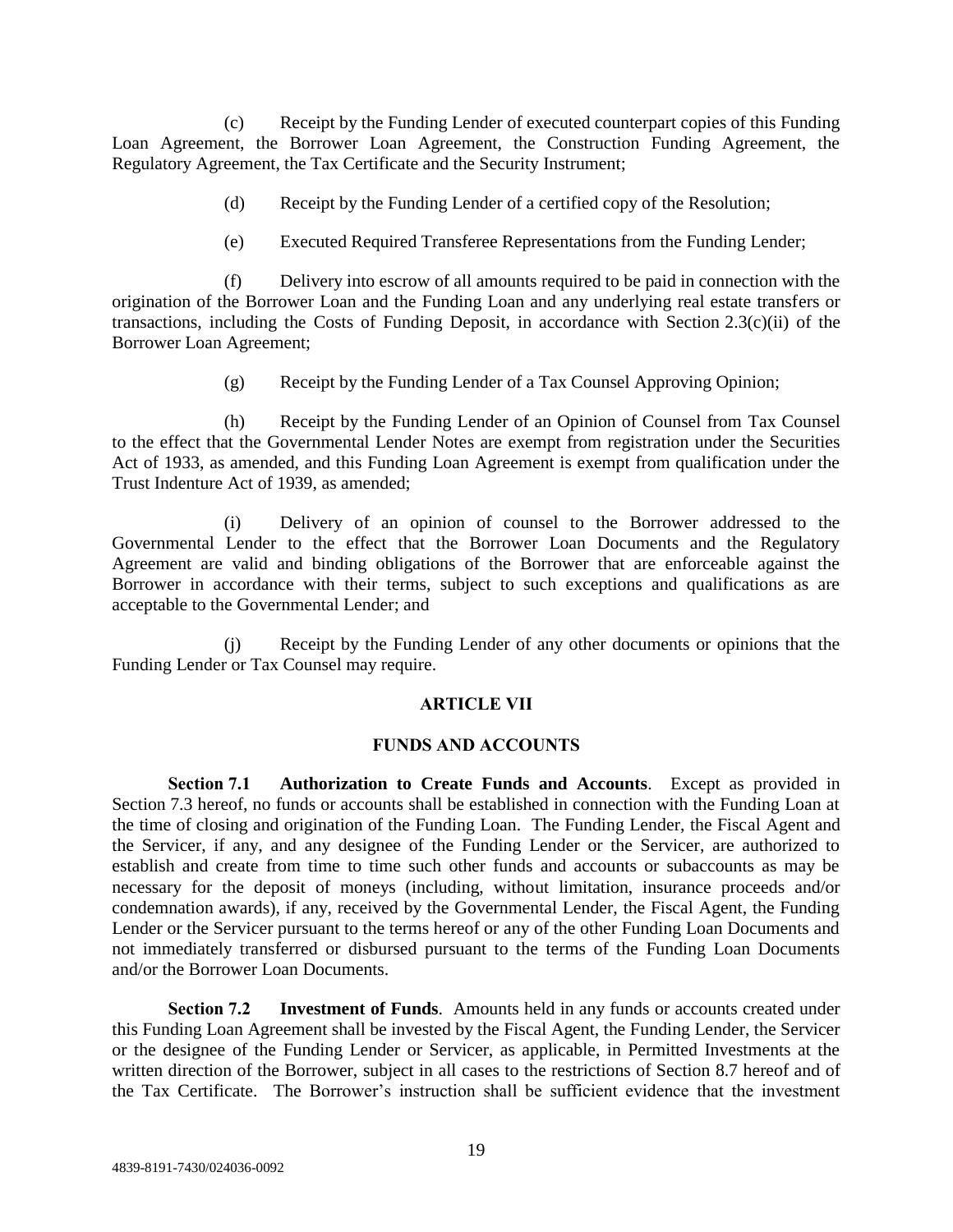constitutes a Permitted Investment (including as to the legality thereof). In the absence of any such instruction, monies shall be held uninvested. Permitted Investments purchased as an investment of moneys in any fund shall be deemed to be part of such fund or account. All interest or gain derived from the investment of amounts in any of the funds or accounts established hereunder shall be deposited in such fund or account. For purposes of acquiring any investments hereunder, the Fiscal Agent may commingle funds held by it hereunder, except as provided in Section 7.8(h) hereof with respect to the Rebate Fund. The Fiscal Agent shall incur no liability for losses arising from any investments made pursuant to this Section.

The Fiscal Agent shall furnish the Borrower and Funding Lender periodic cash transaction statements that include detail for all investment transactions effected by the Fiscal Agent or brokers selected by the Borrower. Upon the Borrower's or Funding Lender's election, such statements will be delivered via the Fiscal Agent's online service, and upon electing such service, paper statements will be provided only upon request. The Borrower waives the right to receive brokerage confirmations of security transactions effected by the Fiscal Agent as they occur, to the extent permitted by law. The Borrower further understands that trade confirmations for securities transactions effected by the Fiscal Agent will be available upon request and at no additional cost, and other trade confirmations may be obtained from the applicable broker.

**Section 7.3 Establishment of Funds**. There are established with the Fiscal Agent the following funds and accounts:

(a) The Funding Loan Payment Fund;

(b) The Project Fund (consisting solely of a Note Proceeds Account, an Equity Account, a Remaining Funding Loan Proceeds Account and a Negative Arbitrage Account);

- (c) The Expense Fund;
- (d) The Closing Costs Fund; and

The Rebate Fund (to be established by the Fiscal Agent once the Fiscal Agent is required to deposit or transfer, as applicable, amounts to the Rebate Fund in accordance with Section  $7.8(a)$ ).

All money required to be deposited with or paid to the Fiscal Agent for the account of any of the funds or accounts created by this Funding Loan Agreement shall be held by the Fiscal Agent for the benefit of the Funding Lender, and except for money held in the Expense Fund or the Rebate Fund, shall, while held by the Fiscal Agent, constitute part of the Pledged Revenues and be subject to the lien hereof.

All money to be deposited with or paid to the Fiscal Agent shall be wired to the Fiscal Agent pursuant to the wiring instructions contained in Exhibit E attached hereto. The Fiscal Agent shall provide Written Notice of any change to such wiring instructions to the Funding Lender and the Borrower no less than five (5) Business Days prior to the next payment date for which such revised instructions will be applicable.

**Section 7.4 Funding Loan Payment Fund**. The Governmental Lender and the Borrower shall have no interest in the Funding Loan Payment Fund or the moneys therein, which shall always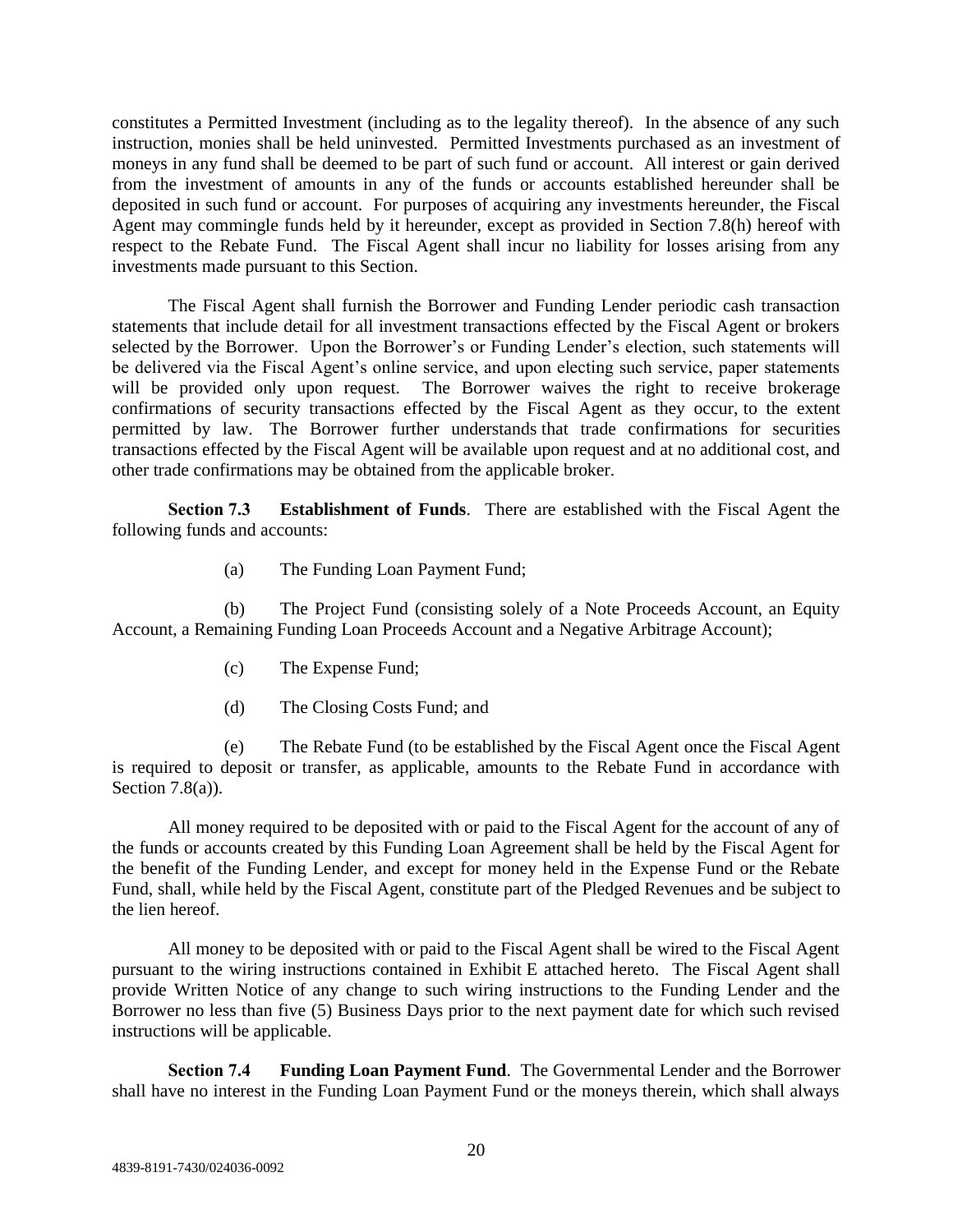be maintained by the Fiscal Agent completely separate and segregated from all other moneys held hereunder and from any other moneys of the Governmental Lender and the Borrower.

The Fiscal Agent shall deposit into the Funding Loan Payment Fund any amounts received from or on behalf of the Borrower as payments of principal of or premium and interest on the Borrower Loan and any other amounts received by the Fiscal Agent that are subject to the lien and pledge of this Funding Loan Agreement, including any Pledged Revenues not required to be deposited to the Expense Fund or not otherwise specifically directed in writing to be deposited into other funds created by this Funding Loan Agreement.

The Fiscal Agent shall apply all amounts on deposit in the Funding Loan Payment Fund in the following order of priority:

*First*, to pay or provide for the payment of the interest then due on the Funding Loan to the Funding Lender or any transferee of the Funding Lender with respect to the Funding Loan;

*Second*, to pay or provide for the payment or the prepayment (together with any Prepayment Premium payable in connection with such prepayment) of principal on the Funding Loan to the Funding Lender or any transferee of the Funding Lender with respect to the Funding Loan, provided moneys have been transferred or deposited into the Funding Loan Payment Fund for such purpose; and

*Third*, to pay or provide for the payment of the Funding Loan on the Maturity Date to the Funding Lender or any transferee of the Funding Lender with respect to the Funding Loan.

**Section 7.5 Expense Fund**. The Fiscal Agent shall deposit into the Expense Fund the amounts required by the Regulatory Agreement or the Borrower Loan Agreement to be paid by the Borrower to the Governmental Lender or the Fiscal Agent on behalf of the Borrower. Amounts on deposit in the Expense Fund shall be used to pay the fees and expenses of the Governmental Lender and the Fiscal Agent, as and when the same become due. In that regard, moneys in the Expense Fund shall be withdrawn or maintained, as appropriate, by the Fiscal Agent to pay (i) the Ongoing Governmental Lender Fee to the Governmental Lender as and when due, (ii) the Fiscal Agent's Fees to the Fiscal Agent when due, (iii) upon receipt, to the Fiscal Agent, any amounts due to the Fiscal Agent which have not been paid, other than amounts paid in accordance with clause (ii) hereof, and (iv) upon receipt, to, or at the direction of, the Governmental Lender, any amounts owing the Governmental Lender by the Borrower and then due and unpaid, other than amounts paid in accordance with clause (i) hereof.

In the event that the amounts on deposit in the Expense Fund are not equal to the amounts payable from the Expense Fund as provided in the preceding paragraph on any date on which such amounts are due and payable, the Fiscal Agent shall give notice to the Borrower of such deficiency and of the amount of such deficiency and request payment within two Business Days to the Fiscal Agent of the amount of such deficiency.

Written notice of any insufficiency, which would result in the Governmental Lender not receiving the Ongoing Governmental Lender Fee on the applicable due date, shall be provided by the Fiscal Agent to the Governmental Lender (with a copy to the Borrower and the Funding Lender) within 10 days of the respective due date.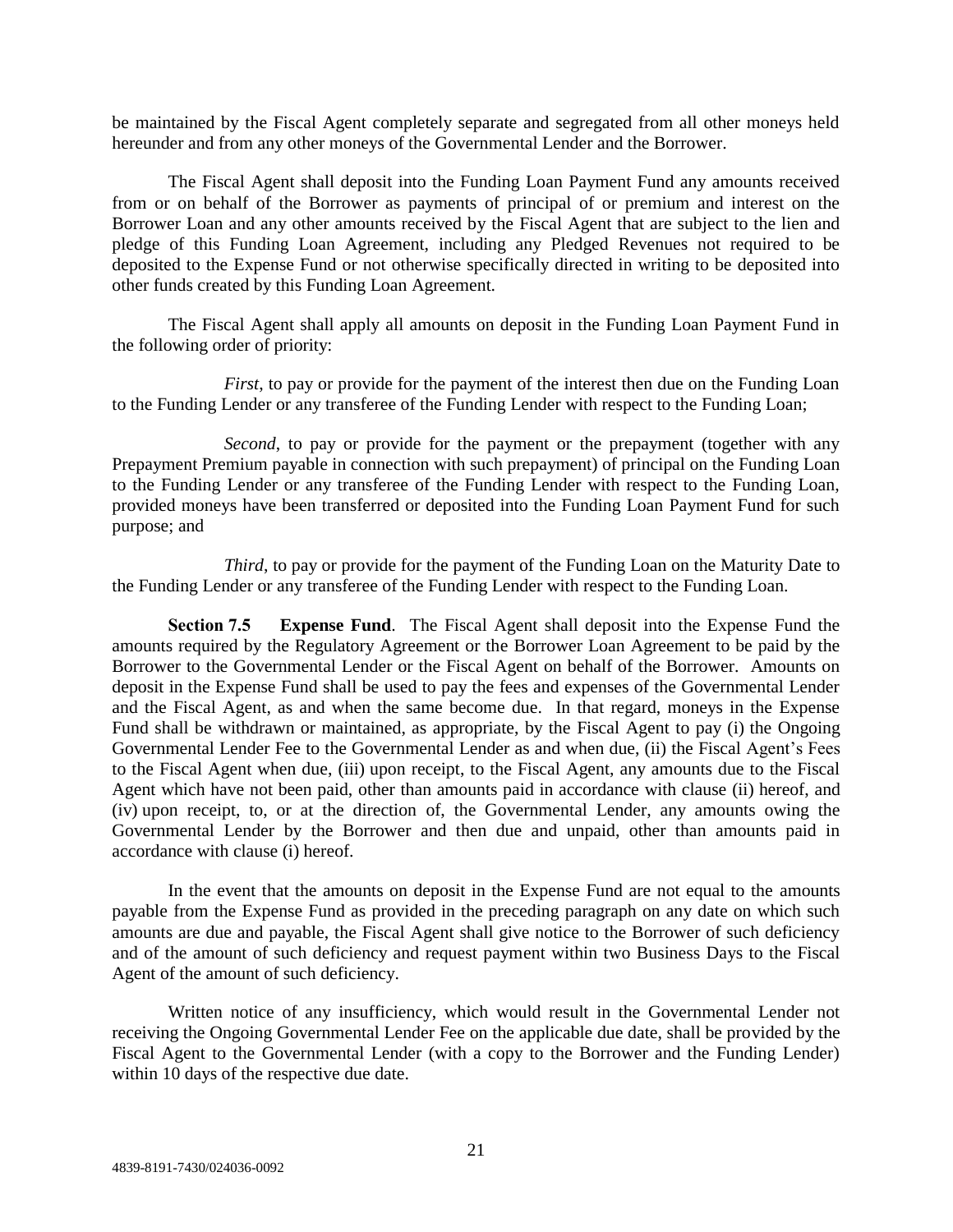Upon payment by the Borrower to the Fiscal Agent of such deficiency, the amounts for which such deficiency was requested shall be paid by the Fiscal Agent.

Notwithstanding anything herein to the contrary, the Governmental Lender, shall prepare and submit a written invoice to the Borrower for payment of the Ongoing Governmental Lender Fee not later than 30 days prior to the due date for payment of such Ongoing Governmental Lender Fee, the Fiscal Agent shall remit moneys received by the Borrower to the Governmental Lender for payment of such fee.

**Section 7.6 Closing Costs Fund**. Amounts in the Closing Costs Fund shall be disbursed by the Fiscal Agent to pay Closing Costs on the Closing Date or as soon as practicable thereafter as follows: moneys on deposit in the Closing Costs Fund shall be applied to pay Closing Costs at the written direction of the Authorized Borrower Representative, consented to by the Funding Lender and the Governmental Lender, in the form attached hereto as Exhibit D. Any interest earnings on amounts on deposit in the Closing Costs Fund shall remain in the Closing Costs Fund. Any moneys remaining in the Closing Costs Fund (including investment proceeds) after the earlier of (i) the payment of all costs of issuance as certified in writing to the Fiscal Agent by the Borrower or (ii) a period of six (6) months after the Closing Date, shall be paid to or at the direction of the Borrower and the Closing Costs Fund shall be closed.

#### **Section 7.7 Project Fund**.

(a) All proceeds of the Funding Loan provided by the Funding Lender shall be deposited to the Note Proceeds Account of the Project Fund and disbursed as herein provided; provided, however, that (i) the initial disbursement of the Funding Loan on the Closing Date shall be sent by the Funding Lender to Fiscal Agent, which shall then transfer such funds to the Title Company, and (ii) any proceeds of the Funding Loan funded pursuant to the Contingency Draw-Down Agreement shall be deposited to the Remaining Funding Loan Proceeds Account of the Project Fund and disbursed as herein provided. The Fiscal Agent shall disburse moneys in the Project Fund for the acquisition, construction, improvement and equipping of the Project, to pay other Qualified Project Costs and to pay other costs related to the Project as provided herein.

Not less than 97% of the moneys deposited in and credited to the Note Proceeds Account and Remaining Funding Loan Proceeds Account of the Project Fund representing the proceeds of the Funding Loan, including Investment Income thereon, will be expended for Qualified Project Costs (the "97% Requirement"). The amounts on deposit in the Note Proceeds Account and Remaining Funding Loan Proceeds Account of the Project Fund shall not be applied to the payment of Closing Costs.

Before any payment shall be made from the Note Proceeds Account of the Project Fund, the Regulatory Agreement shall have been executed and submitted to a title company for recordation in the official records of San Diego County and there shall be filed with the Fiscal Agent a Written Requisition of the Borrower substantially in the form attached hereto as Exhibit C and approved by the Funding Lender pursuant to the terms, conditions and provisions of the Construction Funding Agreement.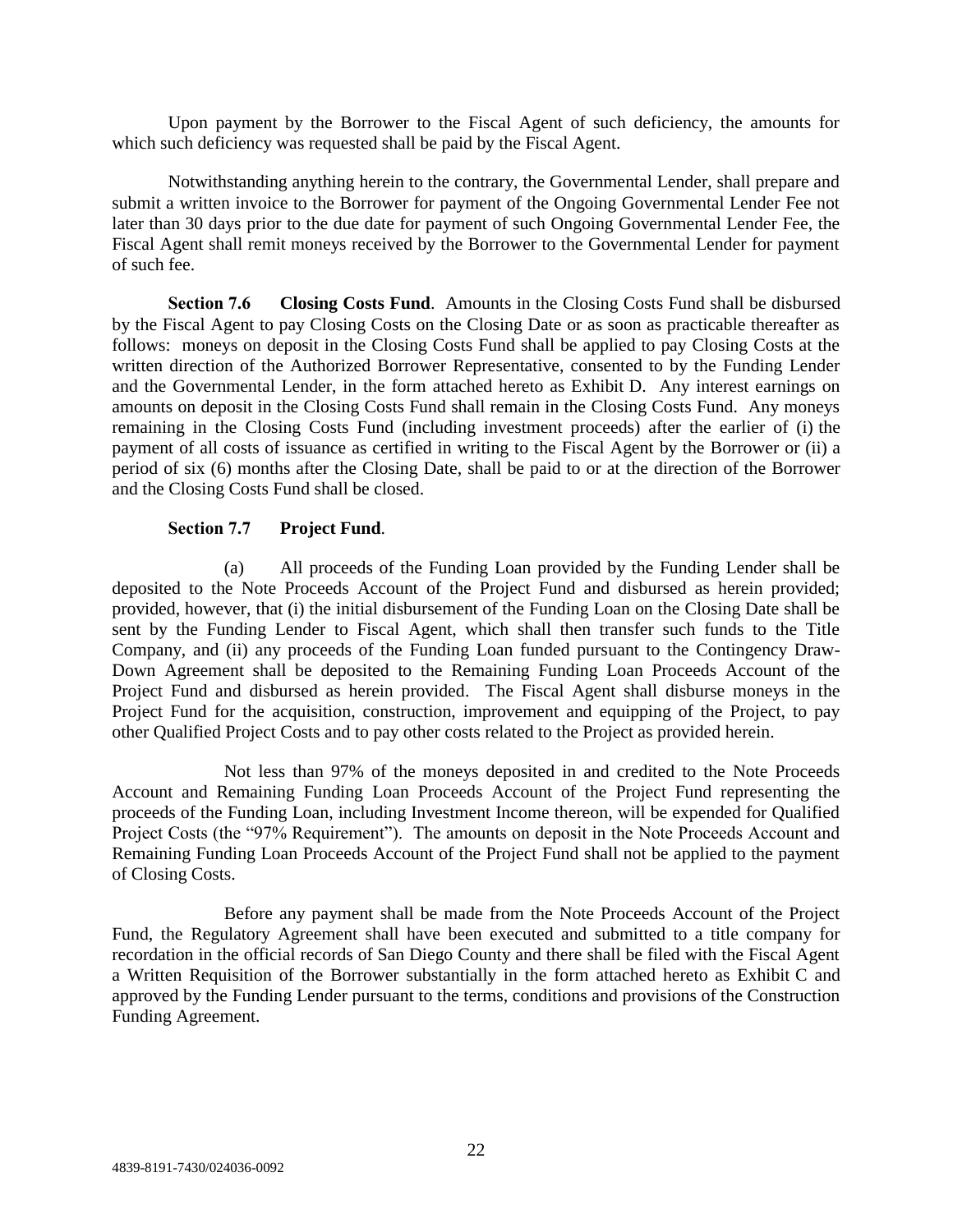#### In addition to the above, in connection with a Written Requisition:

(i) Only the signature of an authorized officer of the Funding Lender shall be required on a Written Requisition during any period in which a default by the Borrower has occurred and is then continuing under the Borrower Loan (Written Notice of which default has been given in writing by an authorized officer of the Funding Lender to the Fiscal Agent and the Governmental Lender, and the Fiscal Agent shall be entitled to conclusively rely on any such Written Notice as to the occurrence and continuation of such a default).

(ii) The Fiscal Agent shall disburse amounts in the Note Proceeds Account of the Project Fund for the payment of interest due on the Governmental Lender Notes upon receipt from the Funding Lender of a statement detailing the amount due (and without any need for a Written Requisition signed by the Funding Lender or any approval by an Authorized Representative of the Borrower) so long as the amounts to be disbursed do not exceed \$ in the aggregate.

(iii) The Fiscal Agent may conclusively rely on all Written Requisitions, the execution of the Written Requisitions by the Authorized Borrower Representative and the approval of all Written Requisitions by the Funding Lender, as required by this Section, as conditions of payment from the Project Fund, which Written Requisitions constitute, as to the Fiscal Agent, irrevocable determinations that all conditions to payment of the specified amounts from the Project Fund have been satisfied. These documents shall be retained by the Fiscal Agent, subject at all reasonable times to examination by the Borrower, the Governmental Lender, the Funding Lender and the agents and representatives thereof upon reasonable notice to the Fiscal Agent. The Fiscal Agent is not required to inspect the Project or the rehabilitation or construction work or to make any independent investigation with respect to the matters set forth in any Written Requisition or other statements, orders, certifications and approvals received by the Fiscal Agent. The Fiscal Agent is not required to obtain completion bonds, lien releases or otherwise supervise the acquisition, rehabilitation, construction, equipping, improvement and installation of the Project.

(b) Upon receipt of each Written Requisition submitted by the Borrower and approved in writing by the Funding Lender, the Fiscal Agent shall promptly, but in any case within three Business Days, make payment from the appropriate Account within the Project Fund in accordance with such Written Requisition. The Fiscal Agent shall have no duty to determine whether any requested disbursement from the Project Fund complies with the terms, conditions and provisions of the Funding Loan Documents, constitutes payment of Qualified Project Costs or complies with the 97% Requirement. The approval in writing of a Written Requisition by the Funding Lender shall be deemed a certification and, insofar as the Fiscal Agent and the Governmental Lender are concerned, shall constitute conclusive evidence that all of the terms, conditions and requirements of the Funding Loan Documents applicable to such disbursement have been fully satisfied or waived and the Written Requisition from the Borrower shall, insofar as the Fiscal Agent and the Governmental Lender, as applicable, are concerned, constitute conclusive evidence that the costs described in the Written Requisition constitute Qualified Project Costs or other permitted Project costs.

The Fiscal Agent shall provide Written Notice to the Borrower, the Funding Lender and the Governmental Lender if there are not sufficient funds available to or on deposit with the Fiscal Agent to make the disbursements as and when required by this Section 7.7(b). Except as provided in the next sentence, all such payments shall be made by check or draft payable, or by wire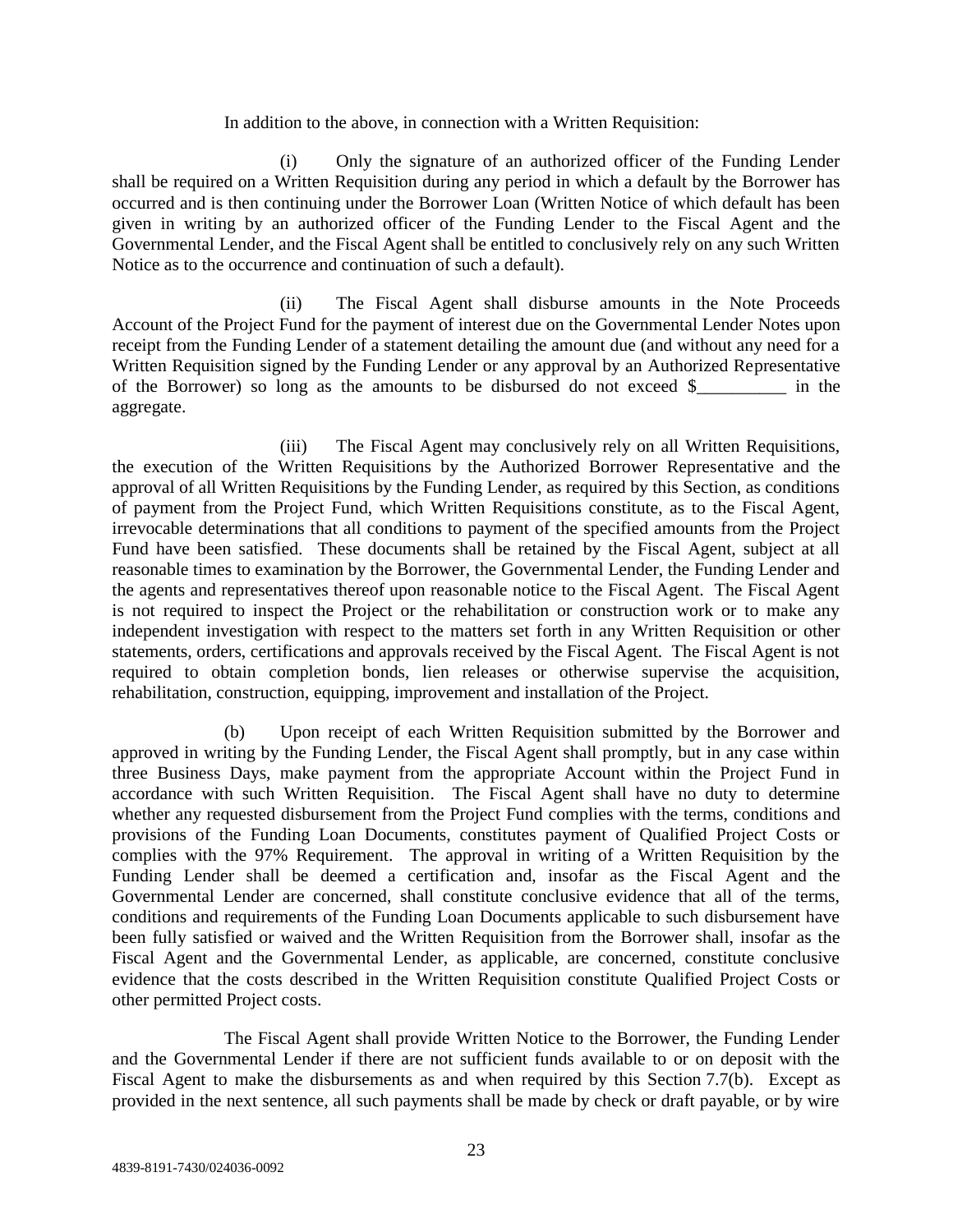transfer, either: (i) directly to the person, firm or corporation to be paid; (ii) to the Borrower and such person, firm or corporation; or (iii) upon receipt by the Funding Lender of evidence that the Borrower has previously paid such amount and Written Direction to the Fiscal Agent as to such as evidenced by the Funding Lender's approval of the Written Requisition, to the Borrower. Upon the occurrence of an Event of Default of the Borrower of which the Fiscal Agent has knowledge as provided herein, which is continuing under the Funding Loan Documents, with the Written Consent of the Funding Lender, the Fiscal Agent may apply amounts on deposit in the Project Fund to the payment of principal of and interest on the Funding Loan. If a Written Requisition signed by the Authorized Borrower Representative and countersigned by an authorized officer of the Funding Lender is received by the Fiscal Agent, the requested disbursement shall be paid by the Fiscal Agent as soon as practicable, but in no event later than three Business Days following receipt thereof by the Fiscal Agent. Upon final disbursement of all amounts on deposit in the Project Fund, the Fiscal Agent shall close the Project Fund.

(c) Moneys deposited to the Negative Arbitrage Account of the Project Fund pursuant to the Contingency Draw-Down Agreement, together with investment earnings thereon, which shall be retained therein, shall be transferred to the Funding Loan Payment Fund and applied pursuant to Section 7.4 on each Borrower Loan Payment Date to the extent necessary to enable the Fiscal Agent to pay interest due on the Funding Loan on such date. The transfer of moneys from the Negative Arbitrage Account of the Project Fund to the Funding Loan Payment Fund shall occur automatically without the need for a Written Requisition of the Borrower, or consent of the Funding Lender.

(d) Amounts on deposit in the Borrower Equity Account of the Project Fund shall be disbursed from time to time by the Fiscal Agent to pay designated amounts as set forth in and upon receipt of a Written Requisition of the Borrower signed by an Authorized Borrower Representative and the Funding Lender.

(e) Prior to any mandatory prepayment of the Funding Loan pursuant to the terms hereof, any amounts then remaining in the Project Fund shall, at the written direction of the Funding Lender, be transferred to the Funding Loan Payment Fund to be applied to the prepayment of the Funding Loan pursuant hereto.

#### **Section 7.8 Rebate Fund**.

(a) The Fiscal Agent shall deposit or transfer to the credit of the Rebate Fund each amount delivered to the Fiscal Agent by the Borrower for deposit thereto and each amount directed by the Borrower to be transferred thereto.

(b) Within 15 days after each receipt or transfer of funds to the Rebate Fund, the Fiscal Agent shall withdraw from the Rebate Fund and pay to the United States of America the entire balance of the Rebate Fund.

(c) All payments to the United States of America pursuant to this Section shall be made by the Fiscal Agent for the account and in the name of the Governmental Lender and shall be paid through the United States Mail (return receipt requested or overnight delivery), addressed to the appropriate Internal Revenue Service Center and accompanied by the appropriate Internal Revenue Service forms (such completed and signed forms to be provided to the Fiscal Agent by the Borrower or the Rebate Analyst).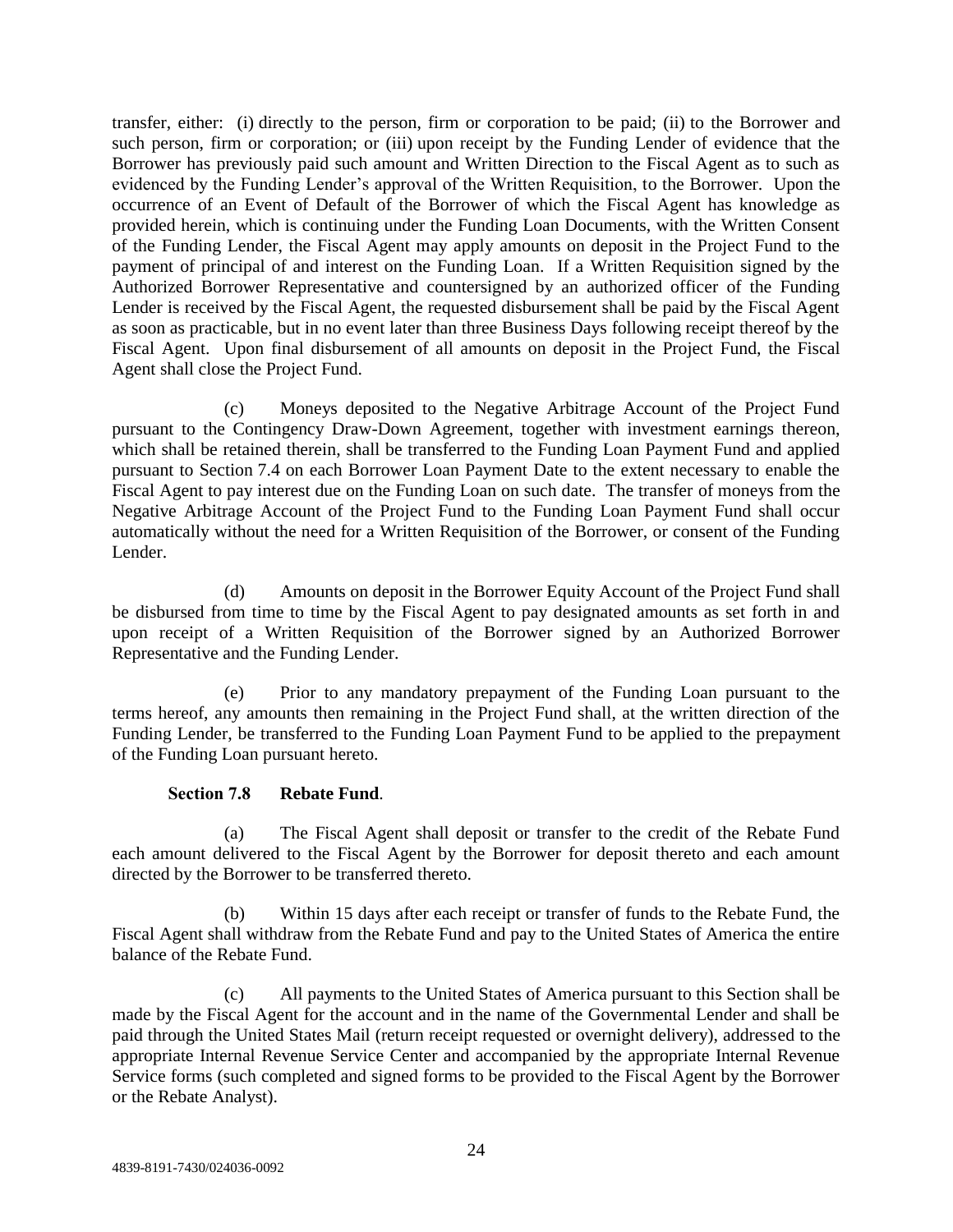(d) The Fiscal Agent shall preserve all statements, forms and explanations received from the Borrower and delivered to the Fiscal Agent and all records of transactions in the Rebate Fund until six years after the retirement of the Tax-Exempt Governmental Lender Note.

(e) The Fiscal Agent may conclusively rely on the instructions of the Borrower (based upon the report of the Rebate Analyst) with regard to any actions to be taken by it pursuant to this Section and shall have no liability for any consequences of any failure of the Borrower or the Rebate Analyst to perform its duties or obligations or to supply accurate or sufficient instructions. Except as specifically provided in subsection (b) above, the Fiscal Agent shall have no duty or responsibility with respect to the Rebate Fund or the Borrower's duties and responsibilities with respect thereto except to follow the Borrower's specific written instruction related thereto.

(f) If at any time during the term of this Funding Loan Agreement the Governmental Lender or the Borrower desires to take any action that would otherwise be prohibited by the terms of this Section, such person shall be permitted to take such action if it shall first obtain and provide to the other persons named herein, a Tax Counsel No Adverse Effect Opinion and an opinion of Tax Counsel that such action shall be in compliance with the laws of the State and the terms of this Funding Loan Agreement.

(g) Moneys and securities held by the Fiscal Agent in the Rebate Fund shall not be deemed funds of the Governmental Lender and are not pledged or otherwise subject to any security interest in favor of the Owners to secure the Governmental Lender Notes or any other obligations.

(h) Moneys in the Rebate Fund may be separately invested and reinvested by the Fiscal Agent, at the request of and as directed in writing by the Borrower, in Permitted Investments, subject to the Code. The Fiscal Agent shall sell and reduce to cash a sufficient amount of such Permitted Investments, as directed in writing by the Borrower, whenever the cash balance in the Rebate Fund is insufficient for its purposes.

(i) Notwithstanding anything to the contrary in this Funding Loan Agreement, no payment shall be made by the Fiscal Agent to the United States if the Borrower shall furnish to the Governmental Lender and the Fiscal Agent an opinion of Tax Counsel to the effect that such payment is not required under Section 148(d) and (f) of the Code in order to maintain the exclusion from gross income for federal income tax purposes of interest on the Tax-Exempt Governmental Lender Note. In such event the Borrower shall be entitled to withdraw funds from the Rebate Fund to the extent the Borrower shall provide a Tax Counsel No Adverse Effect Opinion to the Governmental Lender and the Fiscal Agent with respect to such withdrawal.

(j) The Fiscal Agent shall keep and make available to the Governmental Lender and the Borrower records concerning the investments of all funds held by the Fiscal Agent pursuant to the Funding Loan Agreement including date bought and sold, price and commission paid, and bids taken, if any, and shall keep all such records until six years after the date on which neither of the Tax-Exempt Governmental Lender Note is Outstanding in order to enable the Borrower to make the computations required under Section 148(f) of the Code.

(k) Notwithstanding the foregoing, the computations and payments of rebate amounts referred to in this Section 7.8 need not be made to the extent that neither the Governmental Lender nor the Borrower will thereby fail to comply with any requirements of Section 148(f) of the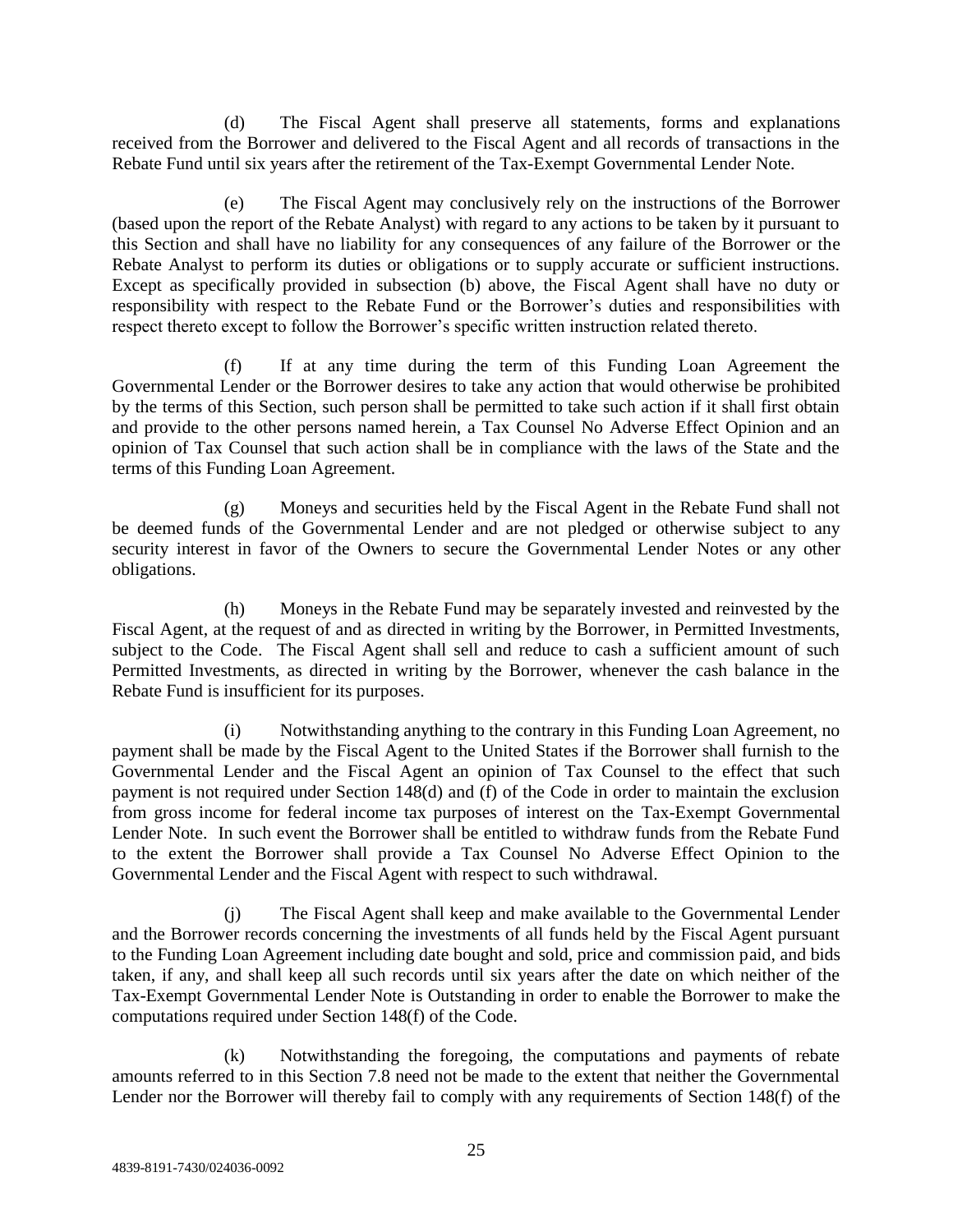Code based on a Tax Counsel No Adverse Effect Opinion, a copy of which shall be provided to the Fiscal Agent and the Governmental Lender. In the event of any conflict between the requirements of this Section 7.8 and those of the Tax Certificate, the Tax Certificate shall control.

#### **Section 7.9 Investments**.

(a) Amounts on deposit in the Project Fund shall be invested in Permitted Investments directed in writing by the Borrower. Investment Income earned on amounts on deposit in each account of the Project Fund shall be retained in and credited to and become a part of the amounts on deposit in that account of the Project Fund.

(b) Amounts on deposit in the Funding Loan Payment Fund, Expense Fund, Rebate Fund and Closing Costs Fund shall be invested in Permitted Investments directed in writing by the Borrower. Investment Income earned on amounts on deposit in each account of the Funding Loan Payment Fund, Expense Fund, Rebate Fund and Closing Costs Fund shall be retained in and credited to and become a part of the amounts on deposit in that account of the Funding Loan Payment Fund, Expense Fund, Rebate Fund and Closing Costs Fund.

The Fiscal Agent may make any and all investments permitted under this Funding Loan Agreement through its own trust or banking department or any affiliate and may pay said department reasonable, customary fees for placing such investments. The Fiscal Agent and its affiliates may act as principal, agent, sponsor, advisor or depository with respect to Permitted Investments under this Funding Loan Agreement. The Fiscal Agent shall not be liable for any losses from investments made by the Fiscal Agent in accordance with this Funding Loan Agreement.

The Governmental Lender, the Funding Lender and the Borrower (by its execution of the Borrower Loan Agreement) acknowledge that to the extent regulations of the Comptroller of the Currency or other applicable regulatory entity grant the Governmental Lender or the Funding Lender the right to receive brokerage confirmations of security transactions as they occur, the Governmental Lender and the Funding Lender will not receive such confirmations to the extent permitted by law. The Fiscal Agent shall furnish the Borrower, the Funding Lender and the Governmental Lender (to the extent requested by such parties) periodic cash transaction statements which shall include detail for all investment transactions, if any, made by the Fiscal Agent hereunder.

#### **ARTICLE VIII**

#### **REPRESENTATIONS AND COVENANTS**

**Section 8.1 General Representations**. The Governmental Lender makes the following representations as the basis for the undertakings on its part herein contained:

(a) The Governmental Lender is a public body corporate and politic, organized and existing under the laws of the State, has the power and authority to (i) enter into the Funding Loan Documents to which it is a party and the transactions contemplated thereby, (ii) incur the limited obligation represented by the Governmental Lender Notes and the Funding Loan, and apply the proceeds of such obligation or loan to finance the Project, and (iii) carry out its other obligations under this Funding Loan Agreement and the Governmental Lender Notes, and by proper action has duly authorized the Governmental Lender's execution and delivery of, and its performance under, the Funding Loan Documents to which it is a party.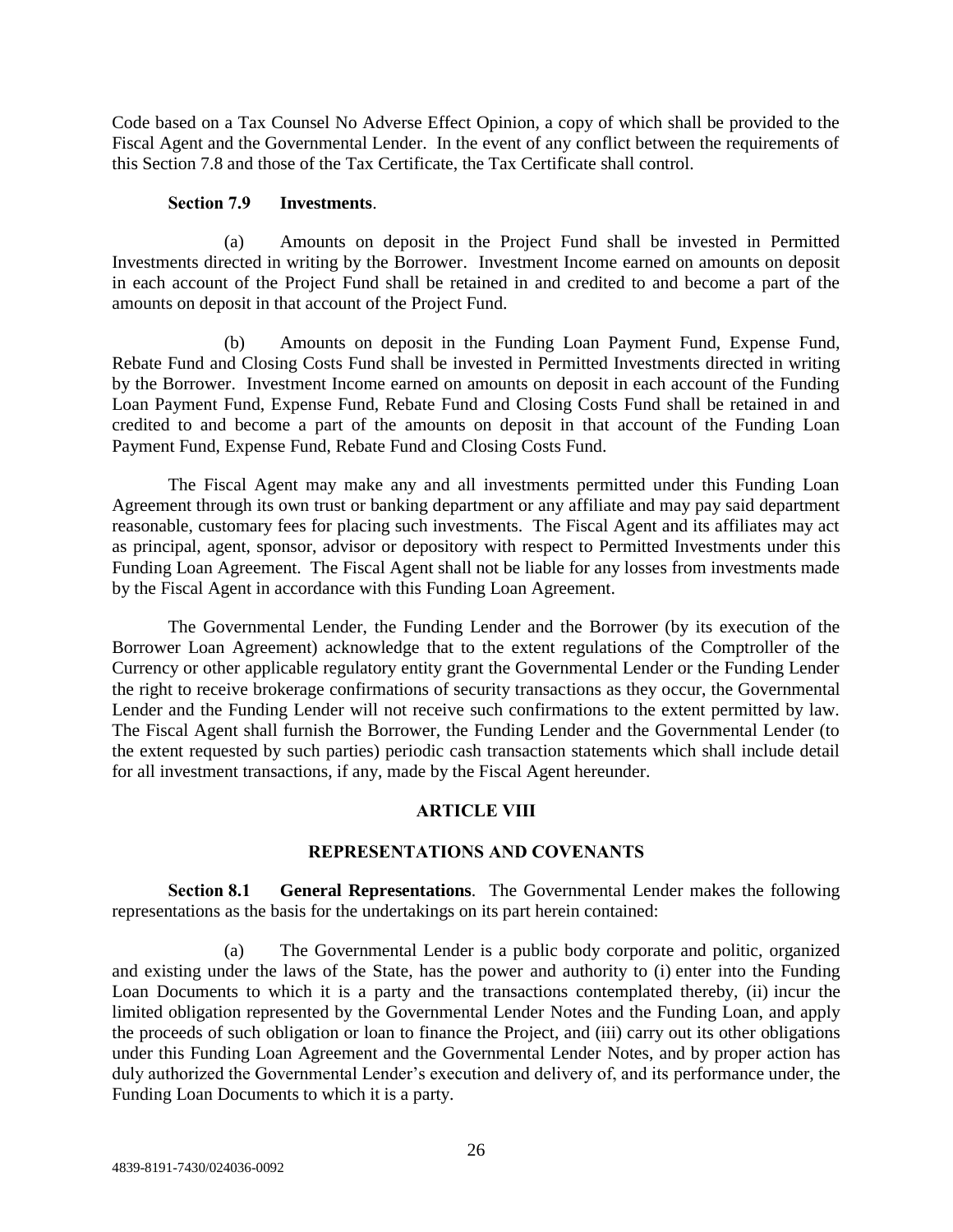(b) The Governmental Lender is not in default under or in violation of, and the execution and delivery of the Funding Loan Documents to which it is a party and its compliance with the terms and conditions thereof will not conflict or constitute a default under or a violation of, (i) the Act, (ii) to its knowledge, any other existing laws, rules, regulations, judgments, decrees and orders applicable to it, or (iii) to its knowledge, the provisions of any agreements and instruments to which the Governmental Lender is a party, a default under or violation of which would prevent it from entering into the Funding Loan Agreement, executing and delivering the Governmental Lender Notes, financing the Project, executing and delivering the other Funding Loan Documents to which it is a party or consummating the transactions on its part contemplated thereby, and, to its knowledge, no event has occurred and is continuing under the provisions of any such agreement or instrument or otherwise that with the lapse of time or the giving of notice, or both, would constitute such a default or violation (it being understood, however, that the Governmental Lender is making no representations as to the necessity of registering the Governmental Lender Notes or the Borrower Notes pursuant to any securities laws or complying with any other requirements of securities laws).

(c) To the best knowledge of the Governmental Lender, no litigation, inquiry or investigation of any kind in or by any judicial or administrative court or agency is pending with respect to which the Governmental Lender has been served with process or, to the knowledge of the Governmental Lender, is threatened against the Governmental Lender with respect to (i) the organization and existence of the Governmental Lender, (ii) its authority to execute or deliver the Funding Loan Documents to which it is a party, (iii) the validity or enforceability of any such Funding Loan Documents or the transactions contemplated thereby, (iv) the title of any officer of the Governmental Lender who executed such Funding Loan Documents or (v) any authority or proceedings relating to the execution and delivery of such Funding Loan Documents on behalf of the Governmental Lender, and no such authority or proceedings have been repealed, revoked, rescinded or amended but are in full force and effect.

(d) The revenues and receipts to be derived from the Borrower Loan Agreement, the Borrower Notes and this Funding Loan Agreement have not been pledged previously by the Governmental Lender to secure any of its notes or bonds other than the Funding Loan Agreement as evidenced by the Governmental Lender Notes.

THE GOVERNMENTAL LENDER MAKES NO REPRESENTATION, COVENANT OR AGREEMENT AS TO THE FINANCIAL POSITION OR BUSINESS CONDITION OF THE BORROWER OR THE PROJECT AND DOES NOT REPRESENT OR WARRANT AS TO ANY STATEMENTS, MATERIALS, REPRESENTATIONS OR CERTIFICATIONS FURNISHED BY THE BORROWER IN CONNECTION WITH THE FUNDING LOAN OR THE BORROWER LOAN, OR AS TO THE CORRECTNESS, COMPLETENESS OR ACCURACY THEREOF.

**Section 8.2 No Encumbrance on Security**. The Governmental Lender will not knowingly create or knowingly permit the creation of any mortgage, pledge, lien, charge or encumbrance of any kind on the Security or any part thereof prior to or on a parity with the lien of this Funding Loan Agreement, except as expressly permitted or contemplated by the Funding Loan Documents.

**Section 8.3 Repayment of Funding Loan**. Subject to the provisions of Articles III and V hereof, the Governmental Lender will duly and punctually repay, or cause to be repaid, the Funding Loan, as evidenced by the Governmental Lender Notes, as and when the same shall become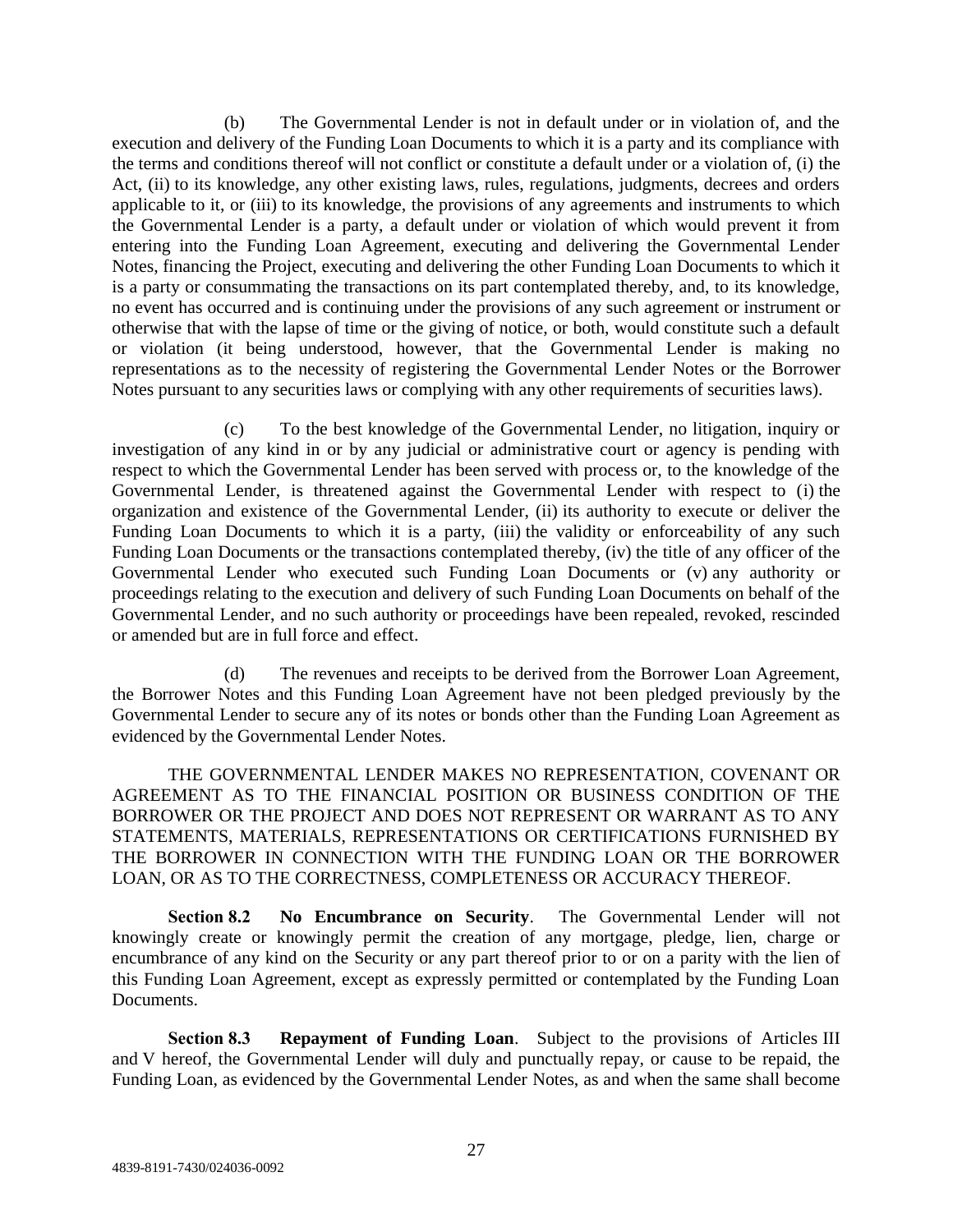due, all in accordance with the terms of the Governmental Lender Notes and this Funding Loan Agreement.

**Section 8.4 Servicer**. The Funding Lender may appoint a Servicer to service and administer the Funding Loan and/or the Borrower Loan on behalf of the Funding Lender, including without limitation the fulfillment of rights and responsibilities granted by Governmental Lender to Funding Lender pursuant to Section 2.1 of the Borrower Loan Agreement.

## **Section 8.5 Borrower Loan Agreement Performance**.

(a) The Funding Lender and the Servicer, if any, on behalf of the Governmental Lender, may (but shall not be required or obligated to) perform and observe any agreement or covenant of the Governmental Lender under the Borrower Loan Agreement subject to the terms and provisions contained therein, all to the end that the Governmental Lender's rights under the Borrower Loan Agreement may be unimpaired and free from default.

(b) The Governmental Lender will promptly notify the Borrower, the Servicer and the Funding Lender in writing of the occurrence of any Borrower Loan Agreement Default, provided that the Governmental Lender has received written notice or otherwise has knowledge of such event.

## **Section 8.6 Maintenance of Records; Inspection of Records**.

(a) The Fiscal Agent shall keep and maintain adequate records pertaining to any funds and accounts established hereunder, including all deposits to and disbursements from said funds and accounts and shall keep and maintain the registration books for the Governmental Lender Notes and interests therein. The Fiscal Agent shall retain in its possession all certifications and other documents presented to it, all such records and all records of principal, interest and premium paid on the Funding Loan, subject to the inspection of the Funding Lender and the Governmental Lender and their representatives at all reasonable times and upon reasonable prior notice.

(b) The Governmental Lender and the Funding Lender will at any and all times, upon the reasonable request of the Servicer, if any, the Borrower, the Fiscal Agent, the Governmental Lender or the Funding Lender, afford and procure a reasonable opportunity by their respective representatives to inspect the books, records, reports and other papers of the Governmental Lender or the Funding Lender, as appropriate, relating to the Project and the Funding Loan, if any, and (at their own expense) to make copies thereof.

**Section 8.7 Tax Covenants**. The Governmental Lender covenants to and for the benefit of the Funding Lender that, notwithstanding any other provisions of this Funding Loan Agreement or of any other instrument, it will:

(a) Require the Borrower to execute the Regulatory Agreement as a condition of funding the Borrower Loan;

(b) Not take or cause to be taken any action or actions, or fail to take any action or actions, which would cause the interest payable on the Tax-Exempt Governmental Lender Note to be includable in gross income for federal income tax purposes;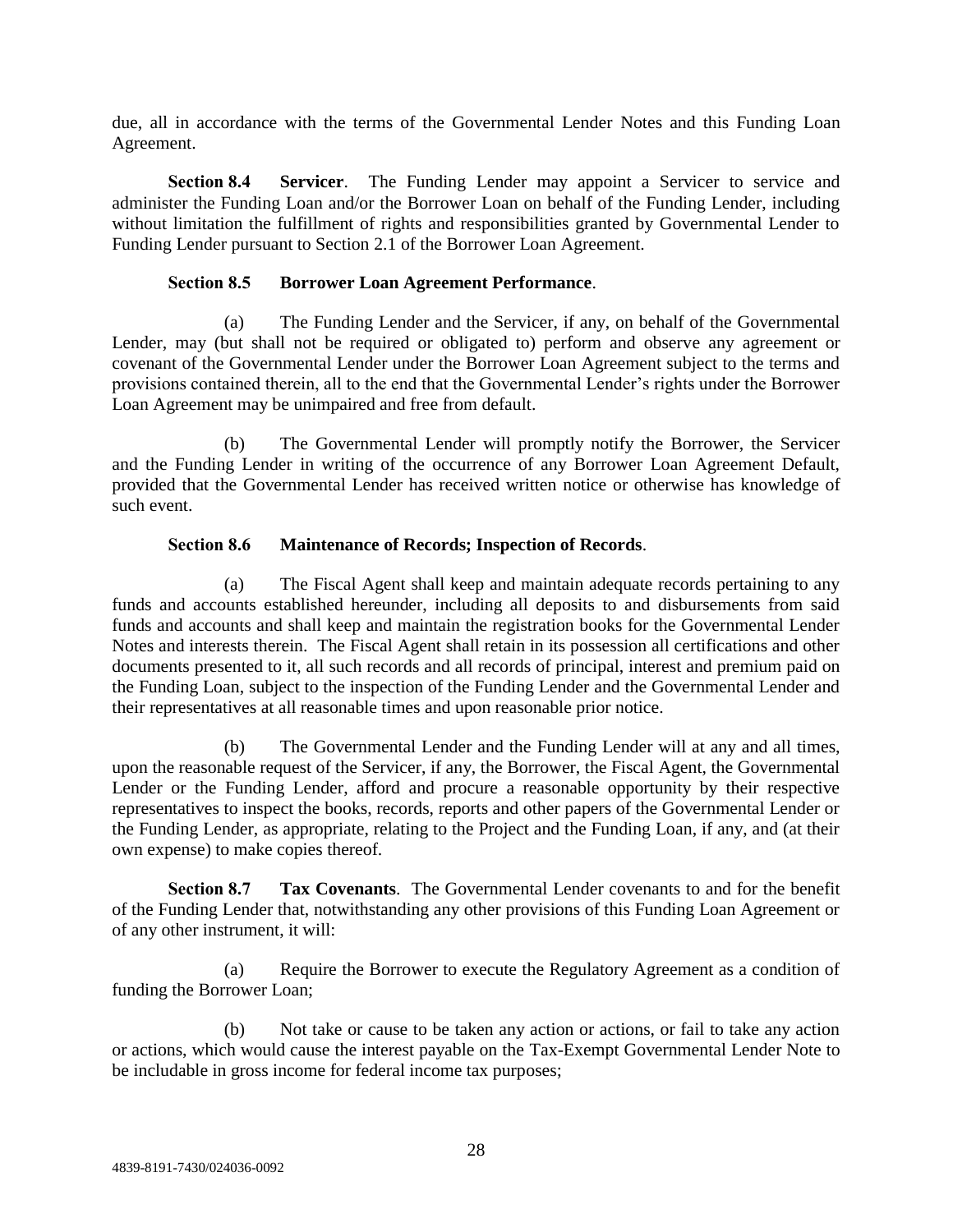(c) Whenever and so often as requested in writing by Funding Lender, the Governmental Lender (at the sole cost and expense of the Borrower), shall do and perform all acts and things permitted by law and necessary or desirable in order to assure that interest paid by the Governmental Lender on the Tax-Exempt Governmental Lender Note will be excluded from the gross income of the Noteowner, for federal income tax purposes, pursuant to Section 103 of the Code, except in the event where any owner of the Tax-Exempt Governmental Lender Note or a portion thereof is a "substantial user" of the facilities financed with the Funding Loan or a "related person" within the meaning of Section 147(a) of the Code;

(d) Not take any action nor, solely in reliance upon the covenants and representations of the Borrower in the Borrower Loan Agreement, in the Regulatory Agreement and in the Tax Certificate, knowingly permit or suffer any action to be taken if the result of the same would be to cause the Tax-Exempt Governmental Lender Note to be "federally guaranteed" within the meaning of Section 149(b) of the Code and the Regulations;

(e) Require the Borrower to agree, solely by causing the Borrower to execute and deliver the Borrower Loan Agreement, not to commit any act and not to make any use of the proceeds of the Funding Loan, or any other moneys which may be deemed to be proceeds of the Funding Loan pursuant to the Code, which would cause the Tax-Exempt Governmental Lender Note to be "arbitrage bonds" within the meaning of Sections 103(b) and 148 the Code, and to comply with the requirements of the Code throughout the term of the Funding Loan; and

(f) Require the Borrower, solely by causing the Borrower to execute and deliver the Borrower Loan Agreement, to take all steps necessary to compute and pay any rebatable arbitrage in accordance with Section 148(f) of the Code.

In furtherance of the covenants in this Section 8.7, the Governmental Lender and the Borrower shall execute, deliver and comply with the provisions of the Tax Certificate (it being understood that the obligations of the Fiscal Agent with respect to the Tax Certificate are to follow the written directions of the Governmental Lender or Borrower, and that the Fiscal Agent shall not be responsible for monitoring the compliance of the Governmental Lender or Borrower therewith), which are by this reference incorporated into this Funding Loan Agreement and made a part of this Funding Loan Agreement as if set forth in this Funding Loan Agreement in full. In the event of any conflict between this Funding Loan Agreement and the Tax Certificate, the requirements of the Tax Certificate shall control.

For purposes of this Section 8.7 the Governmental Lender's compliance shall be based solely on matters within the Governmental Lender's knowledge and control and no acts, omissions or directions of the Borrower, the Funding Lender or any other Persons shall be attributed to the Governmental Lender.

In complying with the foregoing covenants, the Governmental Lender may rely from time to time on a Tax Counsel No Adverse Effect Opinion or other appropriate opinion of Tax Counsel.

**Section 8.8 Performance by the Borrower**. Without relieving the Governmental Lender from the responsibility for performance and observance of the agreements and covenants required to be performed and observed by it hereunder, the Borrower, on behalf of the Governmental Lender, may (but is under no obligation to) perform any such agreement or covenant if no Borrower Loan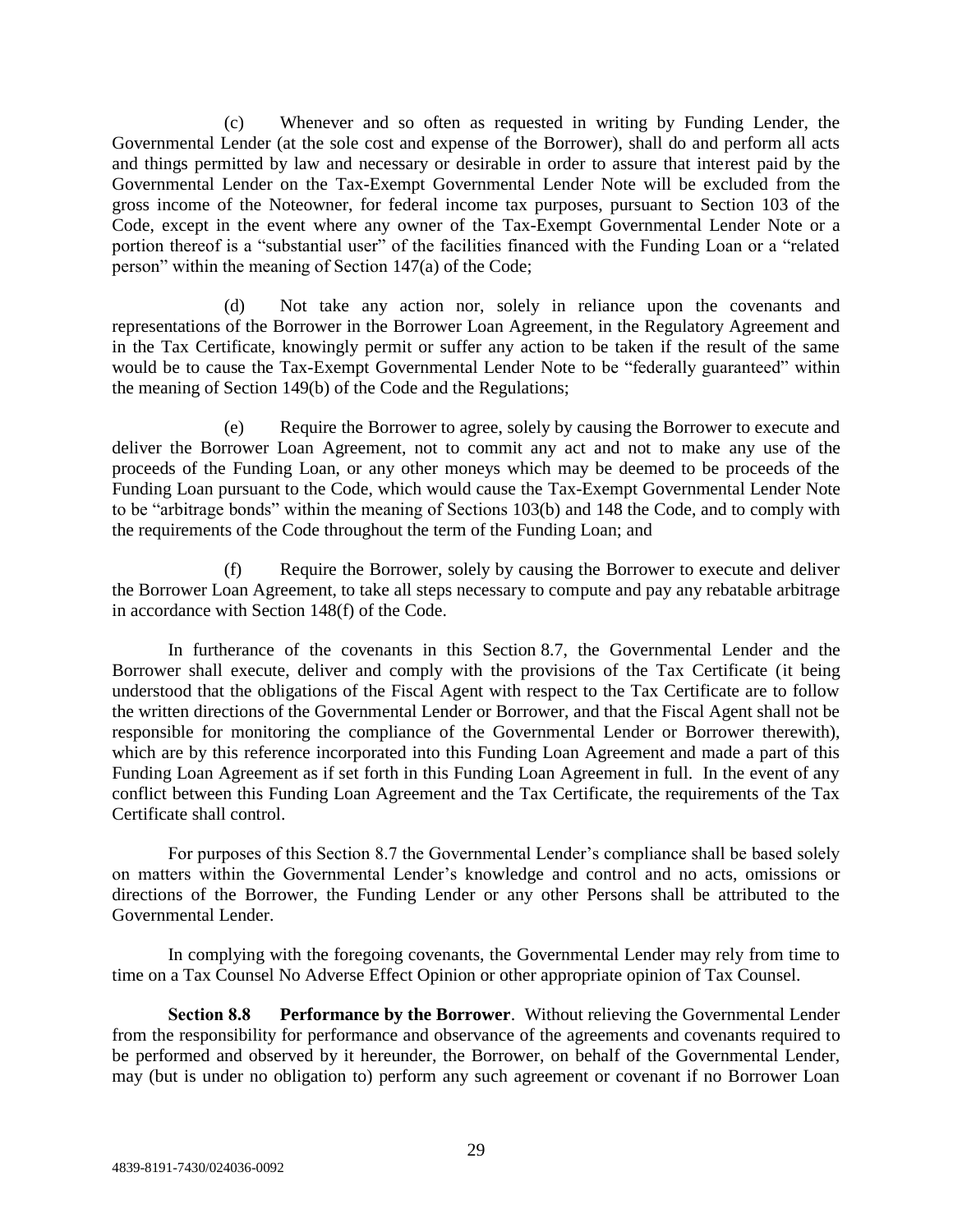Agreement Default or Potential Default under (and as such term is defined in) the Borrower Loan Agreement exists.

# **ARTICLE IX**

#### **DEFAULT; REMEDIES**

**Section 9.1 Events of Default**. Any one or more of the following shall constitute an event of default (an "**Event of Default**") under this Funding Loan Agreement (whatever the reason for such event and whether it shall be voluntary or involuntary or be effected by operation of law or pursuant to any judgment, decree or order of any court or any order, rule or regulation of any administrative or Governmental Authority):

(a) A default in the payment of any interest upon the Governmental Lender Notes when such interest becomes due and payable;

(b) A default in the payment of principal of, or premium on, the Governmental Lender Notes when such principal or premium becomes due and payable, whether at its stated maturity, by declaration of acceleration or call for mandatory prepayment or otherwise;

(c) Subject to Section 8.8 hereof, default in the performance or breach of any material covenant or warranty of the Governmental Lender in this Funding Loan Agreement (other than a covenant or warranty or default in the performance or breach of which is elsewhere in this Section specifically dealt with), and continuance of such default or breach for a period of 30 days after there has been given written notice, as provided in Section 12.1 hereof, to the Governmental Lender and the Borrower by the Funding Lender or the Servicer, specifying such default or breach and requiring it to be remedied and stating that such notice is a "Notice of Default" under this Funding Loan Agreement; provided that, so long as the Governmental Lender has commenced to cure such failure to observe or perform within the thirty (30) day cure period, the subject matter of the default is not capable of cure within said thirty (30) day period and the Governmental Lender is diligently pursuing such cure to the Funding Lender's satisfaction, with the Funding Lender's Written Direction or Written Consent, then the Governmental Lender shall have an additional period of time as reasonably necessary (not to exceed 30 days unless extended in writing by the Funding Lender) within which to cure such default;

(d) A default in the payment of any Additional Borrower Payments; or

(e) Any other "Default" or "Event of Default" under any of the other Funding Loan Documents (taking into account any applicable grace periods therein).

# **Section 9.2 Acceleration of Maturity; Rescission and Annulment**.

(a) Subject to the provisions of Section 9.9 hereof, upon the occurrence of an Event of Default under Section 9.1 hereof, then and in every such case, the Funding Lender may declare the principal of the Funding Loan and the Governmental Lender Notes and the interest accrued to be immediately due and payable, by notice to the Governmental Lender, Borrower and the Equity Investor, and upon any such declaration, all principal of and Prepayment Premium, if any, and interest on the Funding Loan and the Governmental Lender Notes shall become immediately due and payable.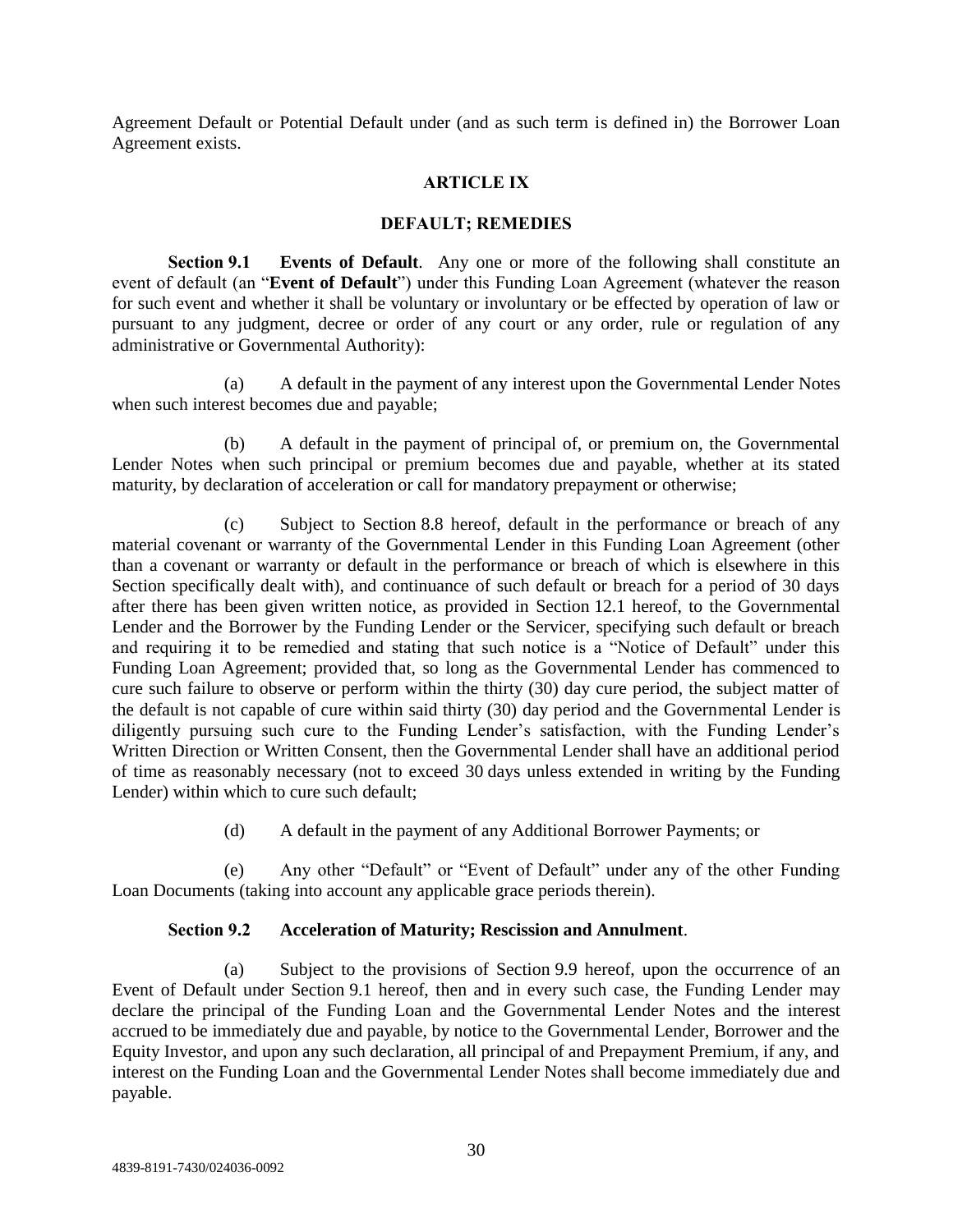(b) At any time after a declaration of acceleration has been made pursuant to subsection (a) of this Section, the Funding Lender may by Written Notice to the Governmental Lender rescind and annul such declaration and its consequences if:

(i) there has been deposited with the Funding Lender a sum sufficient to pay (1) all overdue installments of interest on the Funding Loan, (2) the principal of and Prepayment Premium on the Funding Loan that has become due otherwise than by such declaration of acceleration and interest thereon at the rate or rates prescribed therefor in the Funding Loan, (3) to the extent that payment of such interest is lawful, interest upon overdue installments of interest at the rate or rates prescribed therefor in the Funding Loan, and (4) all sums paid or advanced by the Funding Lender and the reasonable compensation, expenses, disbursements and advances of the Funding Lender, its agents and counsel (but only to the extent not duplicative with subclauses (1) and (3) above); and

(ii) all Events of Default, other than the non-payment of the principal of the Funding Loan that has become due solely by such declaration of acceleration, have been cured or have been waived in writing as provided in Section 9.9 hereof.

No such rescission and annulment shall affect any subsequent default or impair any right consequent thereon.

(c) Notwithstanding the occurrence and continuation of an Event of Default, it is understood that the Funding Lender shall pursue no remedies against the Borrower, any of the Borrower's partners or the Project if no Borrower Loan Agreement Default has occurred and is continuing. An Event of Default hereunder shall not in and of itself constitute a Borrower Loan Agreement Default.

# **Section 9.3 Additional Remedies; Funding Lender Enforcement**.

(a) Upon the occurrence of an Event of Default, the Funding Lender may, subject to the provisions of this Section 9.3 and Section 9.9 hereof, proceed to protect and enforce its rights by mandamus or other suit, action or proceeding at law or in equity. No remedy conferred by this Funding Loan Agreement upon or remedy reserved to the Funding Lender is intended to be exclusive of any other remedy, but each such remedy shall be cumulative and shall be in addition to any other remedy given to the Funding Lender hereunder or now or hereafter existing at law or in equity or by statute.

(b) Upon the occurrence and continuation of any Event of Default, the Funding Lender may proceed forthwith to protect and enforce its rights and this Funding Loan Agreement by such suits, actions or proceedings as the Funding Lender, in its sole discretion, shall deem expedient. Funding Lender shall have upon the occurrence and continuation of any Event of Default all rights, powers, and remedies with respect to the Security as are available under the Uniform Commercial Code applicable thereto or as are available under any other applicable law at the time in effect and, without limiting the generality of the foregoing, the Funding Lender may proceed at law or in equity or otherwise, to the extent permitted by applicable law:

(i) to take possession of the Security or any part thereof, with or without legal process, and to hold, service, administer and enforce any rights thereunder or thereto, and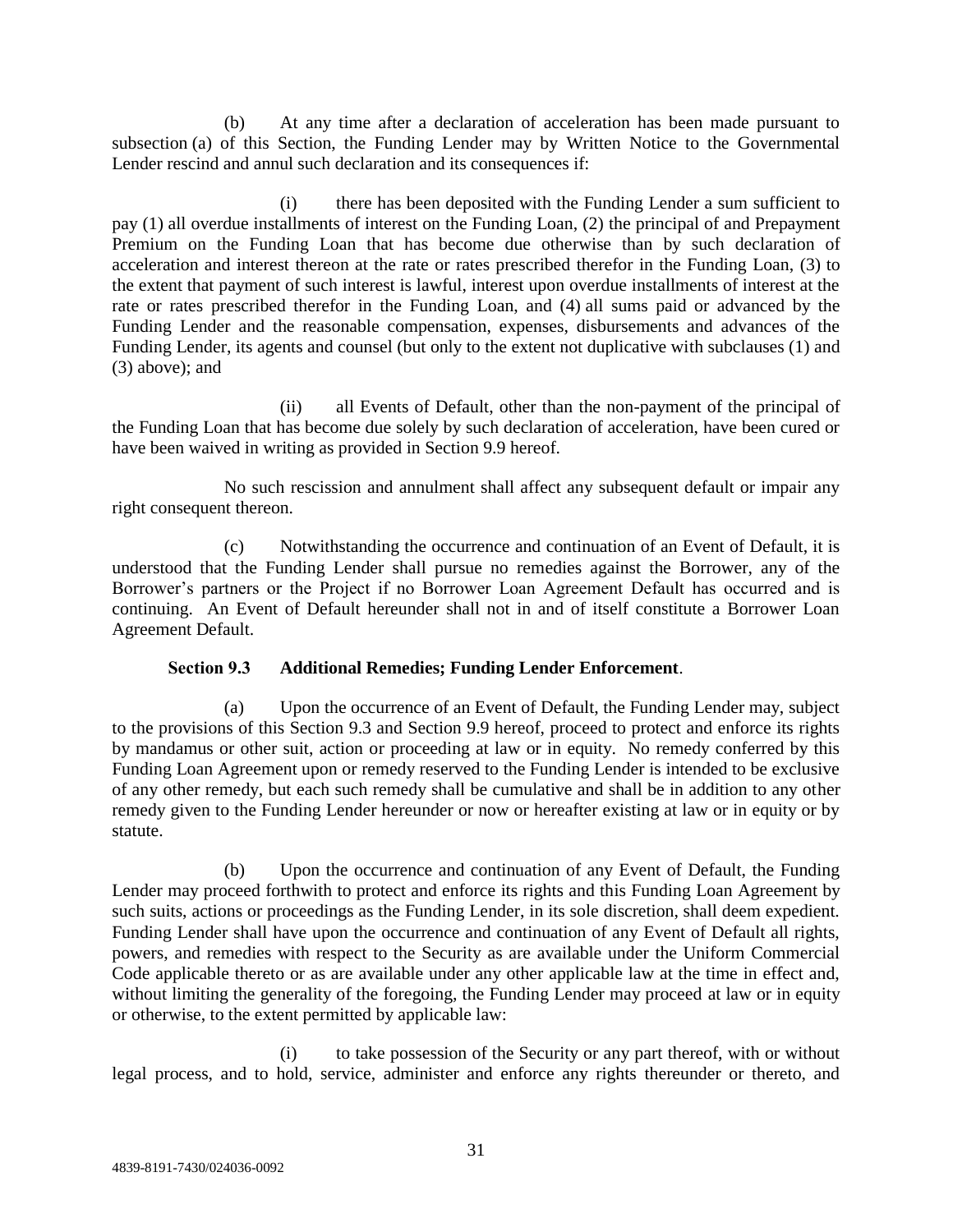otherwise exercise all rights of ownership thereof, including (but not limited to) the sale of all or part of the Security;

(ii) to become mortgagee of record for the Borrower Loan including, without limitation, completing the assignment of the Security Instrument by the Governmental Lender to the Funding Lender as anticipated by this Funding Loan Agreement, and recording the same in the real estate records of the jurisdiction in which the Project is located, without further act or consent of the Governmental Lender, and to service and administer the same for its own account;

(iii) to service and administer the Funding Loan as agent and on behalf of the Governmental Lender or otherwise, and, if applicable, to take such actions necessary to enforce the Borrower Loan Documents and the Funding Loan Documents on its own behalf, and to take such alternative courses of action, as it may deem appropriate; or

(iv) to take such steps to protect and enforce its rights whether by action, suit or proceeding in equity or at law for the specific performance of any covenant, condition or agreement in the Governmental Lender Notes, this Funding Loan Agreement or the other Funding Loan Documents, or the Borrower Loan Documents, or in and of the execution of any power herein granted, or for foreclosure hereunder, or for enforcement of any other appropriate legal or equitable remedy or otherwise as the Funding Lender may elect.

(c) Whether or not an Event of Default has occurred, the Funding Lender, in its sole discretion, shall have the sole right to waive or forbear from enforcing any term, condition, covenant or agreement of the Security Instrument, the Borrower Loan Agreement, the Borrower Notes or any other Borrower Loan Documents or Funding Loan Documents applicable to the Borrower, or any breach thereof, other than a covenant that would adversely impact the tax-exempt status of the interest on the Tax-Exempt Governmental Lender Note, and provided that the Governmental Lender may seek specific performance by the Borrower to enforce the Unassigned Rights; provided, however, that any such forbearance by the Funding Lender in the exercise of its remedies under the Funding Loan Documents shall not be construed as a waiver by the Funding Lender of any Conditions to Conversion (as such term is defined in the Borrower Loan Agreement).

(d) If the Borrower defaults in the performance or observance of any covenant, agreement or obligation of the Borrower set forth in the Regulatory Agreement, and if such default remains uncured for a period of 60 days after the Borrower, the Equity Investor and the Funding Lender receive Written Notice stating that a default under the Regulatory Agreement has occurred and specifying the nature of the default, the Funding Lender shall have the right to seek specific performance of the provisions of the Regulatory Agreement or to exercise its other rights or remedies thereunder.

(e) If the Borrower defaults in the performance of its obligations under the Borrower Loan Agreement (subject to applicable notice and cure periods) to make rebate payments, to comply with any applicable continuing disclosure requirements, or to make payments owed pursuant to Sections 2.5, 5.14 or 5.15 of the Borrower Loan Agreement for fees, expenses or indemnification, the Funding Lender shall have the right to exercise all its rights and remedies thereunder (subject to the last paragraph of Section 9.14 hereof).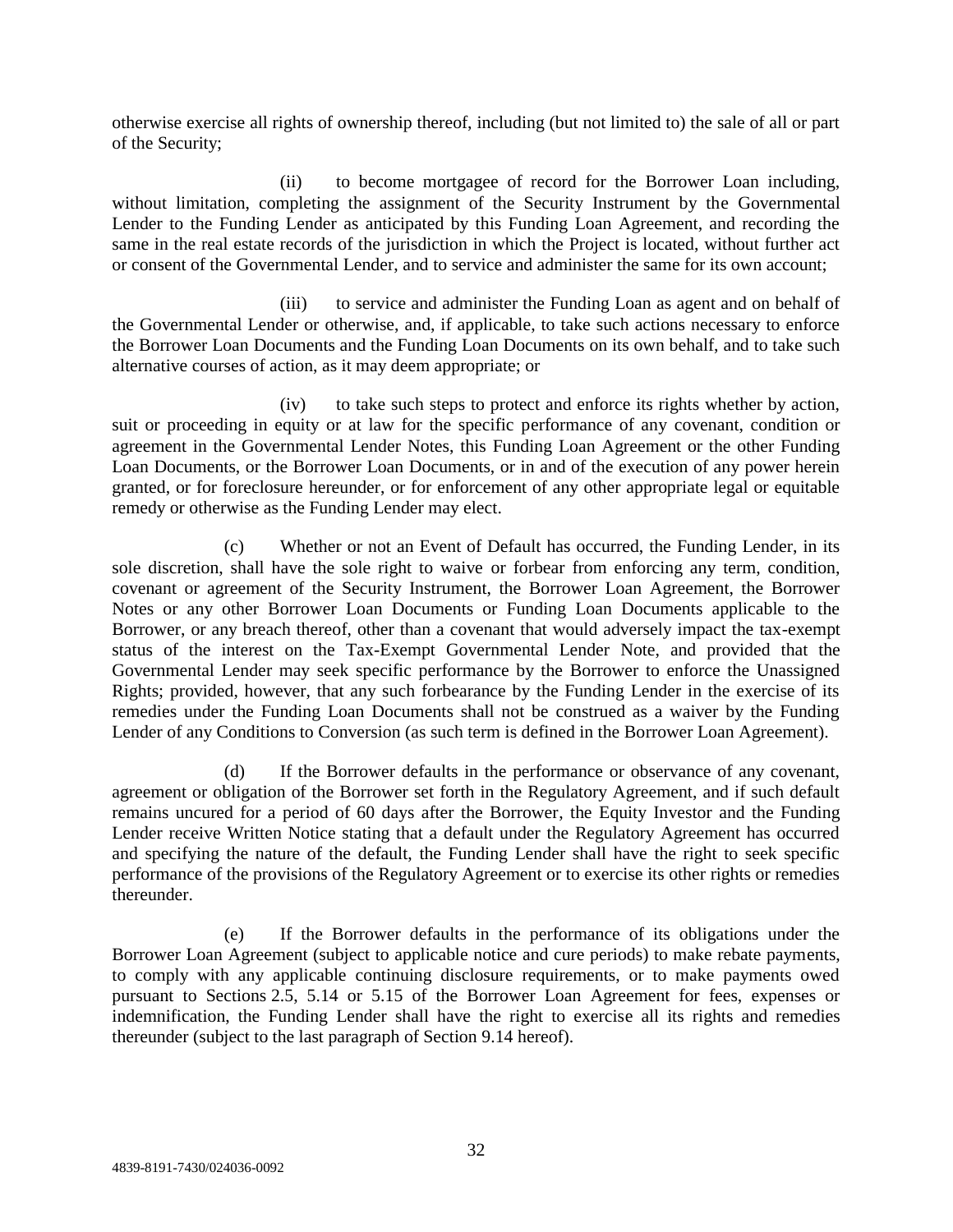**Section 9.4 Application of Money Collected**. Any money collected by the Funding Lender pursuant to this Article and any other sums then held by the Funding Lender as part of the Security, shall be applied in the following order, at the date or dates fixed by the Funding Lender:

(a) First: To the payment of any and all amounts due under the Funding Loan Documents other than with respect to principal and interest accrued on the Funding Loan, including, without limitation, any amounts due to the Governmental Lender, the Funding Lender, the Servicer, the Fiscal Agent and the Rebate Analyst;

(b) Second: To the payment of the whole amount of the Funding Loan, as evidenced by the Governmental Lender Notes, then due and unpaid in respect of which or for the benefit of which such money has been collected, with interest (to the extent that such interest has been collected or a sum sufficient therefor has been so collected and payment thereof is legally enforceable at the respective rate or rates prescribed therefor in the Funding Loan) on overdue principal of, and Prepayment Premium and overdue installments of interest on the Funding Loan; provided, however, that partial interests in any portion of the Funding Loan shall be paid in such order of priority as may be prescribed by Written Direction of the Funding Lender in its sole and absolute discretion; and

(c) Third: The payment of the remainder, if any, to the Borrower or to whosoever may be lawfully entitled to receive the same or as a court of competent jurisdiction may direct.

If and to the extent this Section 9.4 conflicts with the provisions of the Servicing Agreement, the provisions of the Servicing Agreement shall control. Capitalized terms used in this Section 9.4 but not otherwise defined in this Funding Loan Agreement shall have the meanings given such terms in the Servicing Agreement.

**Section 9.5 Remedies Vested in Funding Lender**. All rights of action and claims under this Funding Loan Agreement or the Governmental Lender Notes may be prosecuted and enforced by the Funding Lender without the possession of the Governmental Lender Notes or the production thereof in any proceeding relating thereto.

**Section 9.6 Restoration of Positions**. If Funding Lender shall have instituted any proceeding to enforce any right or remedy under this Funding Loan Agreement and such proceeding shall have been discontinued or abandoned for any reason or shall have been determined adversely to the Funding Lender, then and in every such case the Governmental Lender and the Funding Lender shall, subject to any determination in such proceeding, be restored to their former positions hereunder, and thereafter all rights and remedies of the Governmental Lender and the Funding Lender shall continue as though no such proceeding had been instituted.

**Section 9.7 Rights and Remedies Cumulative**. No right or remedy herein conferred upon or reserved to the Funding Lender is intended to be exclusive of any other right or remedy, and every right and remedy shall, to the extent permitted by law, be cumulative and in addition to every other right and remedy given hereunder or now or hereafter existing at law or in equity or otherwise. The assertion or employment of any right or remedy hereunder, or otherwise, shall not prevent the concurrent assertion or employment of any other appropriate right or remedy.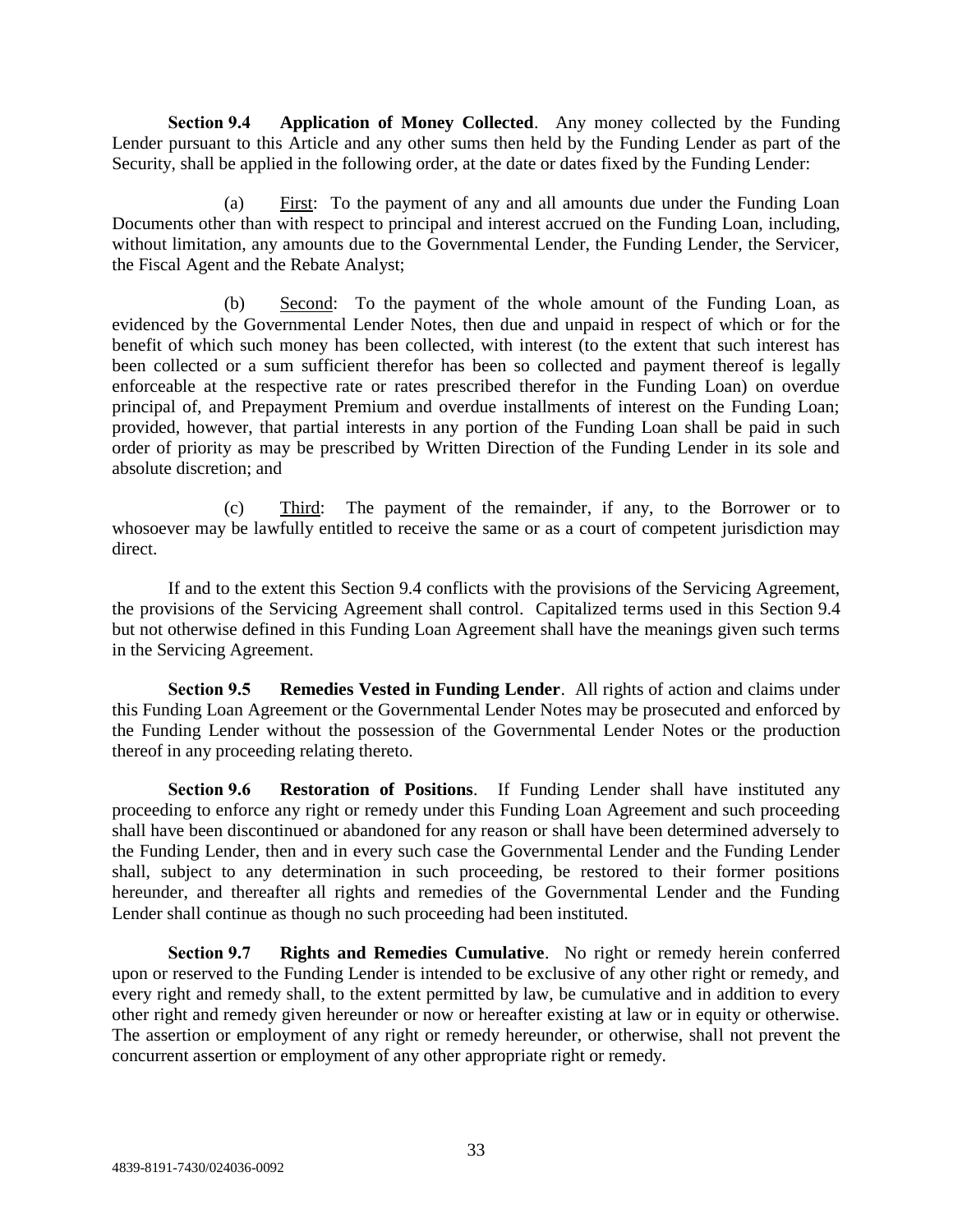**Section 9.8 Delay or Omission Not Waiver**. No delay or omission of the Funding Lender to exercise any right or remedy accruing upon an Event of Default shall impair any such right or remedy or constitute a waiver of any such Event of Default or an acquiescence therein. Every right and remedy given by this Article or by law to the Funding Lender may be exercised from time to time, and as often as may be deemed expedient, by Funding Lender. No waiver of any default or Event of Default pursuant to Section 9.9 hereof shall extend to or shall affect any subsequent default or Event of Default hereunder or shall impair any rights or remedies consequent thereon.

**Section 9.9 Waiver of Past Defaults**. Before any judgment or decree for payment of money due has been obtained by the Funding Lender, the Funding Lender may, subject to Section 9.6 hereof, by Written Notice to the Governmental Lender and the Borrower, waive any past default hereunder or under the Borrower Loan Agreement and its consequences except for default in obligations due the Governmental Lender pursuant to or under the Unassigned Rights. Upon any such waiver, such default shall cease to exist, and any Event of Default arising therefrom shall be deemed to have been cured, for every purpose of this Funding Loan Agreement and the Borrower Loan Agreement; but no such waiver shall extend to any subsequent or other default or impair any right consequent thereon.

**Section 9.10 Remedies Under Borrower Loan Agreement or Borrower Notes**. As set forth in this Section 9.10 but subject to Section 9.9 hereof, the Funding Lender shall have the right, in its own name or on behalf of the Governmental Lender, to declare any default and exercise any remedies under the Borrower Loan Agreement or the Borrower Notes, whether or not the Governmental Lender Notes have been accelerated or declared due and payable by reason of an Event of Default.

#### **Section 9.11 Waiver of Appraisement and Other Laws**.

(a) To the extent permitted by law, the Governmental Lender will not at any time insist upon, plead, claim or take the benefit or advantage of, any appraisement, valuation, stay, extension or redemption law now or hereafter in force, in order to prevent or hinder the enforcement of this Funding Loan Agreement; and the Governmental Lender, for itself and all who may claim under it, so far as it or they now or hereafter may lawfully do so, hereby waives the benefit of all such laws. The Governmental Lender, for itself and all who may claim under it, waives, to the extent that it may lawfully do so, all right to have the property in the Security marshaled upon any enforcement hereof.

(b) If any law now in effect prohibiting the waiver referred to in clause (a) shall hereafter be repealed or cease to be in force, such law shall not thereafter be deemed to constitute any part of the contract herein contained or to preclude the application of this Section 9.11.

**Section 9.12 Suits to Protect the Security**. The Funding Lender shall have power to institute and to maintain such proceedings as it may deem expedient to prevent any impairment of the Security by any acts that may be unlawful or in violation of this Funding Loan Agreement and to protect its interests in the Security and in the rents, issues, profits, revenues and other income arising therefrom, including power to institute and maintain proceedings to restrain the enforcement of or compliance with any Governmental Authority enactment, rule or order that may be unconstitutional or otherwise invalid, if the enforcement of or compliance with such enactment, rule or order would impair the security hereunder or be prejudicial to the interests of the Funding Lender.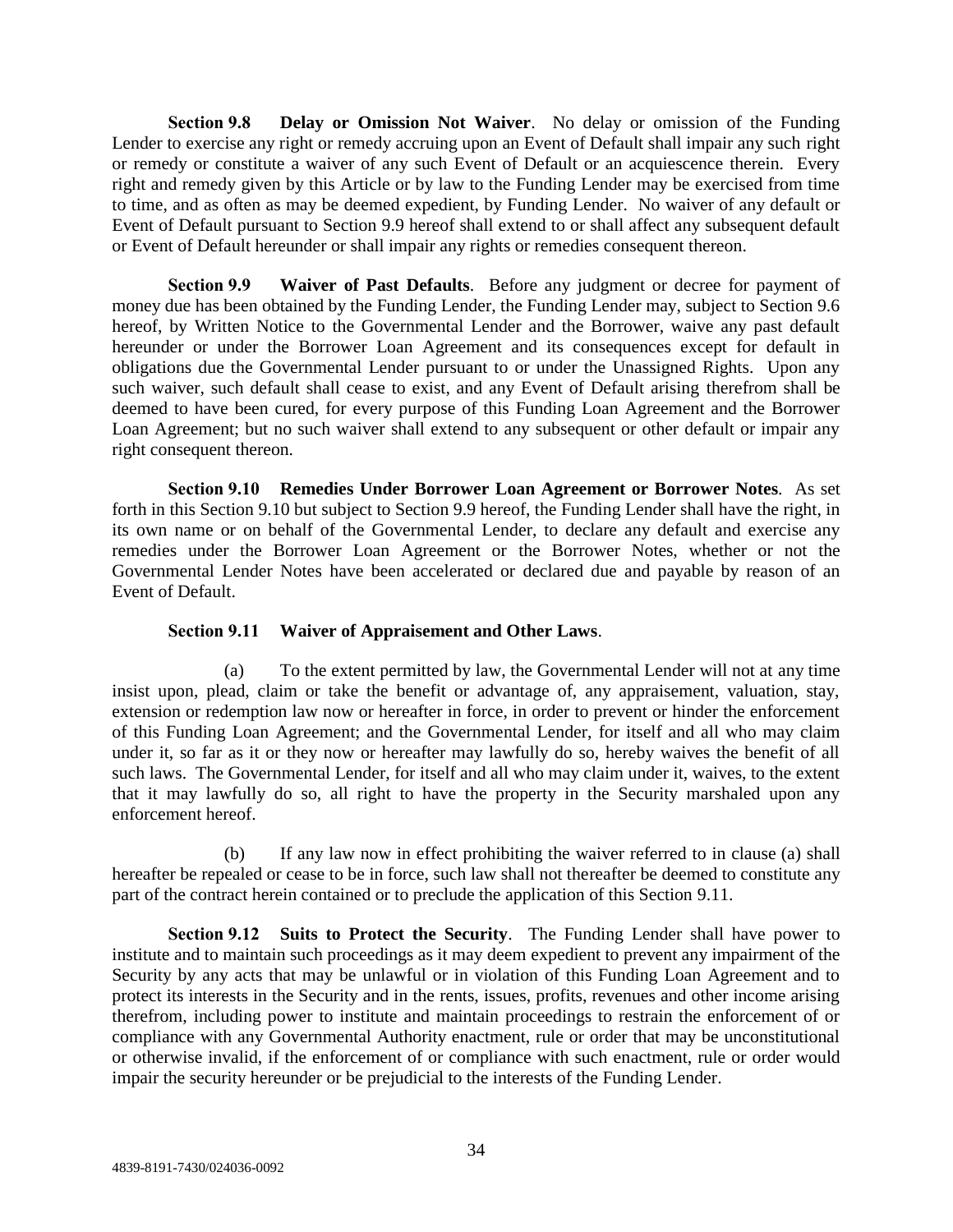**Section 9.13 Remedies Subject to Applicable Law**. All rights, remedies and powers provided by this Article may be exercised only to the extent that the exercise thereof does not violate any applicable provision of law in the premises, and all the provisions of this Article are intended to be subject to all applicable mandatory provisions of law which may be controlling in the premises and to be limited to the extent necessary so that they will not render this Funding Loan Agreement invalid, unenforceable or not entitled to be recorded, registered or filed under the provisions of any applicable law.

**Section 9.14 Assumption of Obligations**. In the event that the Funding Lender or its assignee or designee shall become the legal or beneficial owner of the Project by foreclosure or deed in lieu of foreclosure, such party shall succeed to the rights and the obligations of the Borrower under the Borrower Loan Agreement, the Borrower Notes, the Regulatory Agreement and any other Funding Loan Documents to which the Borrower is a party. Such assumption shall be effective from and after the effective date of such acquisition and shall be made with the benefit of the limitations of liability set forth therein and without any liability for the prior acts of the Borrower.

It is the intention of the parties hereto that upon the occurrence and continuance of an Event of Default hereunder, rights and remedies may be pursued pursuant to the terms of the Funding Loan Documents.

#### **ARTICLE X**

## **AMENDMENT; AMENDMENT OF BORROWER LOAN AGREEMENT AND OTHER DOCUMENTS**

**Section 10.1 Amendment of Funding Loan Agreement**. Any of the terms of this Funding Loan Agreement and the Governmental Lender Notes may be amended or waived only by an instrument signed by the Funding Lender and the Governmental Lender, provided, however, no such amendment which materially affects the rights, duties, obligations or other interests of the Borrower or Fiscal Agent shall be made without the consent of the Borrower or Fiscal Agent, as applicable, and, provided further, that if the Borrower is in default under any Funding Loan Document, no Borrower consent shall be required unless such amendment has a material adverse effect on the rights, duties, obligations or other interests of the Borrower. All of the terms of this Funding Loan Agreement shall be binding upon the successors and assigns of and all persons claiming under or through the Governmental Lender or any such successor or assign, and shall inure to the benefit of and be enforceable by the successors and assigns of the Funding Lender.

**Section 10.2 Amendments Require Funding Lender Consent**. The Governmental Lender shall not consent to any amendment, change or modification of the Borrower Loan Agreement or any other Borrower Loan Document or Funding Loan Document without the prior Written Consent of the Funding Lender.

**Section 10.3 Consents and Opinions**. No amendment to this Funding Loan Agreement or any other Funding Loan Document entered into under this Article X or any amendment, change or modification otherwise permitted under this Article X shall become effective unless and until (i) the Funding Lender shall have approved the same in writing in its sole discretion and (ii) the Funding Lender shall have received, at the expense of the Borrower, a Tax Counsel No Adverse Effect Opinion and an Opinion of Counsel substantially to the effect that any such proposed amendment is authorized and complies with the provisions of this Funding Loan Agreement and is a valid and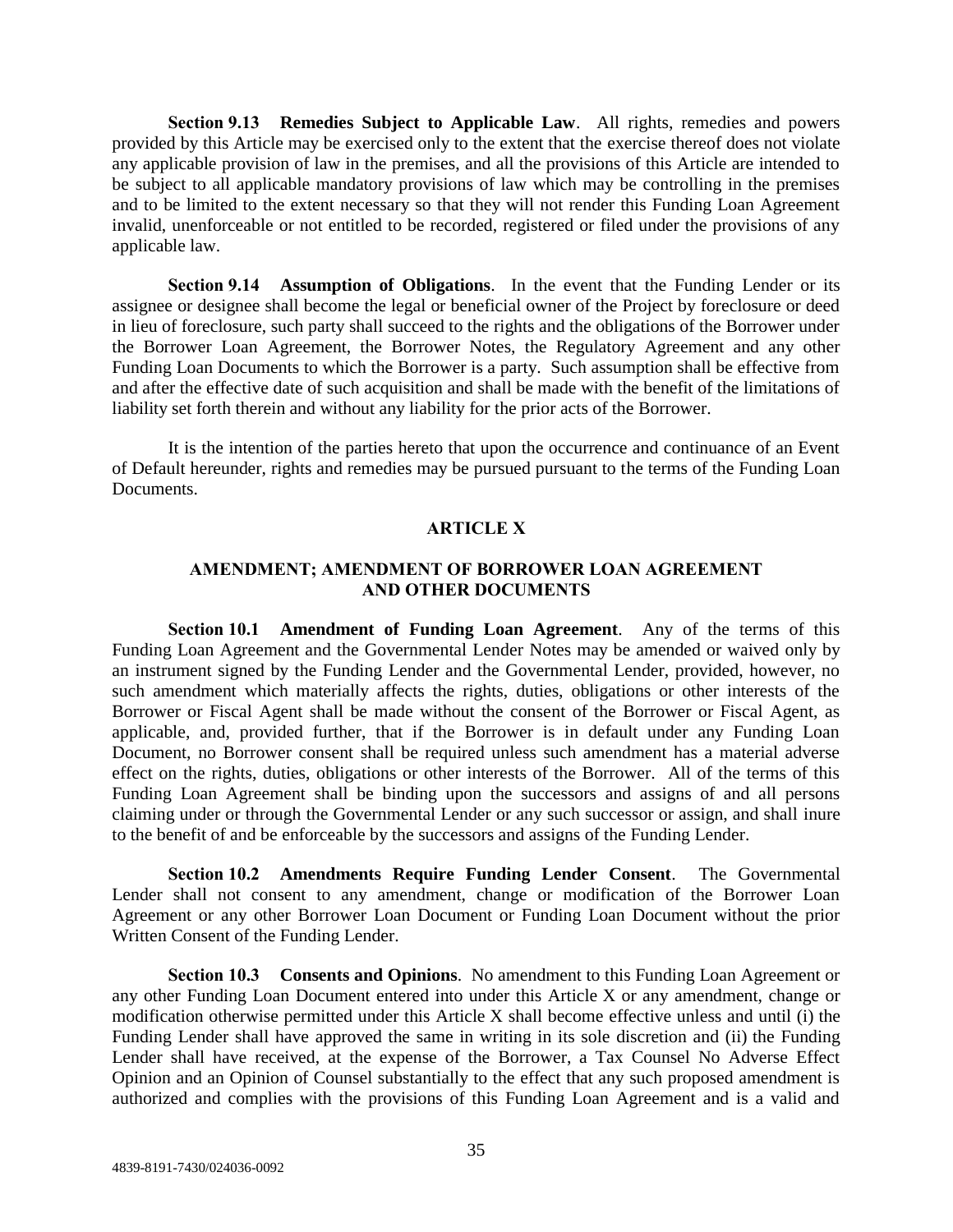binding obligation of the parties thereto, subject to normal exceptions relating to bankruptcy, insolvency and equitable principles limitations.

#### **ARTICLE XI**

#### **THE FISCAL AGENT**

**Section 11.1 Appointment of Fiscal Agent; Acceptance**. The Governmental Lender hereby appoints Fiscal Agent as fiscal agent hereunder. The Fiscal Agent shall signify its acceptance of the duties and obligations imposed upon it by this Funding Loan Agreement by executing this Funding Loan Agreement.

## **Section 11.2 Certain Duties and Responsibilities of Fiscal Agent**.

(a) The Fiscal Agent undertakes to perform such duties and only such duties as are specifically set forth in this Funding Loan Agreement, and no implied covenants or obligations shall be read into this Funding Loan Agreement against the Fiscal Agent.

(b) If an event of default exists hereunder or under any Borrower Loan Document, the Fiscal Agent shall exercise such of the rights and powers vested in it by this Funding Loan Agreement, and exercise any rights or duties or remedies solely at the written direction of the Funding Lender.

(c) No provision of this Funding Loan Agreement shall be construed to relieve the Fiscal Agent from liability for its own negligent action, its own negligent failure to act, or its own willful misconduct, in each case, as finally adjudicated by a court of law, except that:

(i) This subsection shall not be construed to limit the effect of subsection (a) of this Section;

(ii) The Fiscal Agent shall not be liable for any error of judgment made in good faith, unless it shall be proved that the Fiscal Agent was negligent in ascertaining the pertinent facts;

(iii) The Fiscal Agent shall not be liable with respect to any action taken or omitted to be taken by it in accordance with the direction of the Funding Lender relating to the time, method and place of conducting any proceeding for any remedy available to the Fiscal Agent, or exercising any power conferred upon the Fiscal Agent under this Funding Loan Agreement; and

(iv) No provision of this Funding Loan Agreement shall require the Fiscal Agent to expend or risk its own funds or otherwise incur any financial liability in the performance of any of its duties hereunder, or in the exercise of any of its rights or powers, if it shall have reasonable grounds for believing that repayment of such funds or adequate indemnity against such risk or liability is not assured to it in its sole discretion.

(v) Subject to its rights to indemnification pursuant to Section 11.4 hereof, the Fiscal Agent is directed to enter into the Borrower Loan Documents to which it is a party and other related documents (including the Regulatory Agreement), solely in its capacity as Fiscal Agent.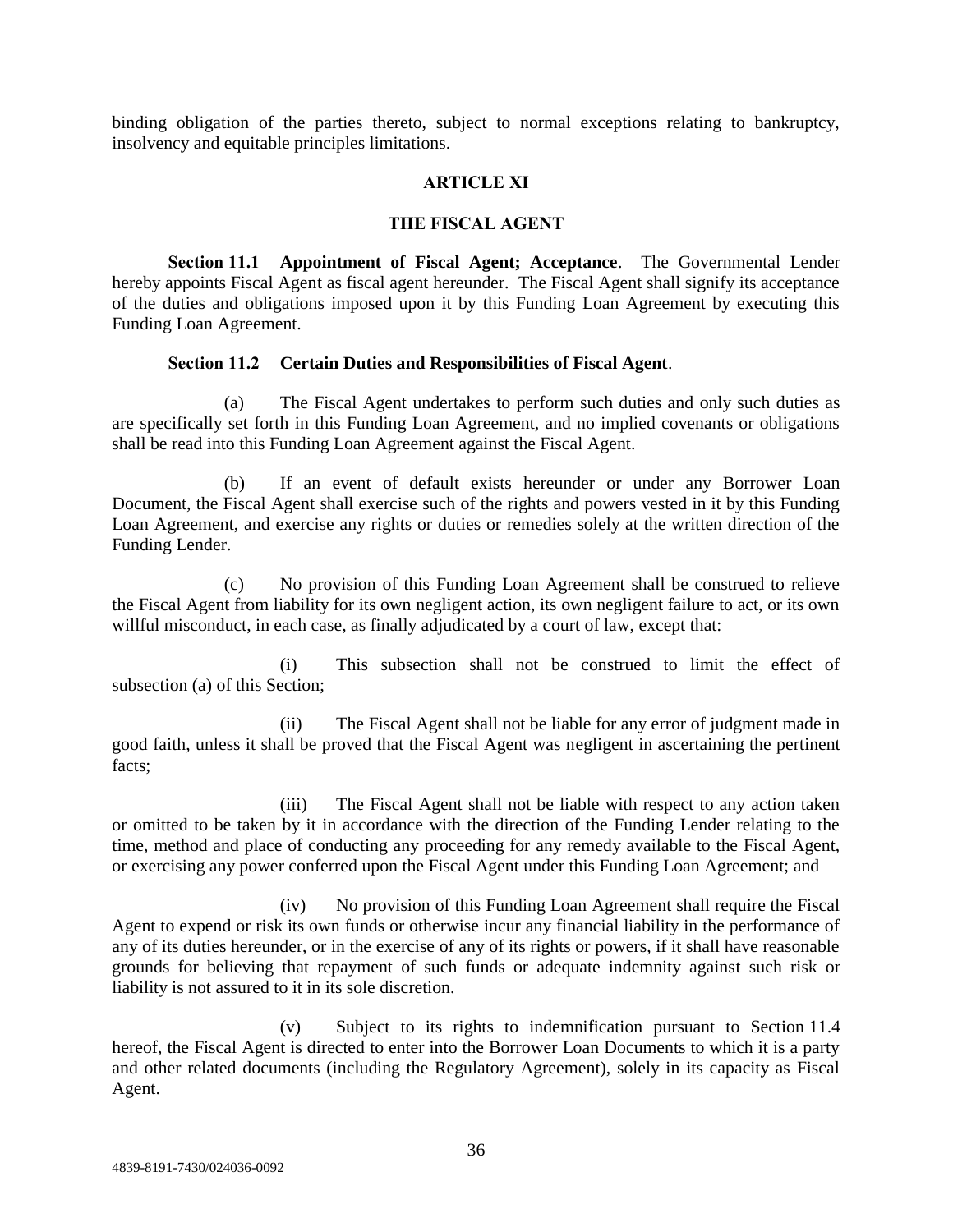(d) Whether or not therein expressly so provided, every provision of this Funding Loan Agreement and the other Funding Loan Documents relating to the conduct or affecting the liability of or affording protection to the Fiscal Agent shall be subject to the provisions of this Section.

(e) The Fiscal Agent may conclusively rely, as to the truth of the statements and the correctness of the opinions expressed therein, upon certificates or opinions furnished to the Fiscal Agent and conforming to the requirements of this Funding Loan Agreement; but in the case of any such certificates or opinions which by any provision hereof are specifically required to be furnished to the Fiscal Agent, the Fiscal Agent shall be under a duty to examine the same to determine whether or not they conform to the requirements of this Funding Loan Agreement.

(f) The permissive rights of the Fiscal Agent to do things enumerated in this Funding Loan Agreement shall not be construed as a duty.

**Section 11.3 Notice of Defaults**. Upon the occurrence of any default hereunder or under any Borrower Loan Document and provided that a Responsible Officer of the Fiscal Agent has actual knowledge or has received Written Notice of the existence of such default, promptly, and in any event within 15 days, the Fiscal Agent shall transmit to the Governmental Lender, the Borrower, the Equity Investor, the Servicer, if any, and the Funding Lender, in the manner and at the addresses for notices set forth in Section 12.1 hereof, notice of such default hereunder known to the Fiscal Agent pursuant to Section 11.4(g) hereof, unless such default shall have been cured or waived.

**Section 11.4 Certain Rights of Fiscal Agent**. Except as otherwise provided in Section 11.1 hereof:

(a) The Fiscal Agent may rely and shall be protected in acting or refraining from acting upon any resolution, certificate, statement, instrument, opinion, report, notice, request, direction, consent, order, bond, note, debenture, coupon or other paper or document believed by it to be genuine and to have been signed or presented by the proper party or parties;

Any request or direction of the Governmental Lender mentioned herein shall be sufficiently evidenced by a certificate or order executed by an Authorized Governmental Lender Representative;

(c) Whenever in the administration of this Funding Loan Agreement, the Regulatory Agreement or any Borrower Loan Document the Fiscal Agent shall deem it desirable that a matter be proved or established prior to taking, suffering or omitting any action hereunder, the Fiscal Agent (unless other evidence be herein specifically prescribed) may, in the absence of bad faith on its part, rely upon a Written Certificate of the Governmental Lender, the Funding Lender, the Servicer or the Borrower, as appropriate;

(d) The Fiscal Agent shall be under no obligation to exercise any of the rights or powers vested in it by this Funding Loan Agreement or any Borrower Loan Document at the request or direction of the Funding Lender, pursuant to this Funding Loan Agreement, unless the Funding Lender shall have offered to the Fiscal Agent in writing security or indemnity reasonably satisfactory to the Fiscal Agent against the costs, expenses and liabilities which might be incurred by it in compliance with such request or direction, except costs, expenses and liabilities which are adjudicated to have resulted from its own negligence or willful misconduct, provided, that nothing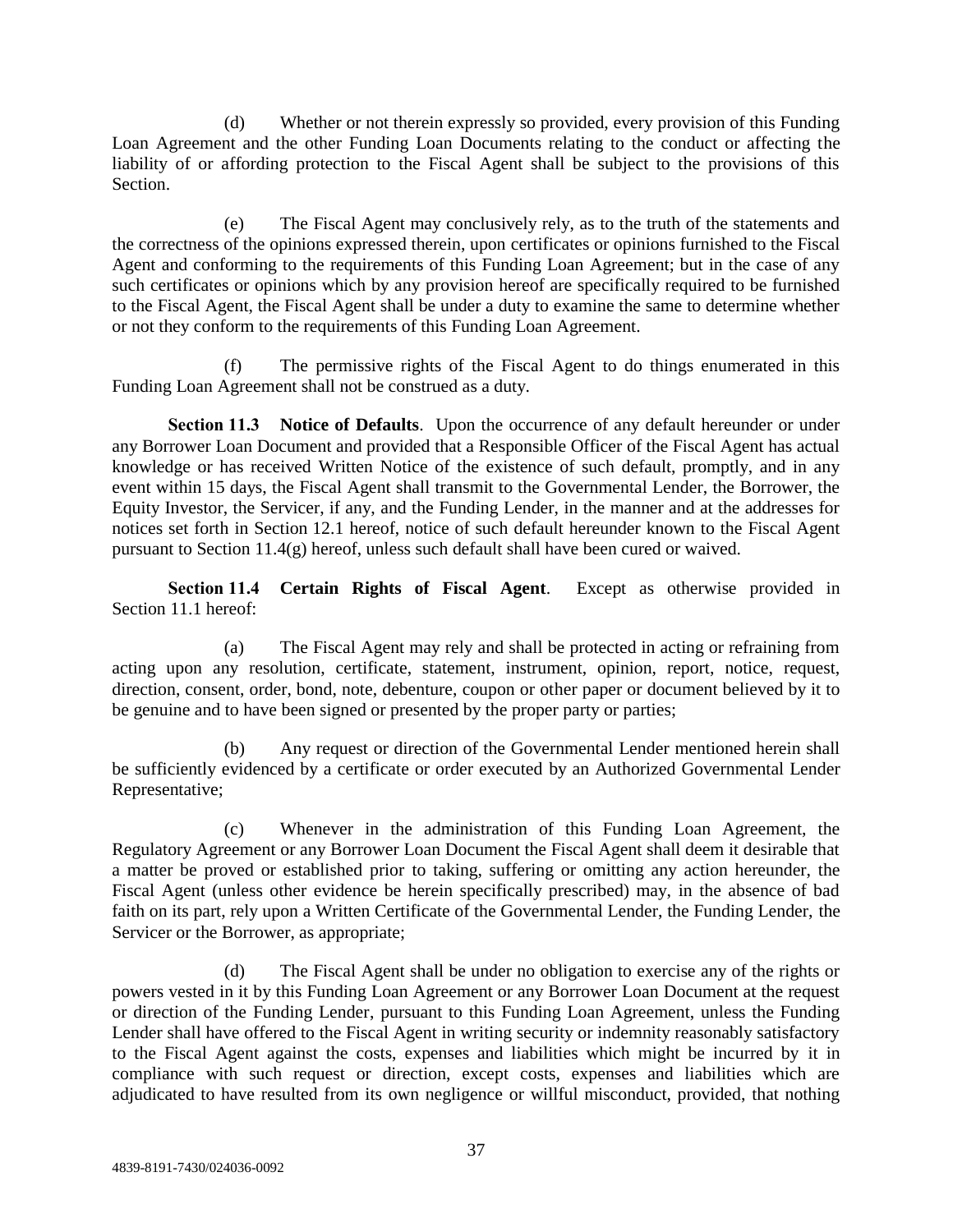contained in this subparagraph (d) shall be construed to require such security or indemnity for the performance by the Fiscal Agent of its obligations under Article VII hereof;

(e) The Fiscal Agent shall not be bound to make any investigation into the facts or matters stated in any resolution, certificate, statement, instrument, opinion, report, notice, request, direction, consent, order, bond, note, debenture, coupon or other paper or document but the Fiscal Agent, in its discretion, may make such further inquiry or investigation into such facts or matters as it may see fit, and, if the Fiscal Agent shall determine to make such further inquiry or investigation, it shall be entitled to examine the books and records of the Governmental Lender, if any, and of the Borrower, in either case personally or by agent or attorney after reasonable notice and during normal business hours;

(f) The Fiscal Agent may execute any of its powers hereunder or perform any duties hereunder either directly or by or through agents or attorneys and pay reasonable compensation thereto and the Fiscal Agent shall not be responsible for any misconduct or negligence on the part of any agent or attorney appointed with due care by it hereunder. The Fiscal Agent may act upon the advice of counsel of its choice concerning all matters hereof and the Fiscal Agent shall not be responsible for any loss or damage resulting from any action or inaction taken in good faith reliance upon said advice; and

(g) The Fiscal Agent shall not be required to take notice or be deemed to have notice of any default hereunder or under any Borrower Loan Document except for failure by the Borrower to make payments of principal, interest, premium, if any, or Ongoing Governmental Lender Fee when due, unless a Responsible Officer of the Fiscal Agent shall be specifically notified by a Written Direction of such default by the Governmental Lender, the Servicer or the Funding Lender, and all notices or other instruments required by this Funding Loan Agreement or under any Borrower Loan Document to be delivered to the Fiscal Agent, must, in order to be effective, be delivered in writing to a Responsible Officer of the Fiscal Agent at the Office of the Fiscal Agent, and in the absence of such Written Notice so delivered the Fiscal Agent may conclusively assume there is no default as aforesaid.

**Section 11.5 Not Responsible for Recitals**. The recitals contained herein and in the Governmental Lender Notes shall be taken as the statements of the Governmental Lender, and the Fiscal Agent assumes no responsibility for their correctness. The Fiscal Agent makes no representations as to the value or condition of the Pledged Revenues, the Security or any part thereof, or as to the title of the Governmental Lender thereto or as to the security afforded thereby or hereby, or as to the validity or sufficiency of this Funding Loan Agreement or of the Funding Loan.

The Fiscal Agent shall have no responsibility or liability with respect to any information, statement or recital in any offering memorandum or other disclosure material prepared or distributed with respect to the funding of the Funding Loan.

The Fiscal Agent shall not be required to monitor the financial condition of the Borrower or the physical condition of the Project. The Fiscal Agent shall be under no obligation to analyze, review or make any credit decisions with respect to any financial statements, reports, notices, certificates or documents received hereunder but shall hold such financial statements reports, notices, certificates and documents solely for the benefit of, and review by, the Funding Lender and such other parties to whom the Fiscal Agent may provide such information pursuant to this Funding Loan Agreement.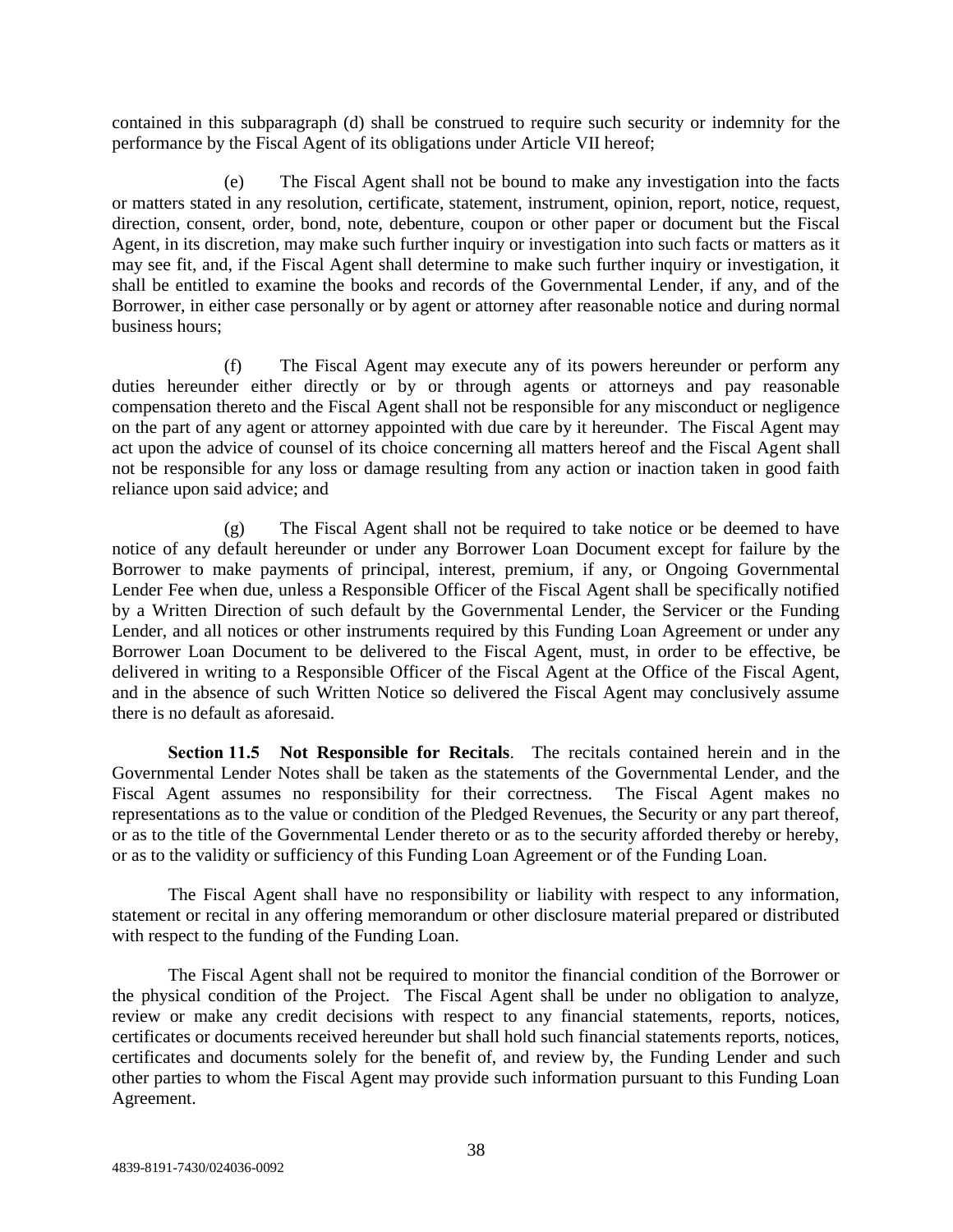The Fiscal Agent makes no representations as to and shall have no responsibility for the sufficiency of the insurance required under any of the Borrower Loan Documents.

**Section 11.6 May Hold Funding Loan**. The Fiscal Agent in its individual or any other capacity may become the owner or pledgee of the Funding Loan and may otherwise deal with the Governmental Lender, the Funding Lender and the Borrower with the same rights it would have if it were not Fiscal Agent.

**Section 11.7 Moneys Held Hereunder**. Moneys held by the Fiscal Agent hereunder need not be segregated from other funds except to the extent required by law. The Fiscal Agent shall be under no liability for interest on any moneys received by it hereunder except as otherwise provided herein.

**Section 11.8 Compensation and Reimbursement**. Under the Borrower Loan Agreement, the Borrower has agreed to, except as otherwise expressly provided herein, pay the Fiscal Agent its fees and reimburse the Fiscal Agent as provided in this Funding Loan Agreement or the Borrower Loan Agreement, upon its request for all reasonable expenses, disbursements and advances incurred or made by the Fiscal Agent in accordance with any provision of this Funding Loan Agreement (including the reasonable fees, expenses and disbursements of its agents and counsel), except any such expense, disbursement or advance as may be attributable to the Fiscal Agent's negligence or willful misconduct, both as finally adjudicated by a court of law.

When the Fiscal Agent incurs expenses or renders service in connection with any bankruptcy or insolvency proceeding, such expenses (including the fees and expenses of its counsel) and the compensation for such services are intended to constitute expenses of administration under any bankruptcy law or law relating to creditors rights generally.

(a) The Governmental Lender has no obligation to pay the Fiscal Agent for services rendered.

(b) As security for the performance of the obligations of the Borrower under this Section and for the payment of such compensation, expenses, reimbursements and indemnity, the Fiscal Agent shall have the right to use and apply any moneys held by it as Pledged Revenues.

(c) The Fiscal Agent's rights to compensation and reimbursement shall survive its resignation or removal, the payment of the Funding Loan or the Borrower Loan or the release of this Funding Loan Agreement.

**Section 11.9 Fiscal Agent Required; Eligibility**. Any successor Fiscal Agent shall at all times be a trust company, a state banking corporation or a national banking association with the authority to accept trusts in the State approved in writing by the Governmental Lender and either (a) have a combined capital and surplus of at least \$50,000,000 as set forth in its most recent published annual report of condition, (b) be a wholly owned subsidiary of a bank holding company, or a wholly owned subsidiary of a company that is a wholly owned subsidiary of a bank holding company, having a combined capital and surplus of at least \$50,000,000 as set forth in its most recent published annual report of condition, have at least \$500,000,000 of trust assets under management and have a combined capital and surplus of at least \$2,000,000 as set forth in its most recent published annual report of condition, or (c) be otherwise acceptable to the Funding Lender in its sole and absolute discretion.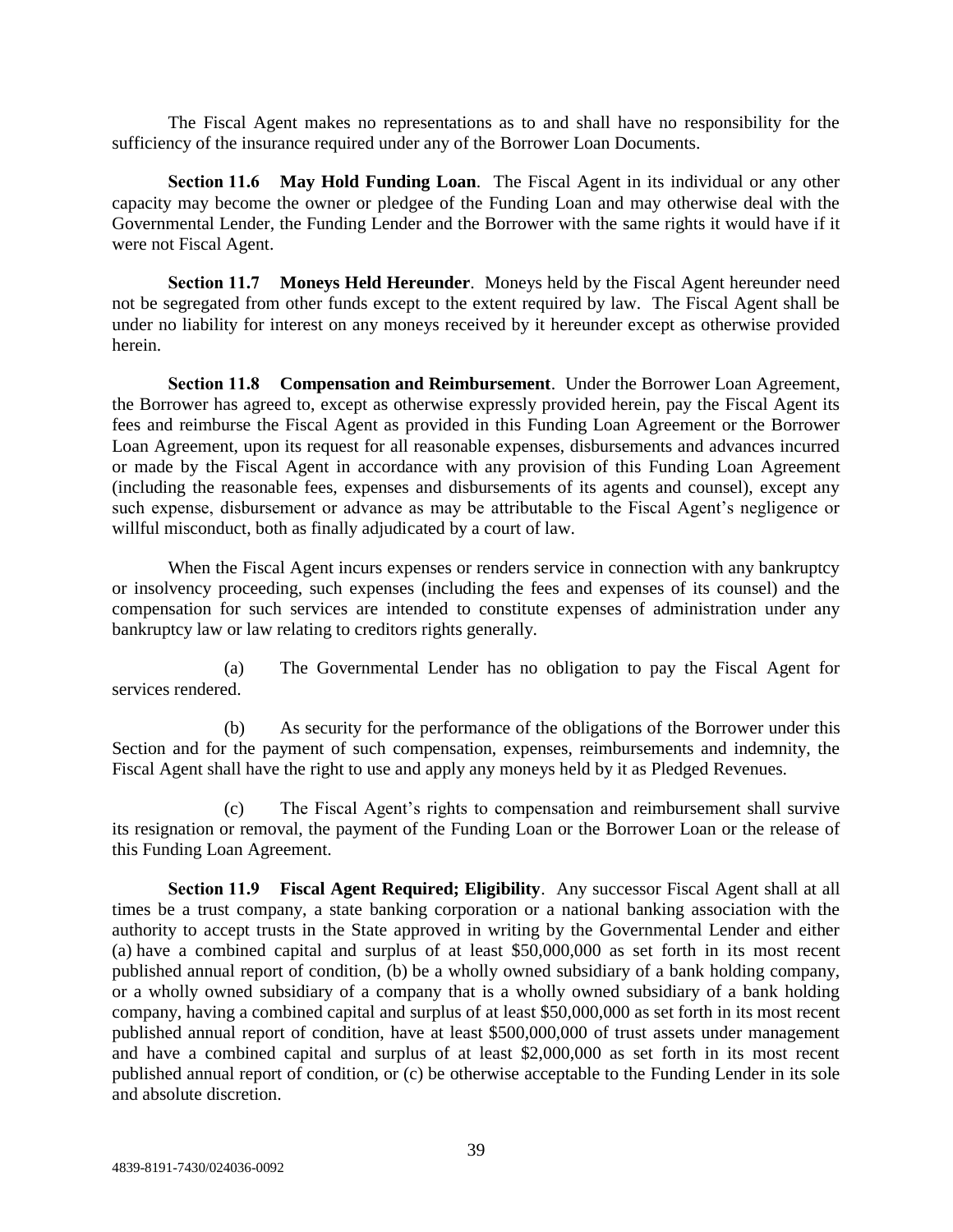#### **Section 11.10 Resignation and Removal; Appointment of Successor**.

(a) No resignation or removal of the Fiscal Agent hereunder and no appointment of a successor Fiscal Agent pursuant to this Article shall become effective until the written acceptance by the successor Fiscal Agent of such appointment.

(b) The Fiscal Agent may resign at any time by giving 60 days' Written Notice thereof to the Governmental Lender, the Borrower, the Servicer, if any, and the Funding Lender.

(c) The Fiscal Agent may be removed at any time with 30 days' notice by (i) the Governmental Lender, (ii) the Borrower (unless the Borrower is in default under any of the Borrower Loan Documents), subject to applicable notice and cure periods, with the Written Consent of the Funding Lender and the Governmental Lender, or (iii) the Funding Lender with the Written Consent of the Governmental Lender and Written Notice delivered to the Fiscal Agent and the Borrower.

(d) If the Fiscal Agent shall resign, be removed or become incapable of acting, or if a vacancy shall occur in the Office of the Fiscal Agent for any cause, the Governmental Lender shall promptly appoint a successor Fiscal Agent, with the consent of the Funding Lender, which consent shall not be unreasonably withheld. In case all or substantially all of the Pledged Revenues and Security shall be in the possession of a receiver or trustee lawfully appointed, such receiver or trustee may similarly appoint a successor to fill such vacancy until a new Fiscal Agent shall be so appointed by the Governmental Lender. If, within 60 days after such resignation, removal or incapability or the occurrence of such vacancy, the Governmental Lender has failed to so appoint a successor Fiscal Agent, then a successor Fiscal Agent shall be appointed by the Funding Lender (from any of the institutions approved by the Governmental Lender to serve as a fiscal agent or trustee) with Written Notice thereof delivered to the Governmental Lender, the Borrower, the Servicer, if any, and the retiring Fiscal Agent, and the successor Fiscal Agent so appointed shall, forthwith upon its acceptance of such appointment, become the successor Fiscal Agent and supersede the successor Fiscal Agent appointed by such receiver or Fiscal Agent. If no successor Fiscal Agent shall have been appointed by the Governmental Lender or the Funding Lender and accepted appointment within 60 days after such resignation, removal or incapability or the occurrence of such vacancy, the Fiscal Agent may petition any court of competent jurisdiction for the appointment of a successor Fiscal Agent.

(e) The retiring Fiscal Agent shall cause Written Notice of each resignation and each removal of the Fiscal Agent and each appointment of a successor Fiscal Agent to be provided to the Funding Lender. Each notice shall include the name of the successor Fiscal Agent and the address of the office of the successor Fiscal Agent.

#### **Section 11.11 Acceptance of Appointment by Successor**.

(a) Every successor Fiscal Agent appointed hereunder shall execute, acknowledge and deliver to the Governmental Lender and to the retiring Fiscal Agent an instrument accepting such appointment, and thereupon the resignation or removal of the retiring Fiscal Agent shall become effective and such successor Fiscal Agent, without any further act, deed or conveyance, shall become vested with all the estates, properties, rights, powers and duties of the retiring Fiscal Agent; notwithstanding the foregoing, on request of the Governmental Lender or the successor Fiscal Agent, such retiring Fiscal Agent shall, upon payment of its charges, execute and deliver an instrument conveying and transferring to such successor Fiscal Agent all the estates, properties,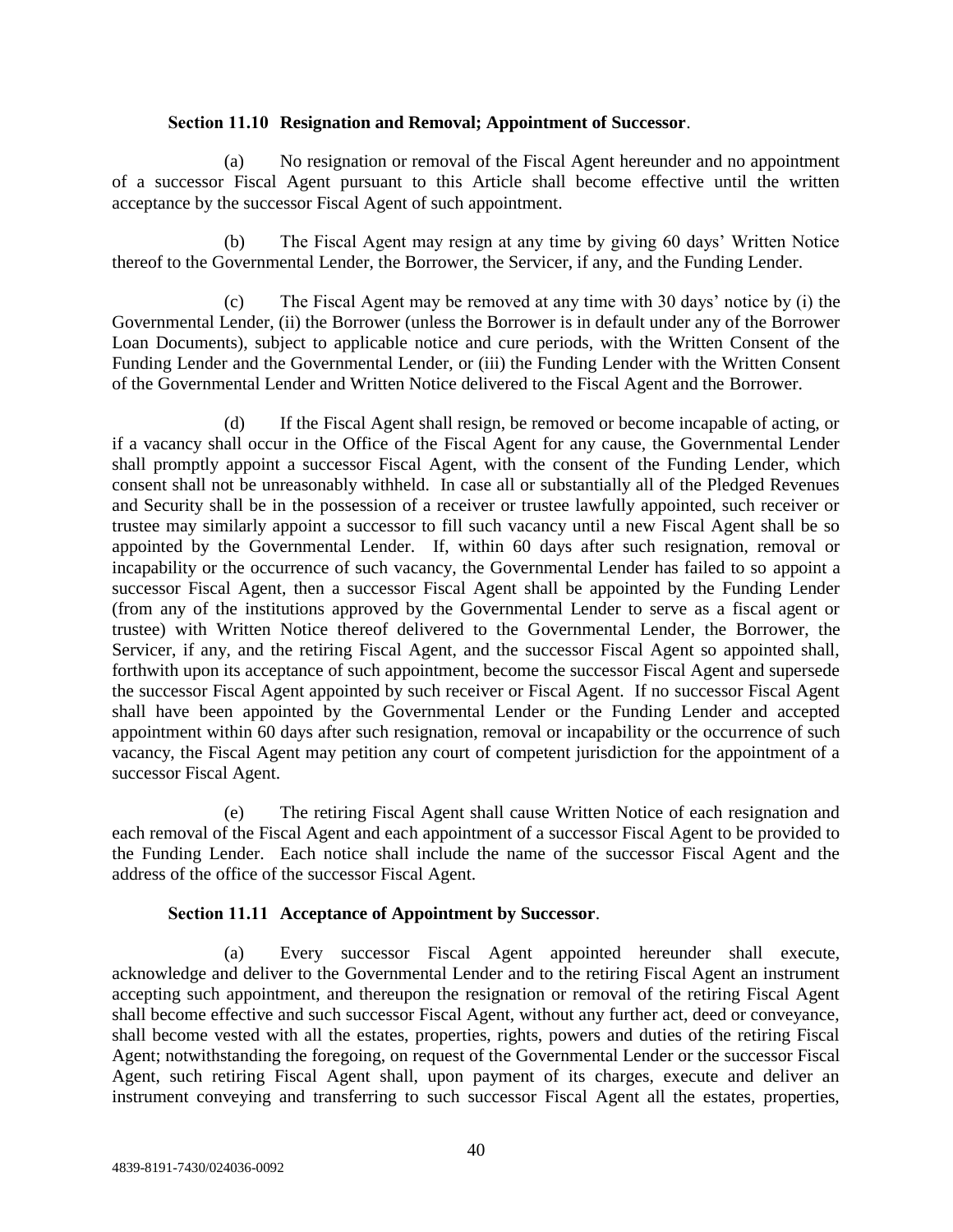rights, powers and trusts of the retiring Fiscal Agent, and shall duly assign, transfer and deliver to such successor Fiscal Agent all property and money held by such retiring Fiscal Agent hereunder. Upon request of any such successor Fiscal Agent, the Governmental Lender shall execute any and all instruments for more fully and certainly vesting in and confirming to such successor Fiscal Agent all such estates, properties, rights and powers.

(b) No successor Fiscal Agent shall accept its appointment unless at the time of such acceptance such successor Fiscal Agent shall be qualified and eligible under this Article, to the extent operative.

**Section 11.12 Merger, Conversion, Consolidation or Succession to Business**. Any corporation into which the Fiscal Agent may be merged or with which it may be consolidated, or any corporation resulting from any merger, conversion or consolidation to which the Fiscal Agent shall be a party, or any corporation succeeding to all or substantially all of the corporate trust business of the Fiscal Agent, shall be the successor of the Fiscal Agent hereunder, provided such corporation shall be otherwise qualified and eligible under this Article, to the extent operative, without the execution or filing of any paper or any further act on the part of any of the parties hereto. Notwithstanding the foregoing, any such successor Fiscal Agent shall cause Written Notice of such succession to be delivered to the Funding Lender within 30 days of such succession.

**Section 11.13 Appointment of Co-Fiscal Agent**. It is recognized that in case of litigation under this Funding Loan Agreement, the Borrower Loan Agreement, any other Borrower Loan Document or the Regulatory Agreement, and in particular in case of the enforcement of any of them on default, or in case the Fiscal Agent deems that by reason of any present or future law of any jurisdiction it may not exercise any of the powers, rights or remedies herein granted to the Fiscal Agent or hold title to the properties, as herein provided, or take any other action which may be desirable or necessary in connection therewith, it may be necessary that the Fiscal Agent appoint an additional individual or institution as a separate or co-fiscal agent. The following provisions of this Section are adopted to these ends.

The Fiscal Agent is hereby authorized to appoint an additional individual or institution as a separate or co-fiscal agent hereunder, upon Written Notice to the Governmental Lender, the Funding Lender and the Borrower, and with the consent of the Governmental Lender and the Funding Lender, but without the necessity of further authorization or consent, in which event each and every remedy, power, right, claim, demand, cause of action, immunity, estate, title, interest and lien expressed or intended by this Funding Loan Agreement, any Borrower Loan Document, the Regulatory Agreement or the Borrower Loan Agreement to be exercised by or vested in or conveyed to the Fiscal Agent with respect thereto shall be exercisable by and vest in such separate or co-fiscal agent but only to the extent necessary to exercise such powers, rights and remedies, and every covenant and obligation necessary to the exercise thereof by such separate or co-fiscal agent shall run to and be enforceable by either of them.

Should any instrument in writing from the Governmental Lender be required by the separate fiscal agent or co-fiscal agent appointed by the Fiscal Agent for more fully and certainly vesting in and confirming to him or it such properties, rights, powers, duties and obligations, any and all such instruments in writing shall, on request of the Fiscal Agent, be executed, acknowledged and delivered by the Governmental Lender. In case any separate fiscal agent or co-fiscal agent, or a successor to either, shall die, become incapable of acting, resign or be removed, all the estates, properties, rights, powers, duties and obligations of such separate fiscal agent or co-fiscal agent, so far as permitted by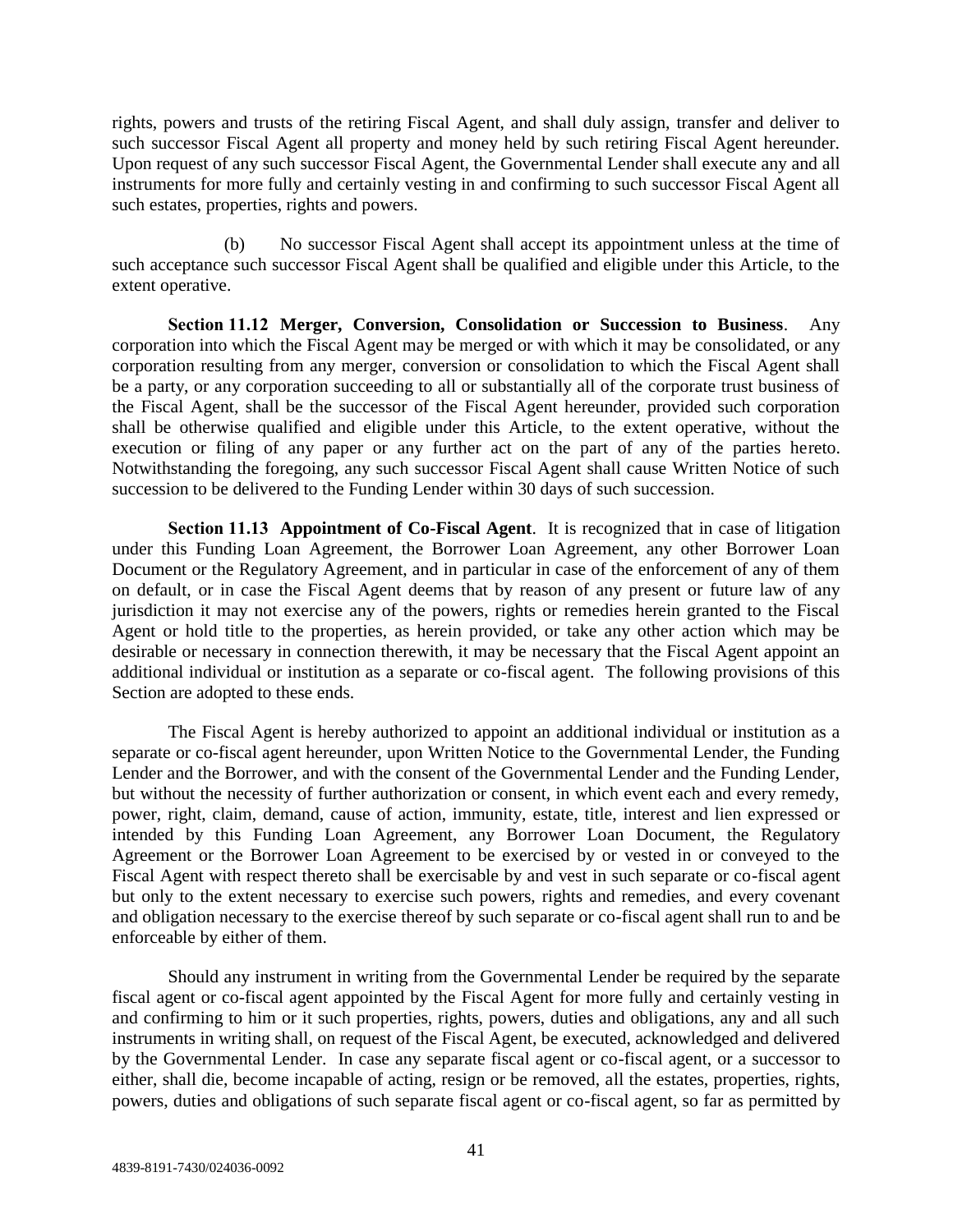law, shall vest in and be exercised by the Fiscal Agent until the appointment of a successor to such separate fiscal agent or co fiscal agent.

**Section 11.14 Loan Servicing**. The Governmental Lender and the Fiscal Agent acknowledge that the Funding Lender shall have the right to appoint a Servicer to service and administer the Funding Loan and the Borrower Loan as set forth in a Servicing Agreement. The Governmental Lender and the Fiscal Agent shall not be responsible for monitoring the performance of any Servicer or for any acts or omissions of such Servicer. The Funding Lender may, in its sole discretion, terminate or replace the Servicer.

**Section 11.15 No Recourse Against Officers or Employees of Fiscal Agent**. No recourse with respect to any claim related to any obligation, duty or agreement contained in this Funding Loan Agreement or any other Funding Loan Document shall be had against any officer or employee, as such, of the Fiscal Agent, it being expressly understood that the obligations, duties and agreements of the Fiscal Agent contained in this Funding Loan Agreement and the other Funding Loan Documents are solely corporate in nature.

#### **ARTICLE XII**

#### **MISCELLANEOUS**

**Section 12.1 Notices**. All notices, demands, requests and other communications required or permitted to be given by any provision of this Funding Loan Agreement shall be in writing and sent by first class, regular, registered or certified mail, commercial delivery service, overnight courier, telegraph, telex, telecopier or facsimile transmission, air or other courier, hand delivery, to the party to be notified addressed as follows:

| If to the Fiscal Agent:        | <b>U.S. Bank National Association</b> |  |
|--------------------------------|---------------------------------------|--|
|                                | Global Corporate Trust                |  |
|                                | 633 West 5th Street, 24th Floor       |  |
|                                | Los Angeles, California 90071         |  |
|                                | Attention: Ismael Diaz                |  |
|                                | Ref: CV MF (Columba Apartments) 2021  |  |
|                                | Telephone: (213) 615-6063             |  |
|                                | Facsimile: (213) 615-6197             |  |
| If to the Governmental Lender: | Chula Vista Housing Authority         |  |
|                                | 276 Fourth Avenue                     |  |
|                                | Chula Vista, California 91910         |  |
|                                | Attention: Executive Director         |  |
|                                | Telephone: (619) 691-5263             |  |
|                                |                                       |  |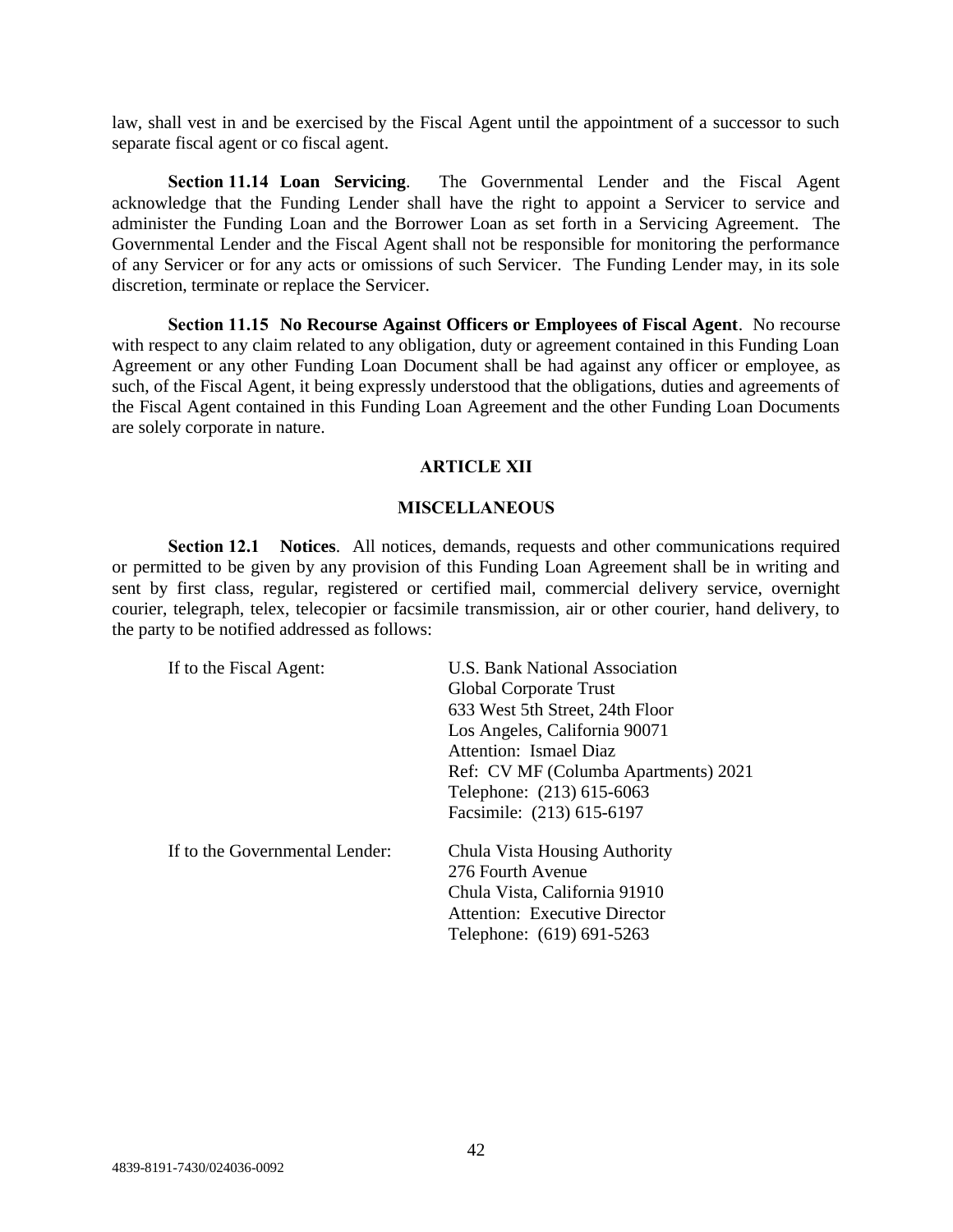| If to the Borrower:        | Millenia II CIC, LP<br>c/o Chelsea Investment Corporation<br>6339 Paseo del Lago<br>Carlsbad, CA 92011<br>Telephone: (760) 456-6000<br>Facsimile: (760) 456-6001<br>Attn: Project Manager                                        |
|----------------------------|----------------------------------------------------------------------------------------------------------------------------------------------------------------------------------------------------------------------------------|
| with a copy to:            | Cox, Castle & Nicholson LLP<br>50 California Street, Suite 3200<br>San Fransisco, CA 94111<br>Attention: Ofer Elitzur, Esq.                                                                                                      |
| If to the Equity Investor: |                                                                                                                                                                                                                                  |
|                            |                                                                                                                                                                                                                                  |
|                            | <u> 1989 - Johann Barn, mars eta bainar eta idazlea (</u><br>Attention:                                                                                                                                                          |
| with a copy to:            | <u> 1980 - Johann Barn, mars an t-Amerikaansk kommunister (</u>                                                                                                                                                                  |
|                            | <u> 1980 - Johann Barn, mars eta bainar eta idazlea (</u>                                                                                                                                                                        |
| If to the Funding Lender:  | Citibank, N.A.<br>388 Greenwich Street, Trading 6 <sup>th</sup> Floor<br>New York, New York 10013<br><b>Attention: Transaction Management Group</b><br>Re: Columba Apartments<br>Deal ID # 60001029<br>Facsimile: (212) 723-8209 |
| and to:                    | Citibank, N.A.<br>325 East Hillcrest Drive, Suite 160<br>Thousand Oaks, California 91360<br>Attention: Operations Manager/Asset Manager<br>Re: Columba Apartments<br>Deal ID # 60001029<br>Facsimile: (805) 557-0924             |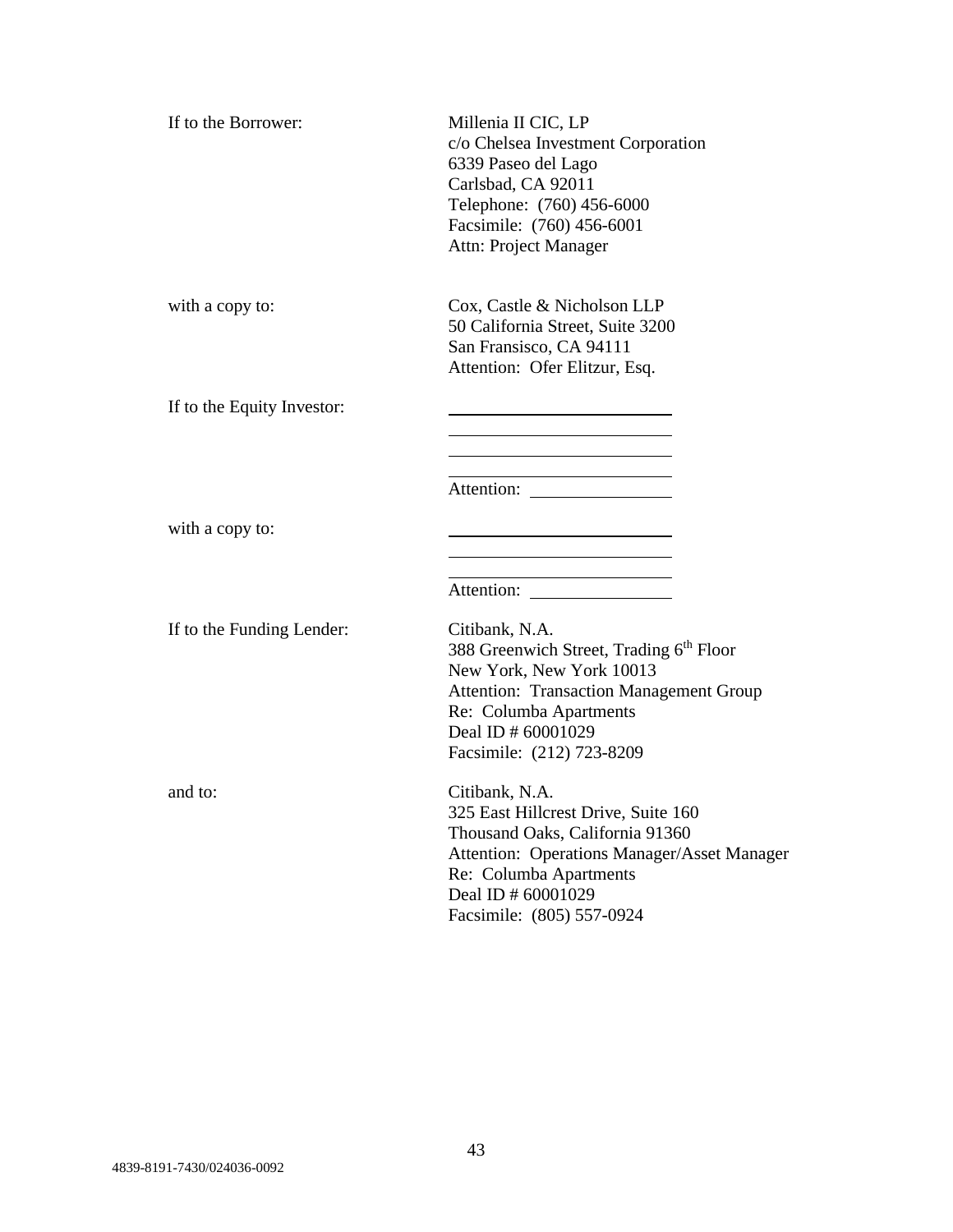prior to the Conversion Date, with a copy to:

Citibank, N.A. 388 Greenwich Street, Trading  $6<sup>th</sup>$  Floor New York, New York 10013 Attention: Account Specialist Re: Columba Apartments Deal ID# 60001029 Facsimile: (212) 723-8209

following the Conversion Date with a copy to:

c/o Berkadia Commercial Servicing Department 323 Norristown Road, Suite 300 Ambler, Pennsylvania 19002 Attention: Client Relations Manager Re: Columba Apartments Deal ID# 60001029 Facsimile: (215) 328-0305

and a copy of any notices of default sent to:

Citibank, N.A. 388 Greenwich Street, 17th Floor New York, New York 10013 Attention: General Counsel's Office Re: Columba Apartments Deal ID# 60001029 Facsimile: (646) 291-5754

Any such notice, demand, request or communication shall be deemed to have been given and received for all purposes under this Funding Loan Agreement: (i) three Business Days after the same is deposited in any official depository or receptacle of the United States Postal Service first class, or, if applicable, certified mail, return receipt requested, postage prepaid; (ii) on the date of transmission when delivered by telecopier or facsimile transmission, telex, telegraph or other telecommunication device, provided any telecopy or other electronic transmission received by any party after 4:00 p.m., local time, as evidenced by the time shown on such transmission, shall be deemed to have been received the following Business Day; (iii) on the next Business Day after the same is deposited with a nationally recognized overnight delivery service that guarantees overnight delivery; and (iv) on the date of actual delivery to such party by any other means; provided, however, if the day such notice, demand, request or communication shall be deemed to have been given and received as aforesaid is not a Business Day, such notice, demand, request or communication shall be deemed to have been given and received on the next Business Day. Any facsimile signature by a Person on a document, notice, demand, request or communication required or permitted by this Funding Loan Agreement shall constitute a legal, valid and binding execution thereof by such Person.

Any party to this Funding Loan Agreement may change such party's address for the purpose of notice, demands, requests and communications required or permitted under this Funding Loan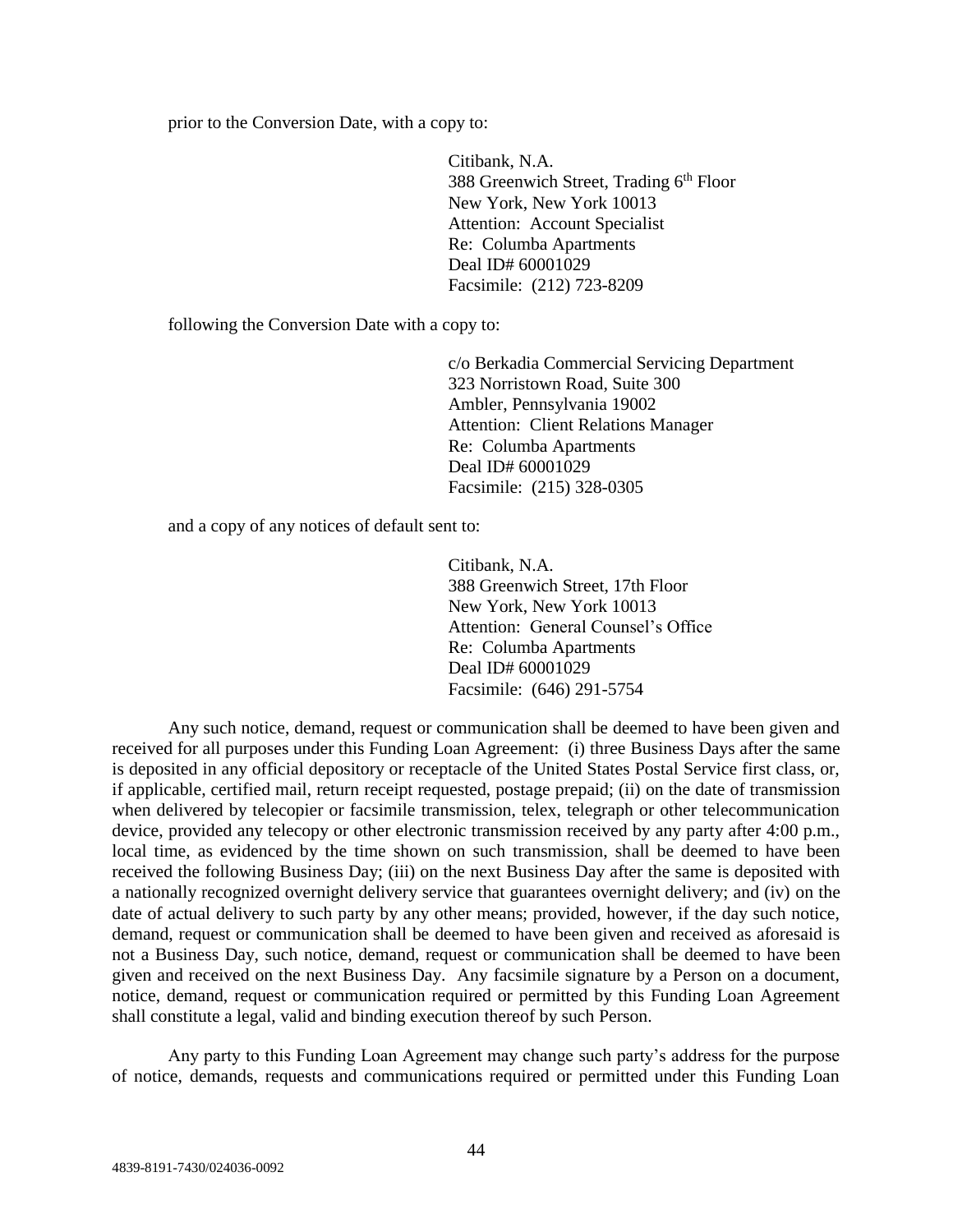Agreement by providing written notice of such change of address to all of the parties by written notice as provided herein.

**Section 12.2 Term of Funding Loan Agreement**. This Funding Loan Agreement shall be in full force and effect until all payment obligations of the Governmental Lender hereunder have been paid in full and the Funding Loan has been retired or the payment thereof has been provided for; except that on and after payment in full of the Governmental Lender Notes, this Funding Loan Agreement shall be terminated, without further action by the parties hereto.

**Section 12.3 Successors and Assigns**. All covenants and agreements in this Funding Loan Agreement by the Governmental Lender shall bind its successors and assigns, whether so expressed or not.

**Section 12.4 Legal Holidays**. In any case in which the date of payment of any amount due hereunder or the date on which any other act is to be performed pursuant to this Funding Loan Agreement shall be a day that is not a Business Day, then payment of such amount or such act need not be made on such date but may be made on the next succeeding Business Day, and such later payment or such act shall have the same force and effect as if made on the date of payment or the date fixed for prepayment or the date fixed for such act, and no additional interest shall accrue for the period from and after such date and prior to the date of payment.

**Section 12.5 Governing Law**. This Funding Loan Agreement shall be governed by and shall be enforceable in accordance with the laws of the State applicable to contracts made and performed in the State.

**Section 12.6 Severability**. If any provision of this Funding Loan Agreement shall be invalid, illegal or unenforceable, the validity, legality and enforceability of the remaining portions shall not in any way be affected or impaired. In case any covenant, stipulation, obligation or agreement contained in the Governmental Lender Notes or in this Funding Loan Agreement shall for any reason be held to be usurious or in violation of law, then such covenant, stipulation, obligation or agreement shall be deemed to be the covenant, stipulation, obligation or agreement of the Governmental Lender or the Funding Lender only to the full extent permitted by law.

**Section 12.7 Execution in Several Counterparts**. This Funding Loan Agreement may be contemporaneously executed in several counterparts, all of which shall constitute one and the same instrument and each of which shall be, and shall be deemed to be, an original.

**Section 12.8 Nonrecourse Obligation of the Borrower**. Except as otherwise provided in the Borrower Loan Agreement, any obligations of the Borrower under this Funding Loan Agreement are without recourse to the Borrower or to the Borrower's partners or members, as the case may be, and the provisions of Section 11.1 of the Borrower Loan Agreement are by this reference incorporated herein.

**Section 12.9 Waiver of Trial by Jury**. IF AND TO THE EXTENT PERMITTED UNDER APPLICABLE LAW, EACH OF THE GOVERNMENTAL LENDER AND THE FUNDING LENDER (A) COVENANTS AND AGREES NOT TO ELECT A TRIAL BY JURY WITH RESPECT TO ANY ISSUE ARISING OUT OF THIS FUNDING LOAN AGREEMENT OR THE RELATIONSHIP BETWEEN THE PARTIES THAT IS TRIABLE OF RIGHT BY A JURY AND (B) WAIVES ANY RIGHT TO TRIAL BY JURY WITH RESPECT TO SUCH ISSUE TO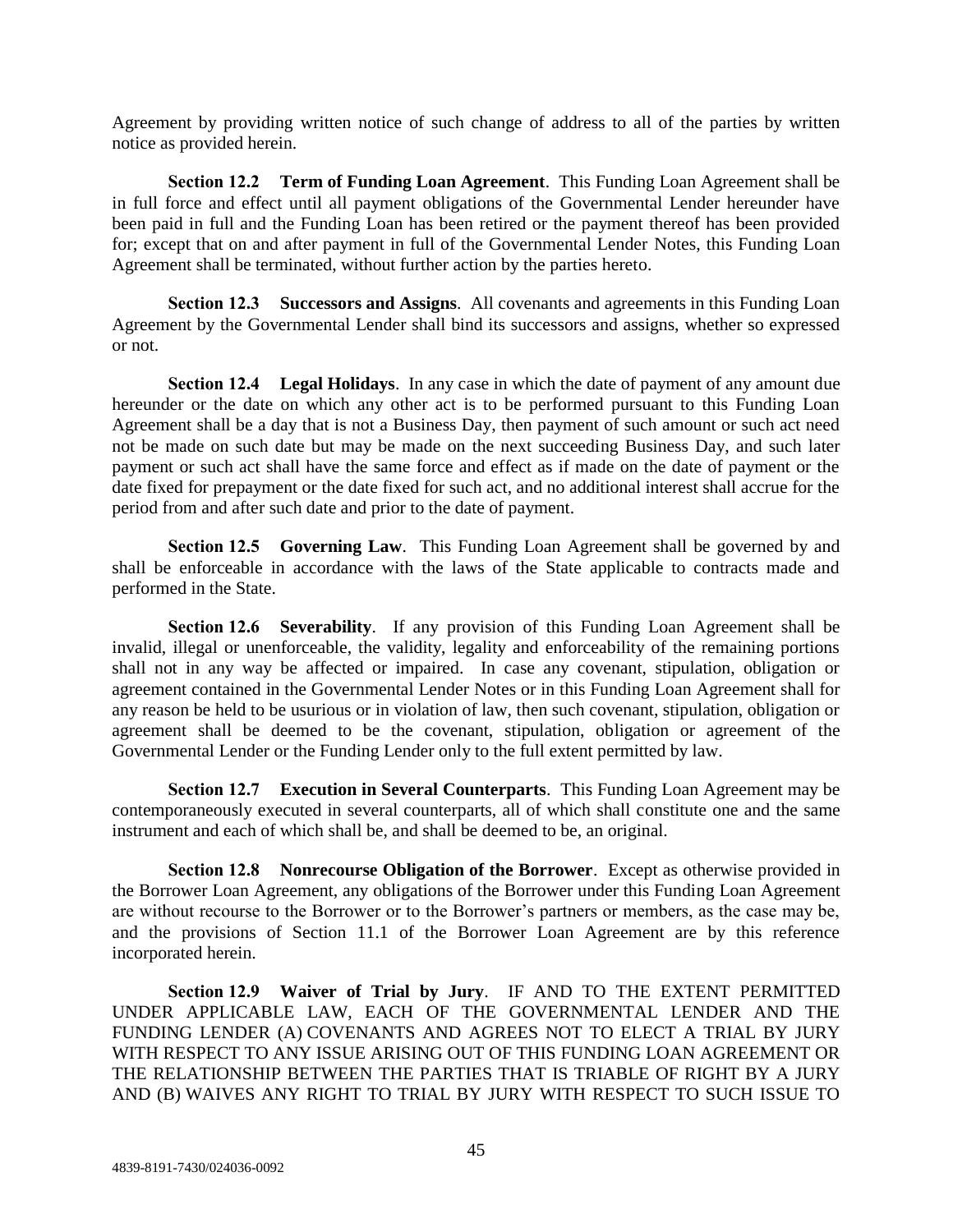THE EXTENT THAT ANY SUCH RIGHT EXISTS NOW OR IN THE FUTURE. THIS WAIVER OF RIGHT TO TRIAL BY JURY IS SEPARATELY GIVEN BY EACH PARTY, KNOWINGLY AND VOLUNTARILY WITH THE BENEFIT OF COMPETENT LEGAL COUNSEL.

IF FOR ANY REASON THIS WAIVER IS DETERMINED TO BE UNENFORCEABLE, ALL DISPUTES WILL BE RESOLVED BY JUDICIAL REFERENCE PURSUANT TO THE PROCEDURES SET FORTH IN THE SECURITY INSTRUMENT.

**Section 12.10 Electronic Transactions**. The transactions described in this Funding Loan Agreement may be conducted and the related documents may be stored by electronic means. Copies, telecopies, facsimiles, electronic files and other reproductions of original executed documents shall be deemed to be authentic and valid counterparts of such original documents for all purposes, including the filing of any claim, action or suit in the appropriate court of law.

**Section 12.11 Reference Date**. This Funding Loan Agreement is dated for reference purposes only as of the first day of October, 2021.

[Remainder of Page Intentionally Left Blank]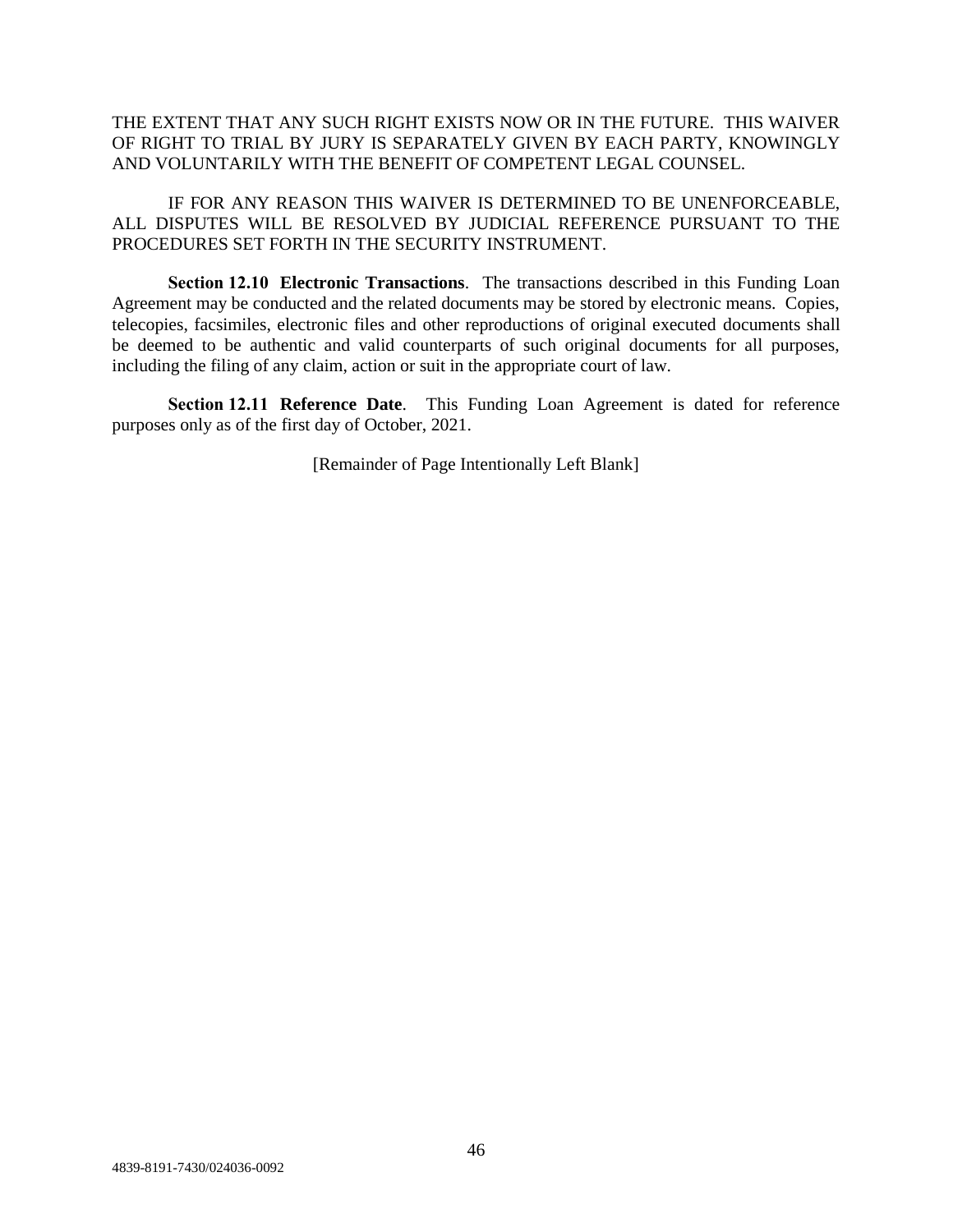IN WITNESS WHEREOF, the Funding Lender, the Fiscal Agent and the Governmental Lender have caused this Funding Loan Agreement to be duly executed as of the date first written above.

#### **FUNDING LENDER:**

#### CITIBANK, N.A.

<u> 1989 - Johann Barn, fransk politik (</u> By: Name: Title: Authorized Signatory

# **GOVERNMENTAL LENDER:**

# CHULA VISTA HOUSING AUTHORITY

By:

Executive Director

## **FISCAL AGENT:**

U.S. BANK NATIONAL ASSOCIATION, as Fiscal Agent

By:

Authorized Signatory

[Signature Page to Funding Loan Agreement – Columba Apartments]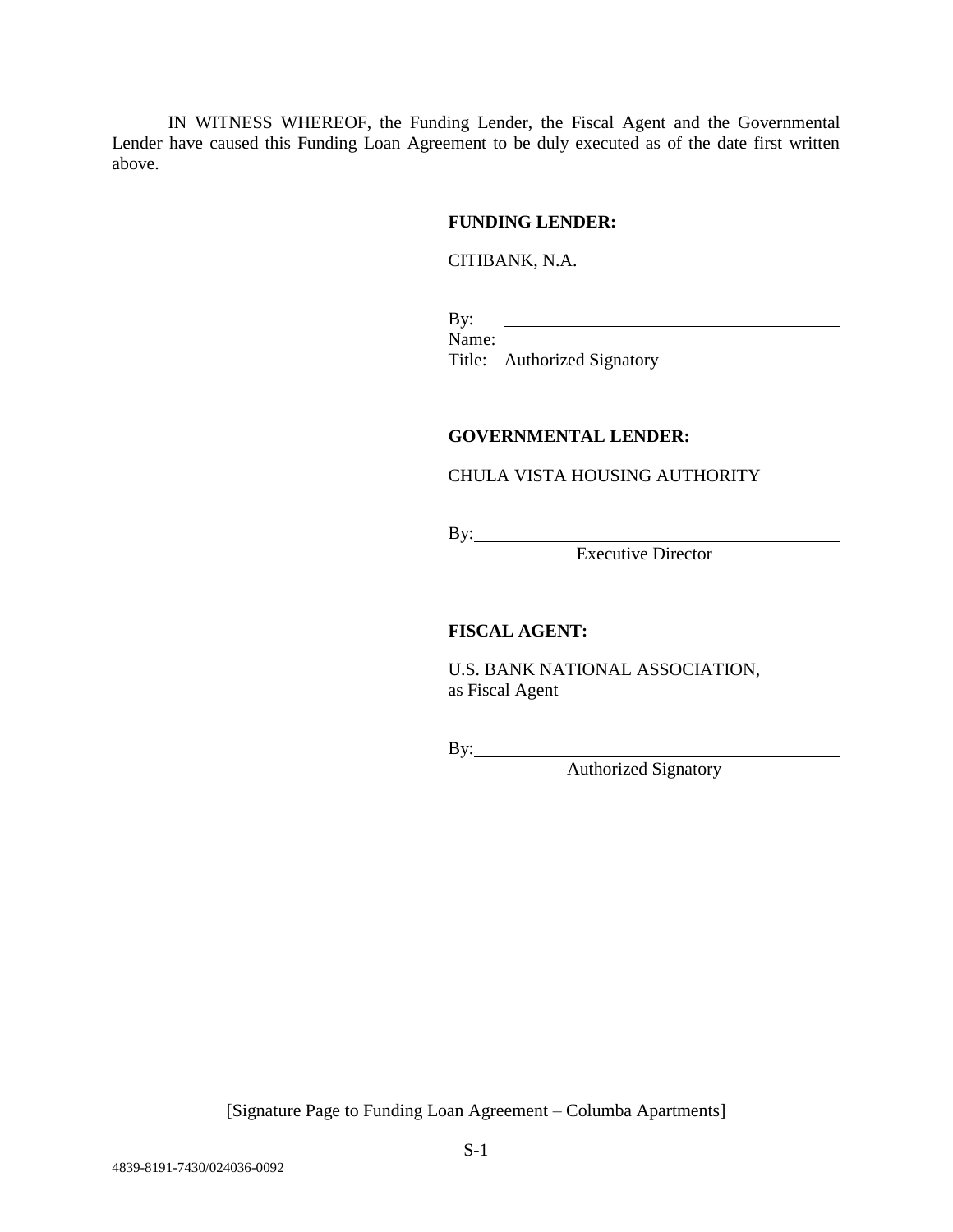#### **EXHIBIT A**

#### **FORM OF GOVERNMENTAL LENDER NOTES**

**THIS NOTE MAY BE OWNED ONLY BY A PERMITTED TRANSFEREE IN ACCORDANCE WITH THE TERMS OF THE FUNDING LOAN AGREEMENT, AND THE HOLDER HEREOF, BY THE ACCEPTANCE OF THIS FUNDING LOAN AGREEMENT (A) REPRESENTS THAT IT IS A PERMITTED TRANSFEREE AND (B) ACKNOWLEDGES THAT IT CAN ONLY TRANSFER THIS GOVERNMENTAL LENDER NOTE TO ANOTHER PERMITTED TRANSFEREE IN ACCORDANCE WITH THE TERMS OF THE FUNDING LOAN AGREEMENT.**

# **CHULA VISTA HOUSING AUTHORITY MULTIFAMILY HOUSING REVENUE NOTE (COLUMBA APARTMENTS), [2021 SERIES A] [2021 SERIES A-2 (TAXABLE)]**

**\$\_\_\_\_\_\_\_\_\_\_\_\_\_\_ October \_\_, 2021**

FOR VALUE RECEIVED, the undersigned CHULA VISTA HOUSING AUTHORITY ("Obligor") promises to pay to the order of CITIBANK, N.A. ("Holder") the maximum principal sum of DOLLARS (\$  $\qquad$  ), on  $\qquad$  1, 20  $\qquad$ , or earlier as provided herein, together with interest thereon at the rates, at the times and in the amounts provided below.

Obligor shall pay to the Holder on or before each date on which payment is due under that certain Funding Loan Agreement, dated as of October 1, 2021 (the "Funding Loan Agreement"), among Obligor, Holder and U.S. Bank National Association, as fiscal agent ("Fiscal Agent"), an amount in immediately available funds sufficient to pay the principal amount of and Prepayment Premium, if any, on this Governmental Lender Note then due and payable, whether by maturity, acceleration, prepayment or otherwise. In the event that amounts held derived from proceeds of this Governmental Lender Note, condemnation awards or insurance proceeds or investment earnings thereon are applied to the payment of principal due on this Governmental Lender Note in accordance with the Funding Loan Agreement, the principal amount due hereunder shall be reduced to the extent of the principal amount of this Governmental Lender Note so paid. Capitalized terms not otherwise defined herein shall have the meaning assigned in the Funding Loan Agreement.

Obligor shall pay to the Holder on or before each date on which interest on the Funding Loan is payable interest on the unpaid balance hereof in an amount in immediately available funds sufficient to pay the interest on this Governmental Lender Note then due and payable in the amounts and at the rate or rates set forth in the Funding Loan Agreement.

This Governmental Lender Note is a pass-through obligation relating to a construction and permanent loan (the "Borrower Loan") made by Obligor from proceeds of the Funding Loan to Millenia II CIC, LP, a California limited partnership, as borrower (the "Borrower"), under that certain Borrower Loan Agreement, dated as of October 1, 2021, (as the same may be modified, amended or supplemented from time to time, the "Borrower Loan Agreement"), between the Obligor and the Borrower, evidenced by the [Series A-1] [Series A-2] Borrower Note (as defined in the Borrower Loan Agreement). Reference is made to the Borrower Loan Agreement and to the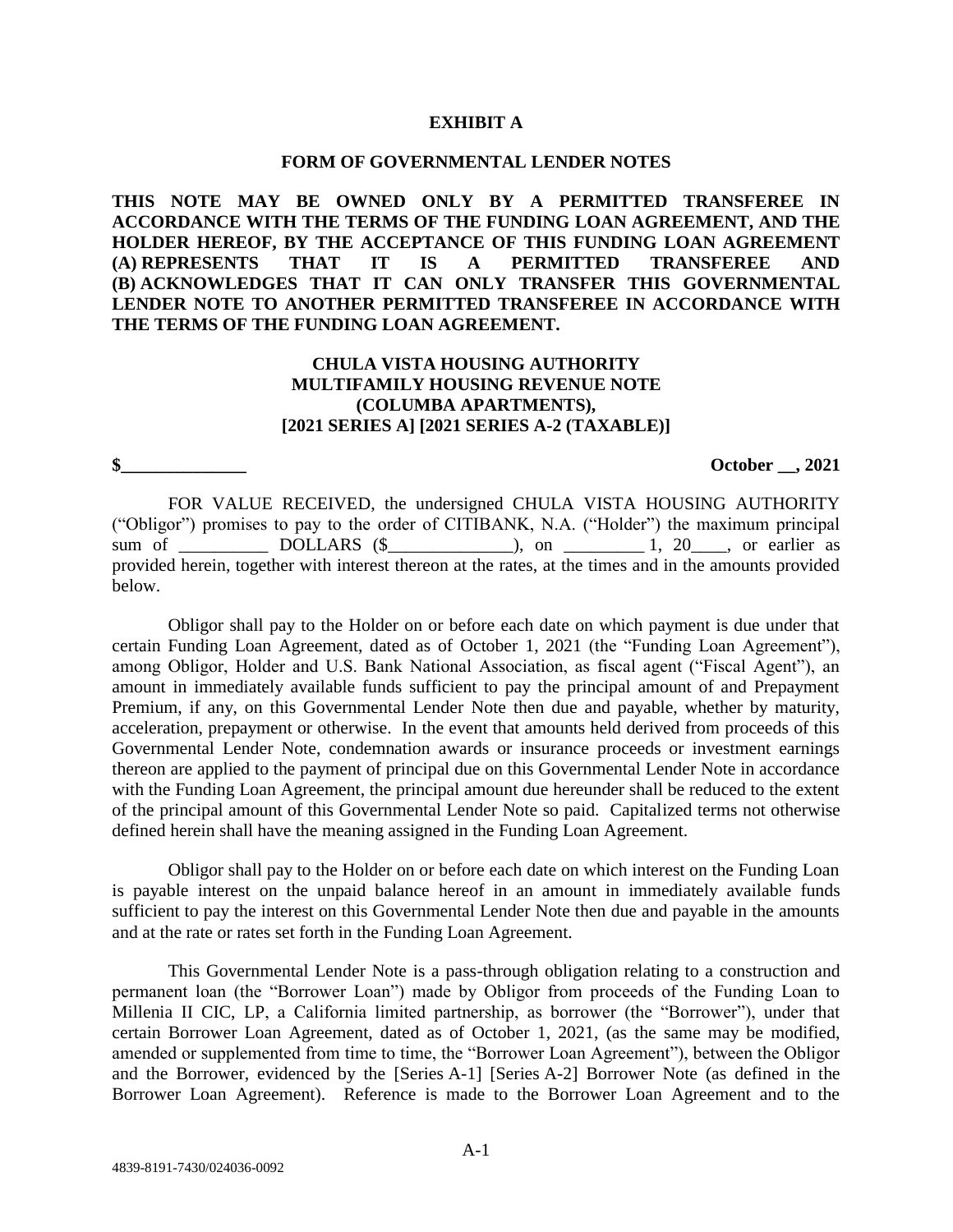[Series A-1] [Series A-2] Borrower Note for complete payment and prepayment terms of the [Series A-1] [Series A-2] Borrower Note, payments on which are passed-through under this Governmental Lender Note.

This Governmental Lender Note is a limited obligation of the Obligor, payable solely from the Pledged Revenues and other funds and moneys and Security pledged and assigned under the Funding Loan Agreement. None of the Governmental Lender, the State, or any political subdivision thereof (except the Governmental Lender, to the limited extent set forth herein) or any public agency shall in any event be liable for the payment of the principal of, premium (if any) or interest on this Governmental Lender Note or the Funding Loan or for the performance of any pledge, obligation or agreement of any kind whatsoever with respect thereto except as set forth herein and in the Funding Loan Agreement, and none of the Funding Loan or this Governmental Lender Note or any of the Governmental Lender's agreements or obligations with respect to the Funding Loan or this Governmental Lender Note shall be construed to constitute an indebtedness of or a pledge of the faith and credit of or a loan of the credit of or a moral obligation of any of the foregoing within the meaning of any constitutional or statutory provision whatsoever. The Governmental Lender has no taxing power.

All capitalized terms used but not defined herein shall have the meanings ascribed to them in the Funding Loan Agreement or in the Borrower Loan Agreement.

This Governmental Lender Note is subject to the express condition that at no time shall interest be payable on this Governmental Lender Note or the Funding Loan at a rate in excess of the Maximum Rate provided in the Funding Loan Agreement; and Obligor shall not be obligated or required to pay, nor shall the Holder be permitted to charge or collect, interest at a rate in excess of such Maximum Rate. If by the terms of this Governmental Lender Note or of the Funding Loan Agreement, Obligor is required to pay interest at a rate in excess of such Maximum Rate, the rate of interest hereunder or thereunder shall be deemed to be reduced immediately and automatically to such Maximum Rate, and any such excess payment previously made shall be immediately and automatically applied to the unpaid balance of the principal sum hereof and not to the payment of interest.

Amounts payable hereunder representing late payments, penalty payments or the like shall be payable to the extent allowed by law.

This Governmental Lender Note is subject to all of the terms, conditions, and provisions of the Funding Loan Agreement, including those respecting prepayment and the acceleration of maturity and those respecting limitations of liability in Article V of the Funding Loan Agreement.

If there is an Event of Default under the Funding Loan Documents, then in any such event and subject to the requirements set forth in the Funding Loan Agreement, the Holder may declare the entire unpaid principal balance of this Governmental Lender Note and accrued interest, if any, due and payable at once. All of the covenants, conditions and agreements contained in the Funding Loan Documents are hereby made part of this Governmental Lender Note.

No delay or omission on the part of the Holder in exercising any remedy, right or option under this Governmental Lender Note or the Funding Loan Documents shall operate as a waiver of such remedy, right or option. In any event a waiver on any one occasion shall not be construed as a waiver or bar to any such remedy, right or option on a future occasion. The rights, remedies and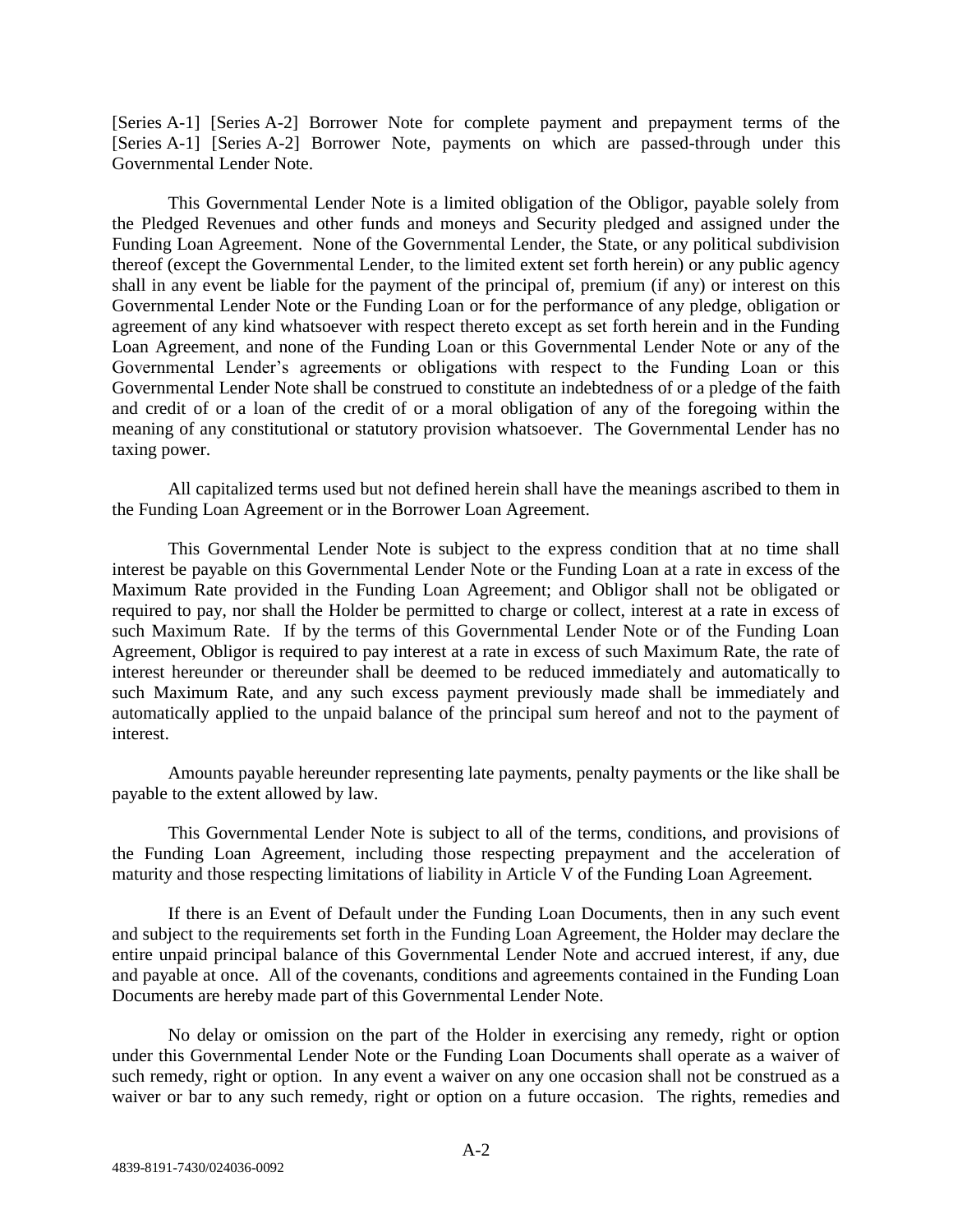options of the Holder under this Governmental Lender Note and the Funding Loan Documents are and shall be cumulative and are in addition to all of the rights, remedies and options of the Holder at law or in equity or under any other agreement.

Obligor shall pay all costs of collection on demand by the Holder, including without limitation, reasonable attorneys' fees and disbursements, which costs may be added to the indebtedness hereunder, together with interest thereon, to the extent allowed by law, as set forth in the Funding Loan Agreement.

This Governmental Lender Note may not be changed orally. Presentment for payment, notice of dishonor, protest and notice of protest are hereby waived. The acceptance by the Holder of any amount after the same is due shall not constitute a waiver of the right to require prompt payment, when due, of all other amounts due hereunder. The acceptance by the Holder of any sum in an amount less than the amount then due shall be deemed an acceptance on account only and upon condition that such acceptance shall not constitute a waiver of the obligation of Obligor to pay the entire sum then due, and Obligor's failure to pay such amount then due shall be and continue to be a default notwithstanding such acceptance of such amount on account, as aforesaid. Consent by the Holder to any action of Obligor which is subject to consent or approval of the Holder hereunder shall not be deemed a waiver of the right to require such consent or approval to future or successive actions.

This Governmental Lender Note (and the Funding Loan that it represents), and any interests herein or therein, are transferable by the registered owner hereof, but only in the manner, subject to the limitations and upon payment of the charges provided in the Funding Loan Agreement. Upon such transfer a new fully registered Governmental Lender Note will be issued to the transferee in exchange herefor. The Obligor, the Funding Lender and the Fiscal Agent may treat the registered owner hereof as the absolute owner hereof for all purposes, and the Obligor and the Funding Lender shall not be affected by any notice to the contrary.

The Obligor hereby certifies that all of the conditions, things and acts required to exist, to have happened and to have been performed precedent to and in the issuance of this Governmental Lender Note do exist, have happened and have been performed in due time, form and manner as required by the Constitution and laws of the State (including the Act) and that the amount of this Governmental Lender Note, together with all other indebtedness of the Obligor, does not exceed any limit prescribed by the Constitution or laws of the State.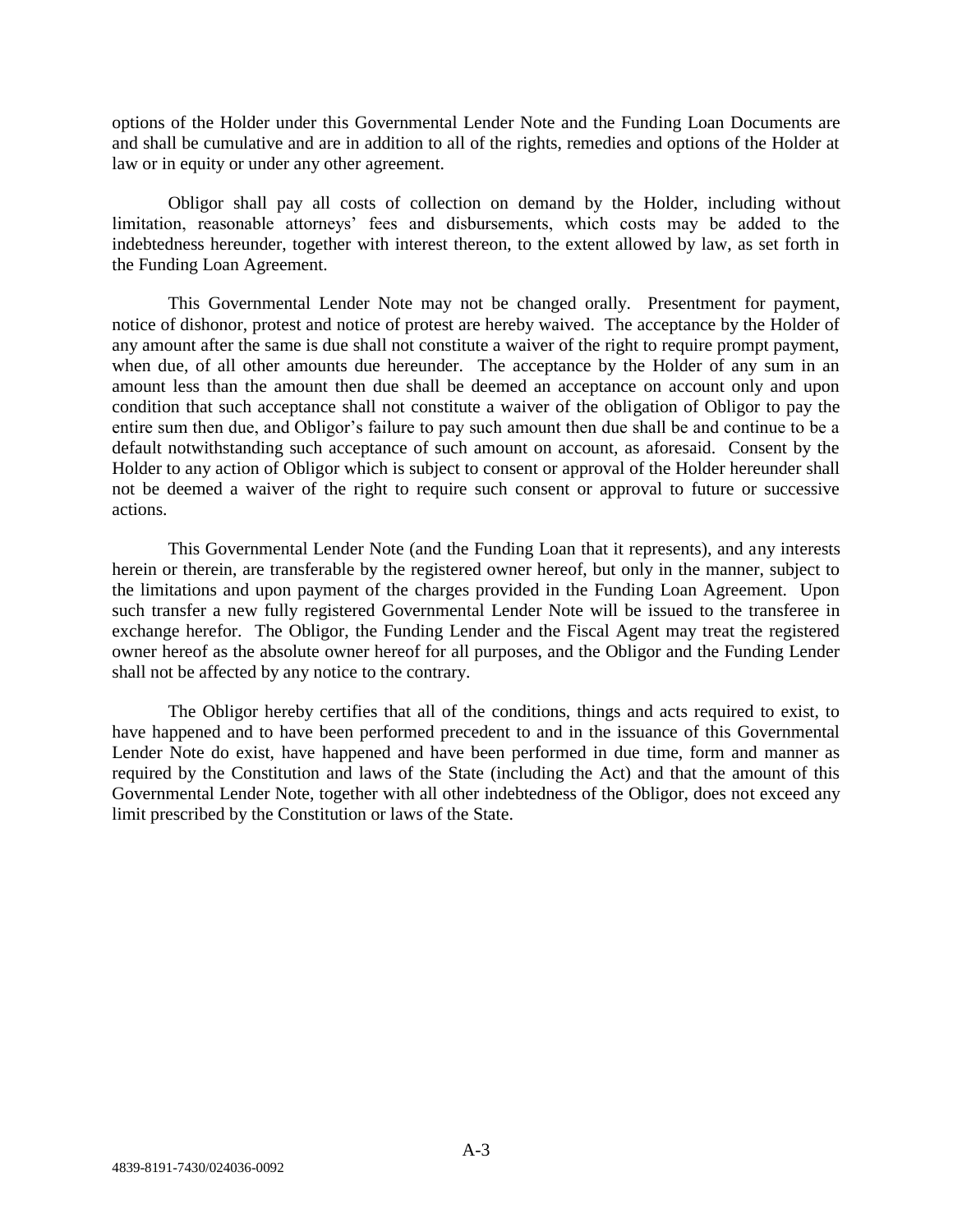IN WITNESS WHEREOF, the undersigned has duly executed and delivered this Governmental Lender Note by its authorized representative as of the date first set forth above. The undersigned intends that this instrument shall be deemed to be signed and delivered as a sealed instrument.

## **OBLIGOR:**

# CHULA VISTA HOUSING AUTHORITY

By:

Executive Director

[SEAL]

**ATTEST:**

By:

**Secretary** 

[Signature Page to Governmental Lender Note – Columba Apartments]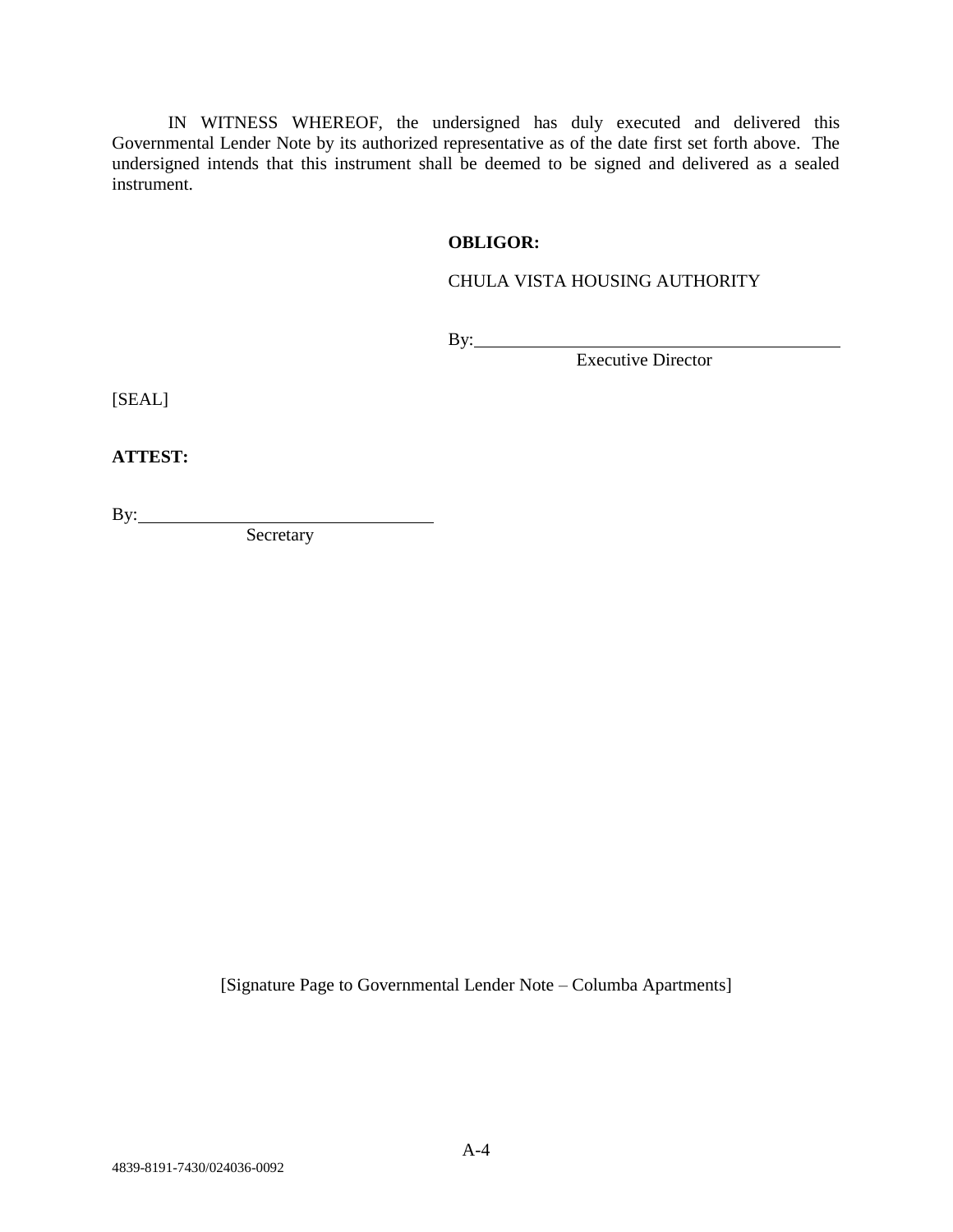# **CERTIFICATE OF AUTHENTICATION**

This Governmental Lender Note is the Governmental Lender Note described in the within mentioned Funding Loan Agreement.

Date of Authentication: \_\_\_\_\_\_\_\_\_\_\_\_\_\_\_\_\_\_

U.S. BANK NATIONAL ASSOCIATION, as Fiscal Agent

By

Authorized Signatory

[Signature Page to Governmental Lender Note – Columba Apartments]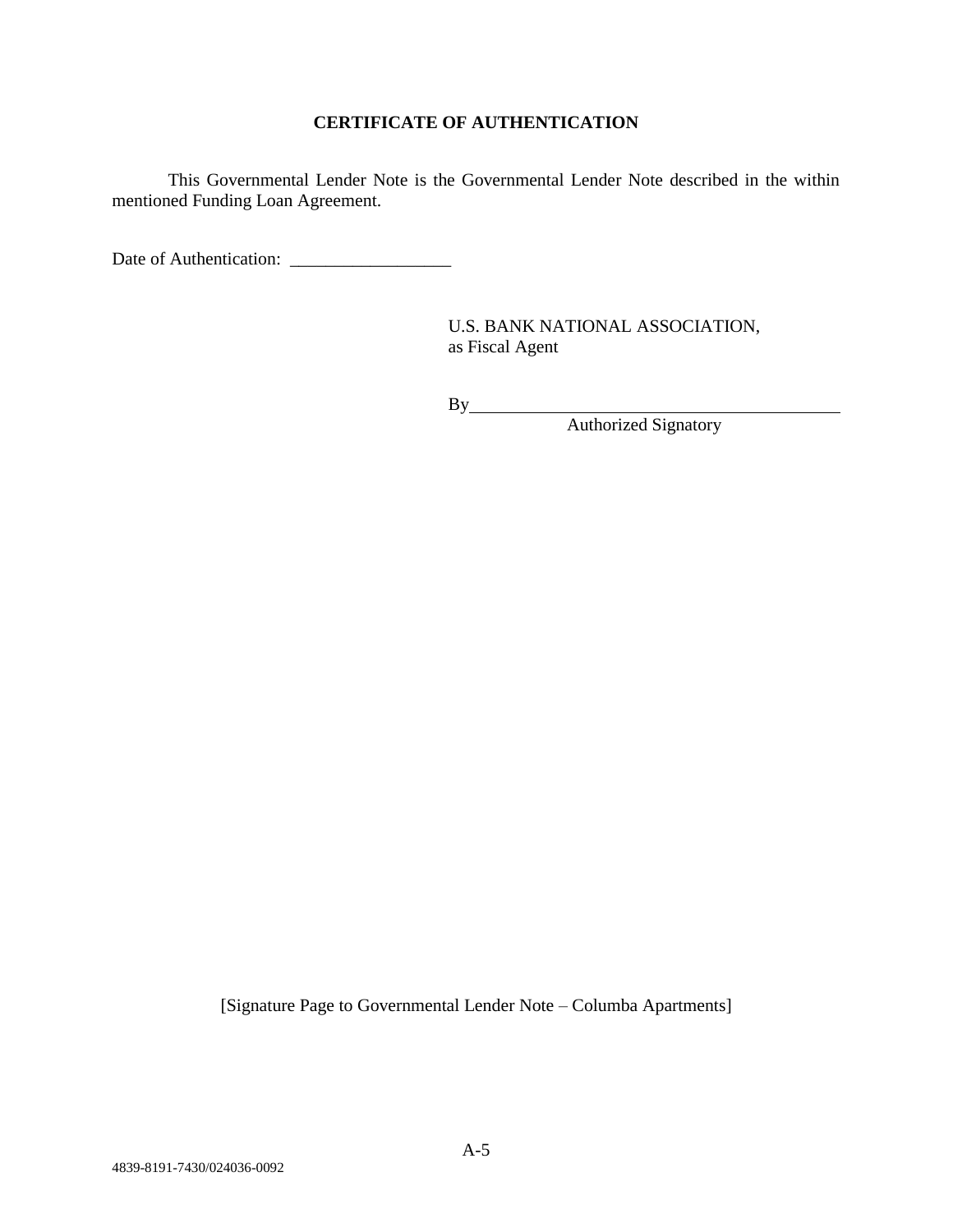#### **EXHIBIT B**

#### **FORM OF REQUIRED TRANSFEREE REPRESENTATIONS**

**[\_\_\_\_\_\_\_\_\_\_\_\_\_\_\_\_\_, 20\_\_]**

The undersigned, as holder (the "Holder") of a loan (the "Funding Loan") in the maximum principal amount of \$\_\_\_\_\_\_\_\_\_\_\_\_\_\_ from CITIBANK, N.A. ("Funding Lender") to CHULA VISTA HOUSING AUTHORITY ("Governmental Lender") pursuant to a Funding Loan Agreement dated as of October 1, 2021 (the "Funding Loan Agreement") among the Funding Lender, the Governmental Lender and U.S. Bank National Association, as fiscal agent (the "Funding Loan"), evidenced by the Chula Vista Housing Authority Multifamily Housing Revenue Note (Columba Apartments) 2021 Series [A-1] [A-2 (Taxable)] (the "Governmental Lender Note"), or an interest therein, hereby represents that:

1. The Holder has sufficient knowledge and experience in financial and business matters with respect to the evaluation of residential real estate developments such as the Project to be able to evaluate the risk and merits of the investment represented by the Funding Loan. We are able to bear the economic risks of such investment.

2. The Holder acknowledges that it has either been supplied with or been given access to information, including financial statements and other financial information, to which a reasonable investor would attach significance in making investment decisions, and the Holder has had the opportunity to ask questions and receive answers from knowledgeable individuals concerning the Governmental Lender, the Project, the use of proceeds of the Funding Loan and the Funding Loan and the security therefor so that, as a reasonable investor, the Holder has been able to make its decision to [extend/purchase] the Funding Loan [or an interest therein]. In entering into this transaction, the Holder acknowledges that it has not relied upon any representations or opinions of the Governmental Lender relating to the legal consequences to the Funding Lender or other aspects of its making the Funding Loan and acquiring the Governmental Lender Note, nor has it looked to or expected, the Governmental Lender to undertake or require any credit investigation or due diligence reviews relating to the Borrower, its financial condition or business operations, the Project (including the financing or management thereof), or any other matter pertaining to the merits or risks of the transactions contemplated by the Funding Loan Agreement and the Borrower Loan Agreement, or the adequacy of the funds pledged to the Funding Lender to secure repayment of the Governmental Lender Note.

3. The Holder is an Approved Transferee.

4. The Holder acknowledges that it is purchasing [an interest in] the Funding Loan for investment for its own account and not with a present view toward resale or the distribution thereof, in that it does not now intend to resell or otherwise dispose of all or any part of its interests in the Funding Loan; provided, however, that the Holder may sell or transfer the Governmental Lender Note and the Funding Loan as provided in Section 2.4 of the Funding Loan Agreement.

5. In the event any placement memorandum to be provided to any subsequent buyer or beneficial owner of such portion of the Funding Loan will disclose information with respect to the Governmental Lender other than its name, location and type of political subdivision and general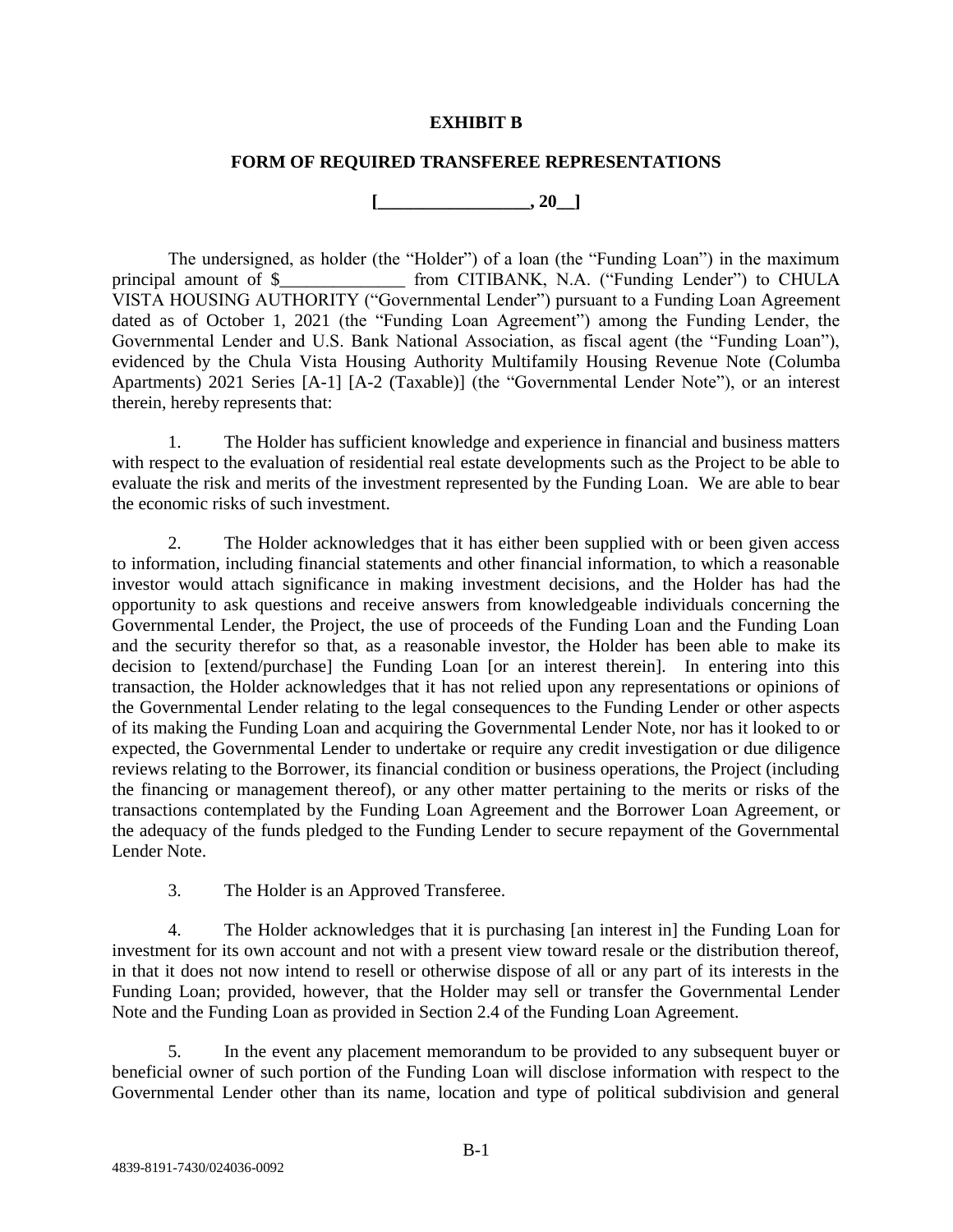information with respect to the Funding Loan and Borrower Loan and related documents, the Holder will provide the Governmental Lender with a draft of such placement memorandum and the Governmental Lender shall have the right to approve any description of the Governmental Lender therein (which approval shall not be unreasonably withheld).

6. The Holder understands that the Funding Loan is a limited obligation of the Governmental Lender; payable solely from funds and moneys pledged and assigned under the Funding Loan Agreement, and that the liabilities and obligations of the Governmental Lender with respect to the Funding Loan are expressly limited as set forth in the Funding Loan Agreement and related documents.

7. Capitalized terms used herein and not otherwise defined have the meanings given such terms in the Funding Loan Agreement.

| as Holder |  |
|-----------|--|

| By   |  |  |
|------|--|--|
| Name |  |  |
| Its  |  |  |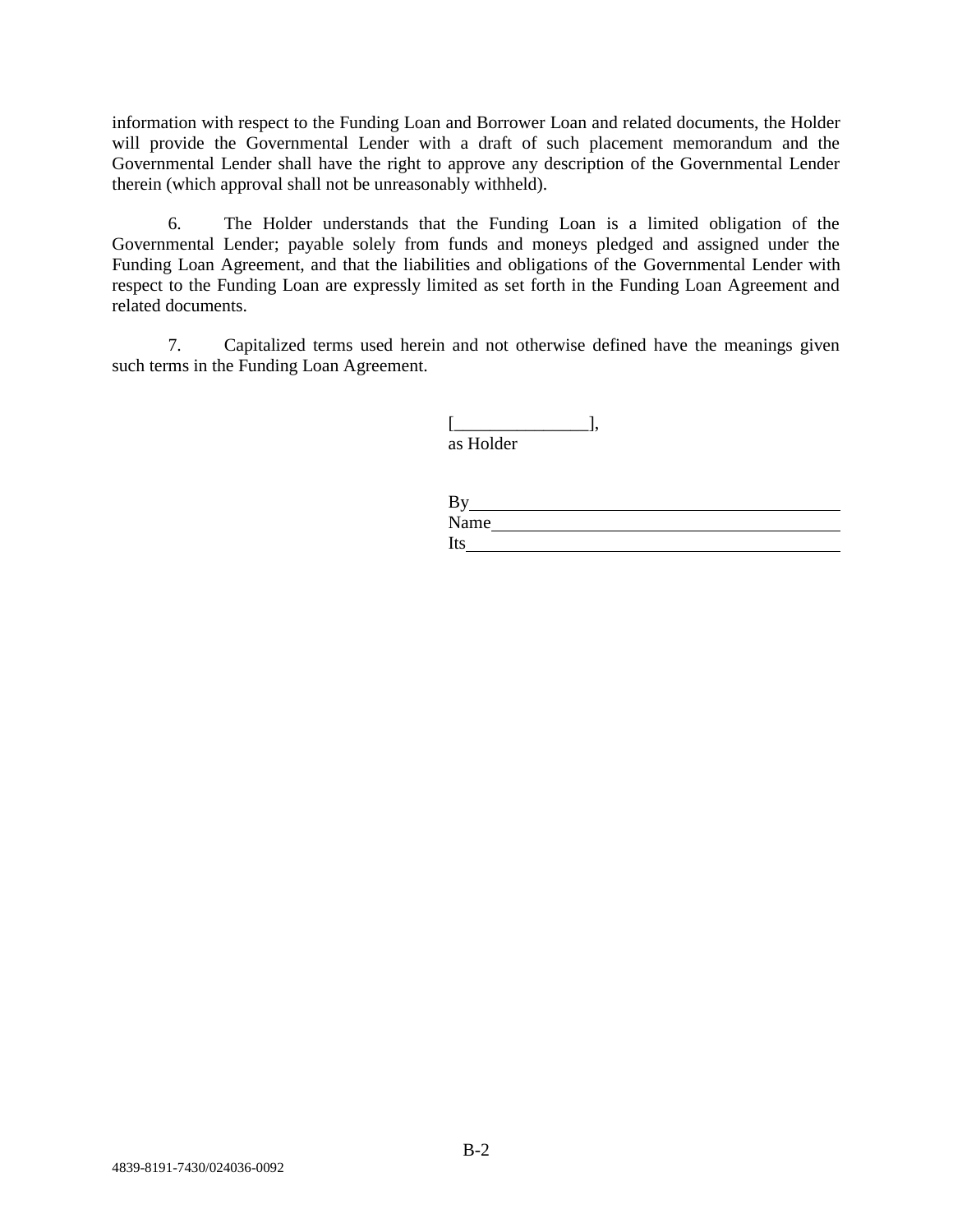#### **EXHIBIT C**

#### **FORM OF WRITTEN REQUISITION OF THE BORROWER – PROJECT FUND**

**Draw #** 

To: U.S. Bank National Association, as Fiscal Agent (the "Fiscal Agent") under that certain Funding Loan Agreement, dated as of October 1, 2021, among Citibank, N.A., as Funding Lender, the Chula Vista Housing Authority, as Governmental Lender, and the Fiscal Agent (the "Funding Loan Agreement"), pursuant to which the Chula Vista Housing Authority Multifamily Housing Revenue Notes (Columba Apartments) 2021 Series A-1 and 2021 Series A-2 (Taxable) (collectively, the "Governmental Lender Notes") were issued.

1. You are requested to disburse funds from the Project Fund pursuant to Section 7.7 of the Funding Loan Agreement in the amount(s) and to the person(s) as follows:

[Insert grid (see below) summarizing all funds, including amount, source and payee, which are being requisitioned from the Fiscal Agent pursuant to this requisition.]

| <b>Amount</b> | <b>Funding Source</b> | Payable To |
|---------------|-----------------------|------------|
|               |                       |            |
|               |                       |            |

2. The undersigned certifies that:

(i) the obligation stated on the requisition has been incurred in or about the rehabilitation or equipping of the Project, each item is a proper charge against the Project Fund, and the obligation has not been the basis for a prior requisition that has been paid;

(ii) such requisition contains no items representing any Costs of Issuance or any other amount constituting an issuance cost under Section 147(g) of the Code, unless such item is being paid solely from the Equity Account of the Project Fund;

(iii) not less than 97% of the sum of: (A) the amounts requisitioned by this Requisition to be funded with the proceeds of the Tax-Exempt Governmental Lender Note plus (B) all amounts allocated to the Tax-Exempt Governmental Lender Note previously disbursed from the Note Proceeds Account of the Project Fund, have been or will be applied by the Borrower to pay Qualified Project Costs;

(iv) to the undersigned's current, actual knowledge, as of the date hereof no event or condition has happened or is happening or exists that constitutes, or that with notice or lapse of time or both, would constitute, an Event of Default under the Funding Loan Agreement; and

(v) attached as Schedule I to this Requisition is an exhibit that allocates the amount requested hereby from each account of the Project Fund among the sources for payment.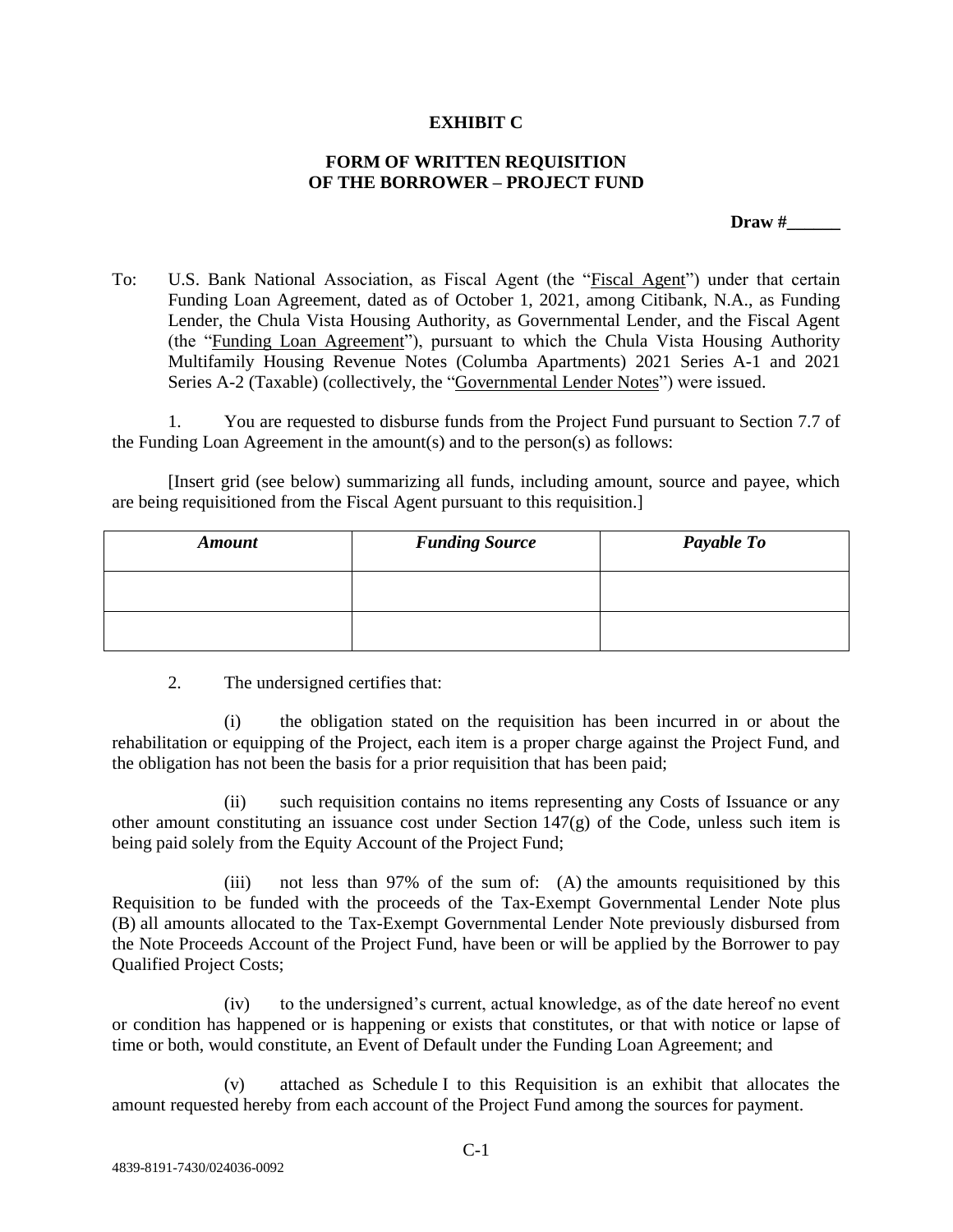3. You hereby authorize Funding Lender to use the wire instructions contained in Exhibit E of the Funding Loan Agreement to wire the funds to, and Funding Lender may continue to rely on these instructions until it shall have received any written notice of modification or revocation from you.

Dated:

#### **MILLENIA II CIC, LP**,

a California limited partnership

By: Pacific Southwest Community Development Corporation, a California nonprofit public benefit corporation, its Managing General Partner

By:

Robert W. Laing, President/Executive Director

- By: CIC Millenia II, LLC, a California limited liability company, its Administrative General Partner
	- By: Chelsea Investment Corporation, a California corporation, its Manager

 $By:$ 

Cheri Hoffman, President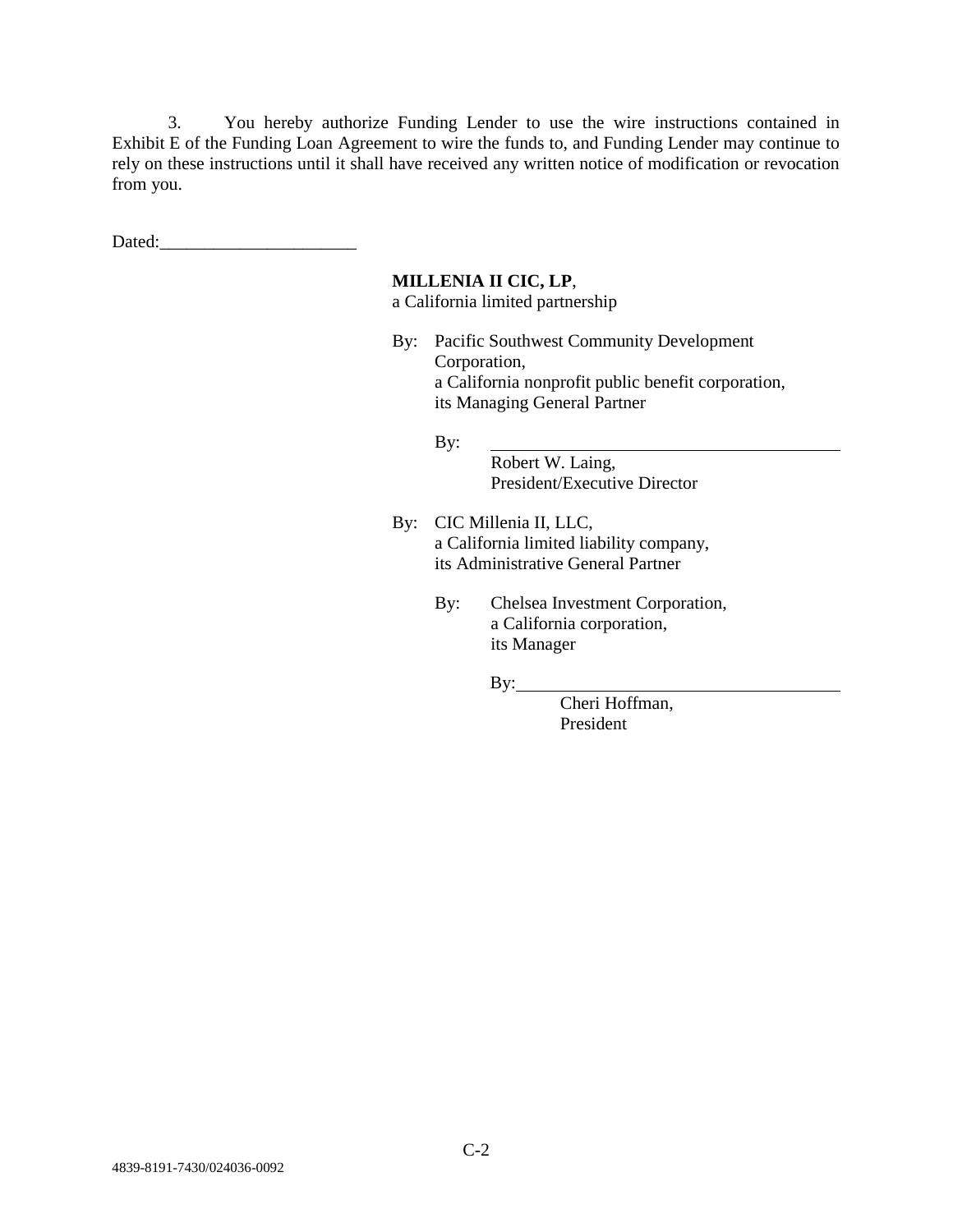Approved by:

CITIBANK, N.A., as Funding Lender

 $By:$ 

Authorized Signer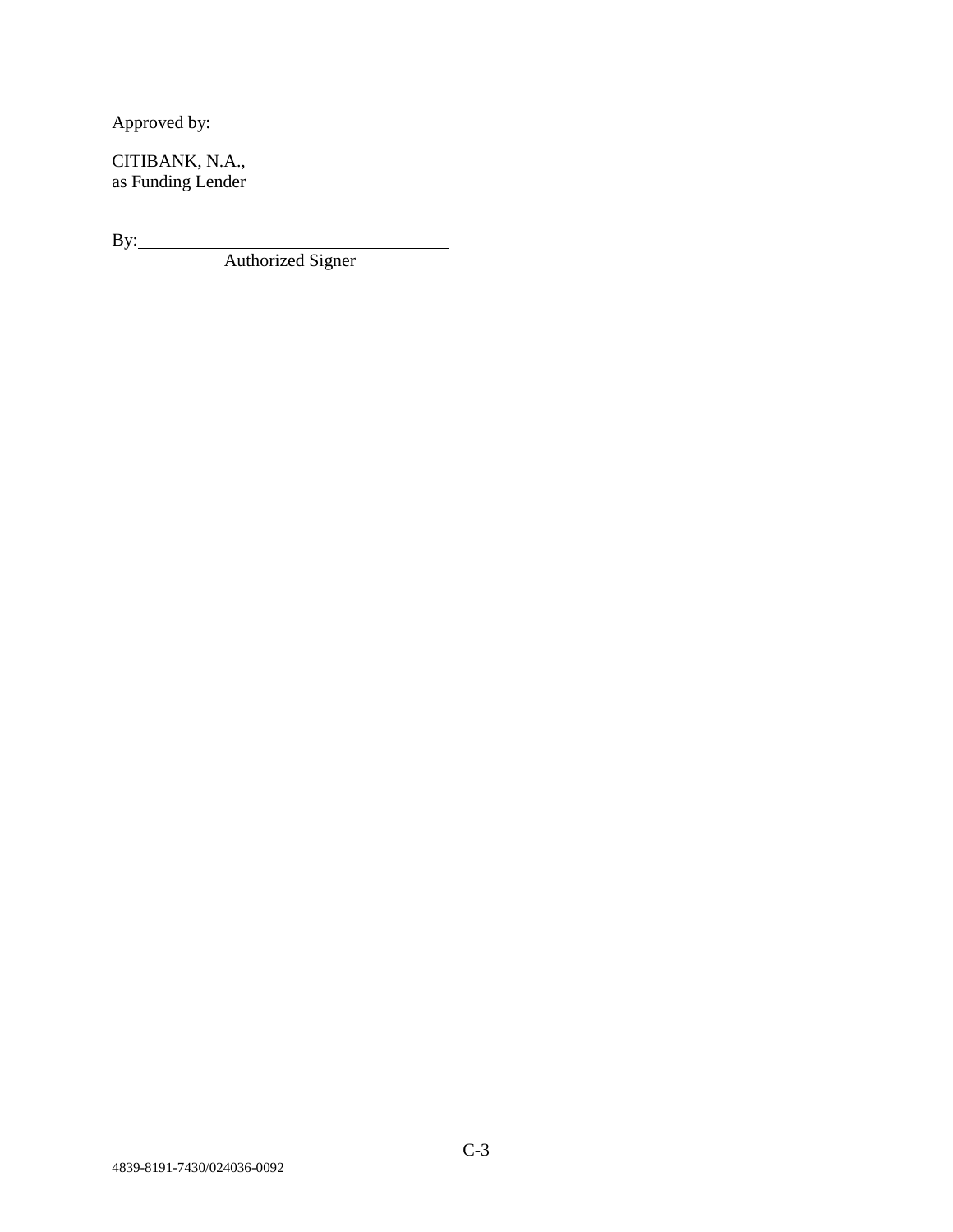#### **EXHIBIT D**

#### **FORM OF WRITTEN REQUISITION OF THE BORROWER – CLOSING COSTS FUND**

To: U.S. Bank National Association, as Fiscal Agent (the "Fiscal Agent") under that certain Funding Loan Agreement, dated as of October 1, 2021, among Citibank, N.A., as Funding Lender, Chula Vista Housing Authority, as Governmental Lender, and the Fiscal Agent (the "Funding Loan Agreement").

1. You are requested to disburse funds from the Closing Costs Fund pursuant to Section 7.6 of the Funding Loan Agreement in the amount(s), to the person(s) and for the purpose(s) set forth on Schedule I attached hereto and incorporated herein by reference. An invoice or other appropriate evidence of the obligations described on Schedule I is attached hereto. All payments will be made by check or wire transfer in accordance with the payment instructions set forth on Schedule I (or on the attached invoice) and the Fiscal Agent shall have no obligation to authenticate such payment instructions or the authority under which they were given.

2. The undersigned certifies that as of the date hereof no event or condition has happened or is happening or exists that constitutes, or that with notice or lapse of time or both, would constitute, an Event of Default under the Funding Loan Agreement.

Dated: \_\_\_\_\_\_\_\_\_\_\_\_\_\_\_\_\_\_\_\_

#### **BORROWER:**

# **MILLENIA II CIC, LP**,

a California limited partnership

- By: Pacific Southwest Community Development Corporation, a California nonprofit public benefit corporation, its Managing General Partner
	- By:

Robert W. Laing, President/Executive Director

- By: CIC Millenia II, LLC, a California limited liability company, its Administrative General Partner
	- By: Chelsea Investment Corporation, a California corporation, its Manager

 $By:$ 

Cheri Hoffman, President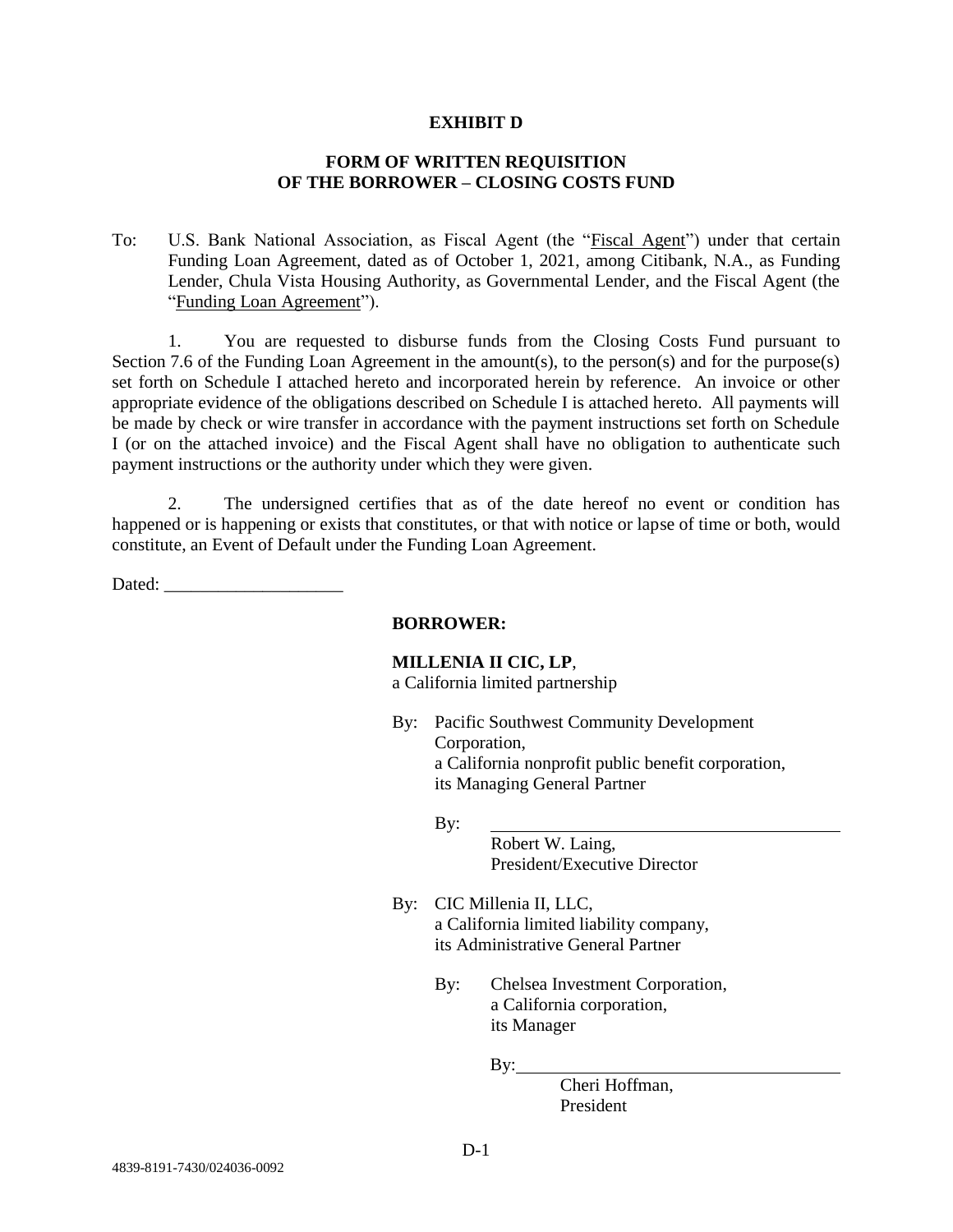The foregoing Requisition is hereby consented to:

# **FUNDING LENDER:**

CITIBANK, N.A.

By:

Authorized Representative

# **GOVERNMENTAL LENDER:**

# CHULA VISTA HOUSING AUTHORITY

By:

Executive Director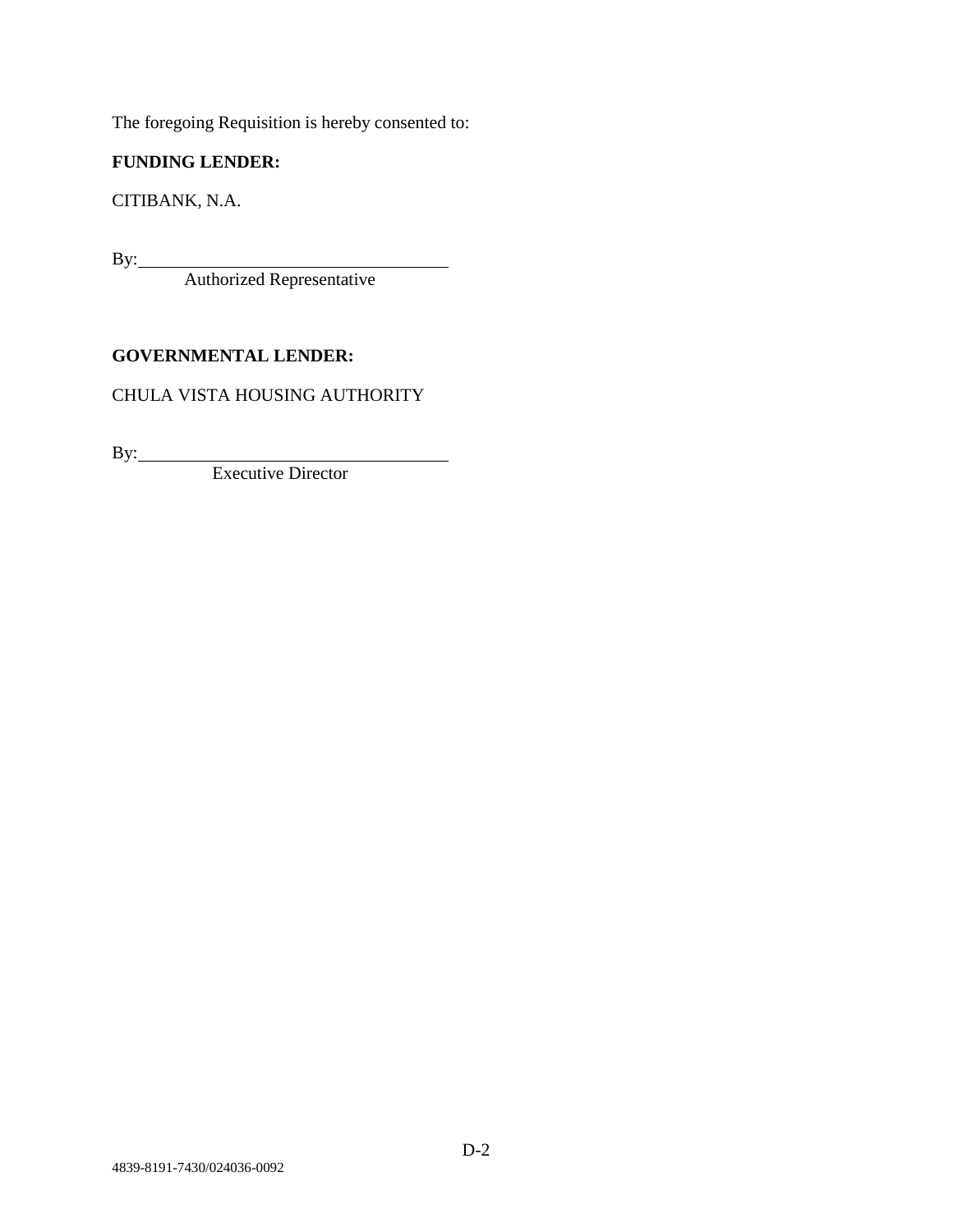# **Schedule I**

# **Payment Instructions**

*Payee Purpose Amount of Payment*